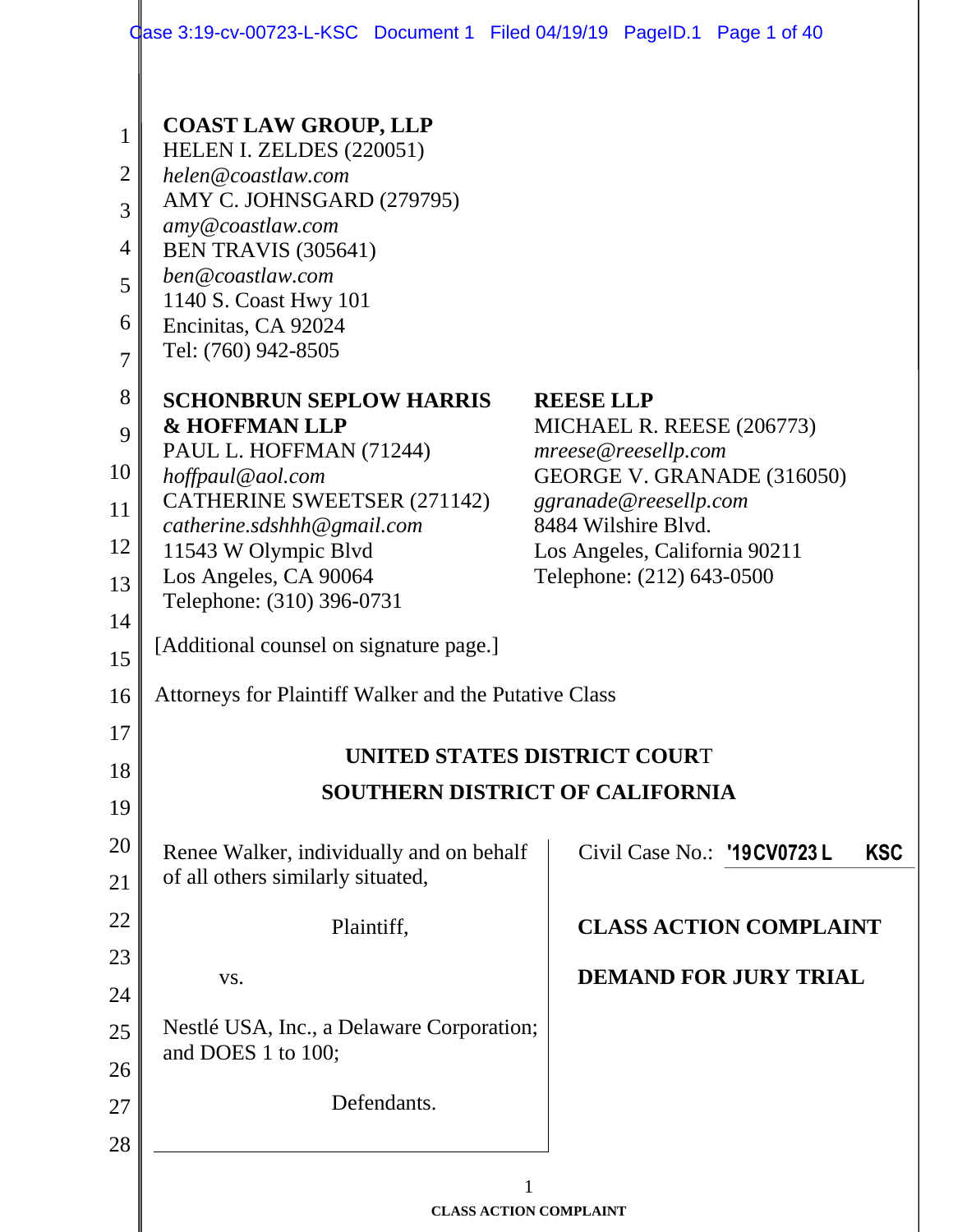|          | Case 3:19-cv-00723-L-KSC Document 1 Filed 04/19/19 PageID.2 Page 2 of 40 |                 |    |                                                                                                     |                |  |
|----------|--------------------------------------------------------------------------|-----------------|----|-----------------------------------------------------------------------------------------------------|----------------|--|
| 1        | <b>TABLE OF CONTENTS</b>                                                 |                 |    |                                                                                                     |                |  |
| 2        |                                                                          |                 |    |                                                                                                     | Page           |  |
| 3        | I.                                                                       |                 |    |                                                                                                     |                |  |
| 4        | Π.                                                                       |                 |    |                                                                                                     |                |  |
| 5        | III.                                                                     |                 |    |                                                                                                     |                |  |
| 6        | IV.                                                                      |                 |    |                                                                                                     |                |  |
| 7<br>8   |                                                                          | A.              |    | Child Labor and Environmental Degradation<br>in Côte D'Ivoire Chocolate Production is Well-Known    |                |  |
| 9        |                                                                          | <b>B.</b>       |    |                                                                                                     |                |  |
| 10       |                                                                          |                 | 1. | Defendant's Sustainability Labeling is False and Misleading 7                                       |                |  |
| 11<br>12 |                                                                          |                 | 2. | There Are No "Sustainable" Environmental<br>Protocols in Place in Defendant's Cocoa Supply Chain  8 |                |  |
| 13       |                                                                          |                 | 3. | Slavery and Forced Child Labor Are Not "Sustainable"  9                                             |                |  |
| 14       |                                                                          |                 | 4. |                                                                                                     |                |  |
| 15       |                                                                          |                 | 5. | The UTZ Certification Promoted by Nestlé Is a Sham  12                                              |                |  |
| 16<br>17 |                                                                          |                 | 6. | Child Labor and Trafficked Labor Are So Widespread<br>in Côte D'Ivoire That No Beans Can Be Labeled |                |  |
| 18       |                                                                          |                 |    | The Cocoa Supply Chain is Comprised of Two<br>a.                                                    | $\overline{2}$ |  |
| 19<br>20 |                                                                          |                 |    | $\mathbf b$ .<br>Nestlé Does Not Trace its Beans, Making Any Sustainable                            |                |  |
| 21       |                                                                          | $\mathcal{C}$ . |    | The Cocoa Industry Has Repeatedly Pushed Out the<br>Date it Claims it Will Eliminate Even the       |                |  |
| 22       |                                                                          |                 |    | Worst Forms of Child Labor, Further Underscoring the                                                |                |  |
| 23       | V.                                                                       |                 |    | THE REGULATORY FRAMEWORK  18                                                                        |                |  |
| 24       |                                                                          | A.              |    | The FTC Green Guides Prohibit Nestlé's Misleading Statements  18                                    |                |  |
| 25<br>26 |                                                                          | B.              |    | The California Environmental Marketing Claims Act Prohibits Nestlé's                                |                |  |
| 27       |                                                                          | $\mathcal{C}$ . |    | Nestlé Violates the Intent of California Transparency in Supply Chain                               |                |  |
| 28       |                                                                          |                 |    |                                                                                                     |                |  |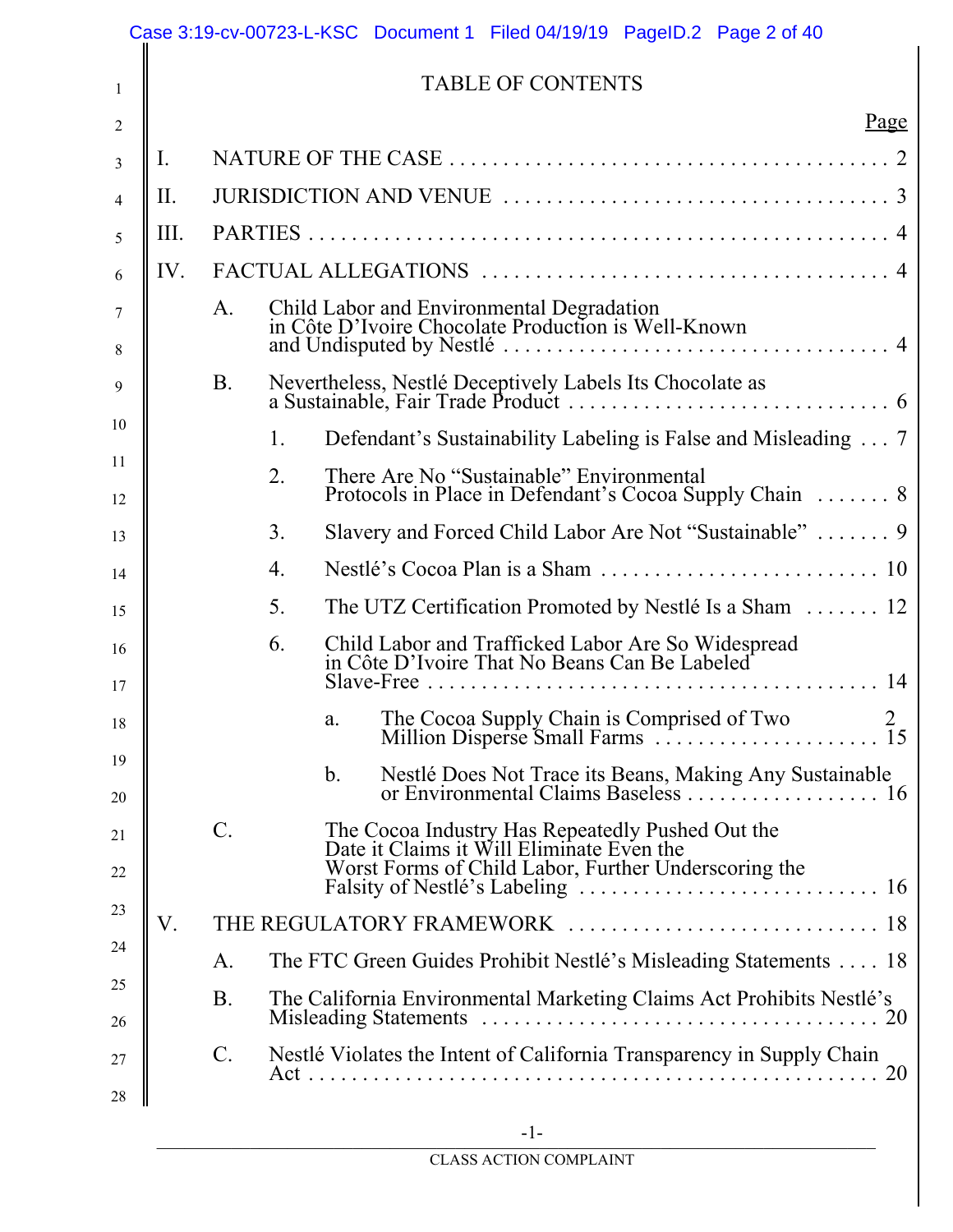|        | Case 3:19-cv-00723-L-KSC Document 1 Filed 04/19/19 PageID.3 Page 3 of 40 |
|--------|--------------------------------------------------------------------------|
| 1      | Nestlé Fails to Comply with the CTSA by Greenwashing Slave<br>1.         |
| 2<br>3 | 2.                                                                       |
| 4      | Nestlé Uses No Environmentally Sustainable Practices  24<br>3.           |
| 5      | NESTLE HAS THE ABILITY TO SOLVE THIS PROBLEM  26<br>VI.                  |
| 6      | A.                                                                       |
| 7      | Technology Exists that Provides Greater Accountability 26<br><b>B.</b>   |
| 8      |                                                                          |
| 9      |                                                                          |
| 10     | COUNT II (Violation of California's Unfair Competition Law)  30          |
| 11     |                                                                          |
| 12     |                                                                          |
| 13     |                                                                          |
| 14     |                                                                          |
| 15     |                                                                          |
| 16     |                                                                          |
| 17     |                                                                          |
| 18     |                                                                          |
| 19     |                                                                          |
| 20     |                                                                          |
| 21     |                                                                          |
| 22     |                                                                          |
| 23     |                                                                          |
| 24     |                                                                          |
| 25     |                                                                          |
| 26     |                                                                          |
| 27     |                                                                          |
| 28     |                                                                          |
|        | $-2-$                                                                    |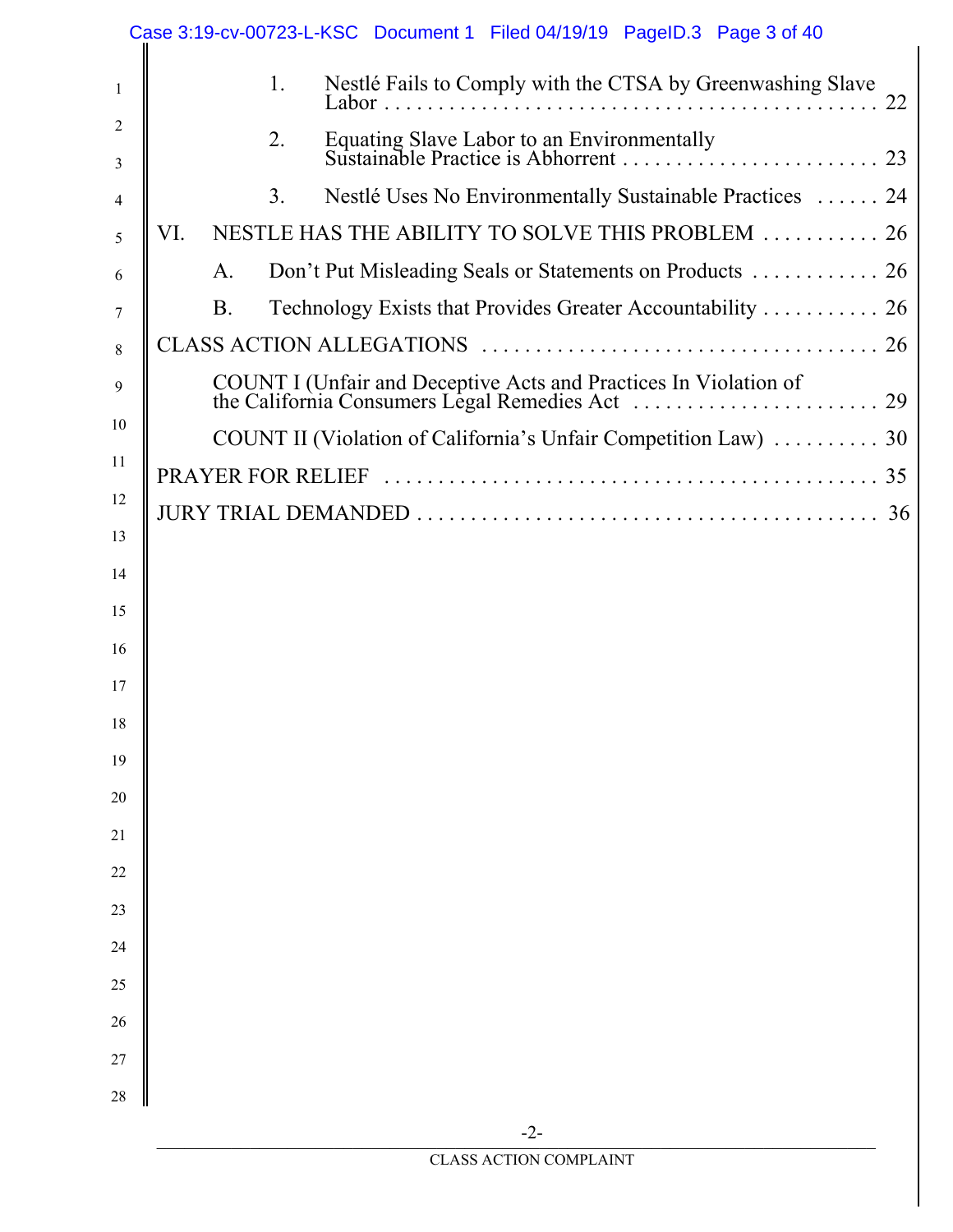1 2 3 4 Plaintiff Renee Walker ("Plaintiff") brings this action, on behalf of herself and all others similarly situated against NESTLÉ USA, INC. ("Defendant" or "Nestlé"). Plaintiff alleges the following based upon information and belief, the investigation of counsel, and personal knowledge as to the allegations pertaining to herself.

5

## **I. NATURE OF THE CASE**

6 7 8 9 10 11 12 13 14 1. Nestlé, the world's largest food company, is best known for chocolate products like Butterfinger, Nestlé Crunch, Baby Ruth, Nesquik, 100 Grand and Toll House chocolate chips. What Nestlé is not as well known for is that it has been making its chocolate fortune off the backs of child labor and child slave labor in West Africa. Nestlé has been acutely aware of the magnitude of unethical labor in its supply chain for more than a decade – indeed, it admits, albeit anemically, that two-thirds of its chocolate supply is tainted with child labor and/or child slave labor.<sup>1</sup> In fact, the World Cocoa Foundation, which Nestle is a member of, reports that there are approximately *10 million children* working on the cocoa farms in Côte d'Ivoire and Ghana.<sup>2</sup>

15 16 17 18 19 20 21 22 23 2. Notwithstanding knowing full well that its chocolate is primarily procured from farms using the worst forms of child labor, Nestlé slaps bogus "seals" on its products claiming its cocoa is "sustainably sourced" "certified" and "supports" or "helps" farmers when it knows the opposite is true. It is abhorrent to equate slavery and child labor to a "sustainable" practice. Nor does Nestlé fare any better on the environmental "sustainability" front: Nestlé's supply chain has virtually no environmental standards in place. To the contrary, the "[c]hocolate industry drives rainforest disaster in [the] Ivory Coast."<sup>3</sup> This massive deforestation was documented by *The Guardian*, whose investigative reporters "travelled across Ivory Coast and

24

 $\overline{a}$ 

<sup>25</sup> 1 https://www.nestle.com/asset-library/documents/creating-shared-value/responsible-

<sup>26</sup> sourcing/nestle-cocoa-plan-child-labour-2017-report.pdf, at p. 11.

<sup>27</sup> <sup>2</sup> https://www.worldcocoafoundation.org/blog/tackling-child-labor-in-the-cocoa-sector-an-industryviewpoint-of-a-work-in-progress/

<sup>28</sup> <sup>3</sup>https://www.theguardian.com/environment/2017/sep/13/chocolate-industry-drives-rainforestdisaster-in-ivory-coast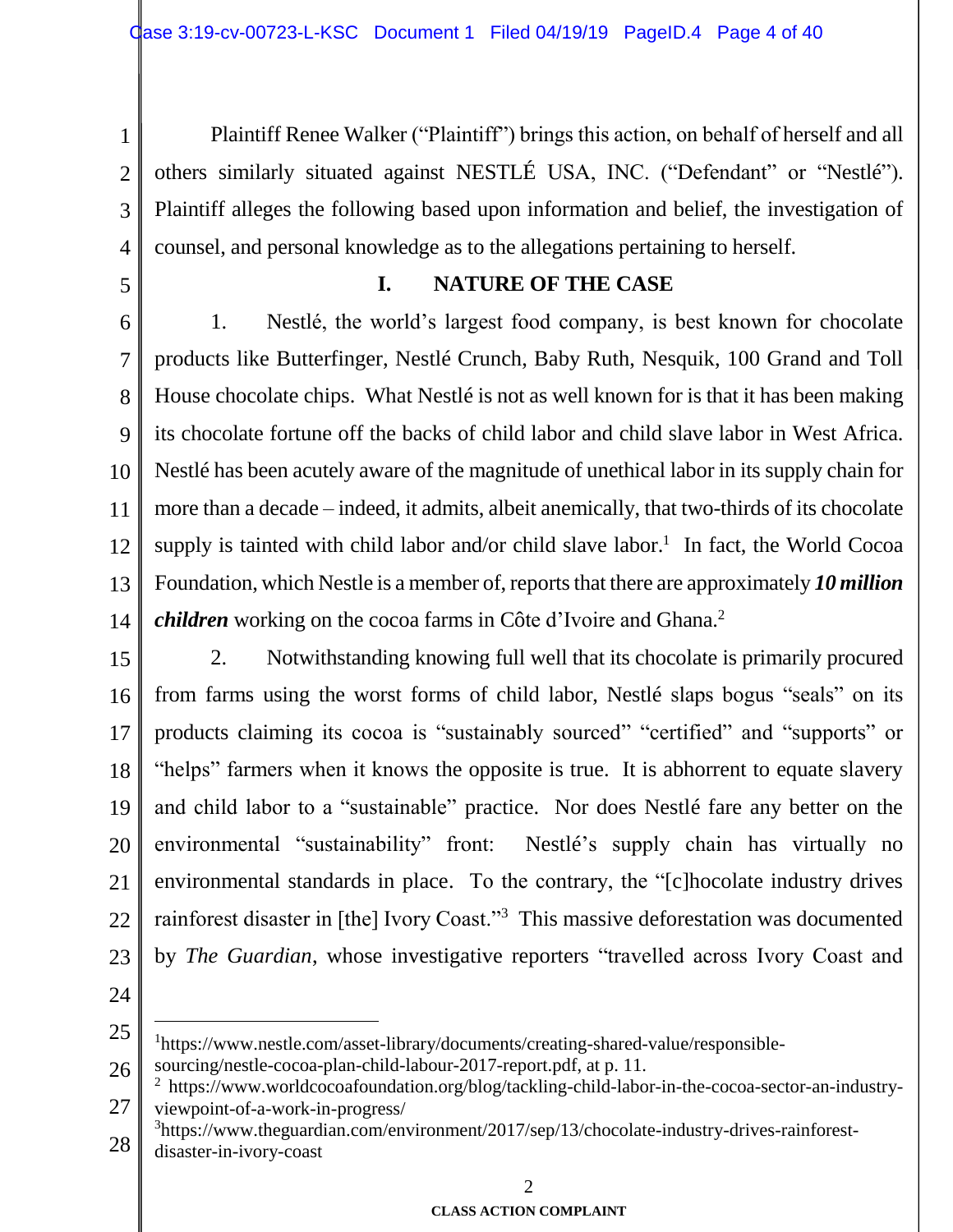1 2 3 4 5 documented rainforests cleared for cocoa plantation; villages and farmers occupying supposedly protected national parks; enforcement officials taking kickbacks for turning a blind eye to infractions and trading middlemen who supply the big brands indifferent to the provenance of beans." *Ibid*. At the current pace of deforestation, there will be no forest left in the Ivory Coast by 2030. *Ibid*.

6 7 8 9 10 11 3. Nestlé's deceptive labeling misleads consumers into believing their products are procured in accordance with environmentally and socially responsible standards, when it knows they are not. Ms. Walker was misled by the affirmative misrepresentations on Nestlé's product packaging concerning the use of fair labor and environmental standards and practices. Had she been aware of the misrepresentations described herein, she would not have purchased Nestlé's products.

12 13 14 15 16 17 4. Plaintiff thus brings this action pursuant to: (i) California's Business & Professions Code §§ 17200, *et seq.* (the Unfair Competition Law or "UCL"); and (ii) California Civil Code §§ 1750, *et seq.* (the Consumers Legal Remedies Act or "CLRA"). Plaintiff brings this action on behalf of a nationwide class for restitution and injunctive relief, and any other relief deemed appropriate by the court to which this case is assigned.

18

### **II. JURISDICTION AND VENUE**

19 20 21 22 5. This Court has personal jurisdiction over Nestlé because Nestlé has conducted and continues to conduct business in the State of California, and because Nestlé has committed the acts and omissions complained of herein in the State of California.

23 24 25 26 6. This court has subject matter jurisdiction pursuant to the Class Action Fairness Act, 28 U.S.C. 1332(d), as Plaintiff (California) and Nestlé (Delaware) are diverse, there are over 100 class members, and the amount in controversy exceeds \$5 million.

27 28 7. Venue is proper in the Southern District of California, because a substantial portion of the acts giving rise to this action occurred in this district.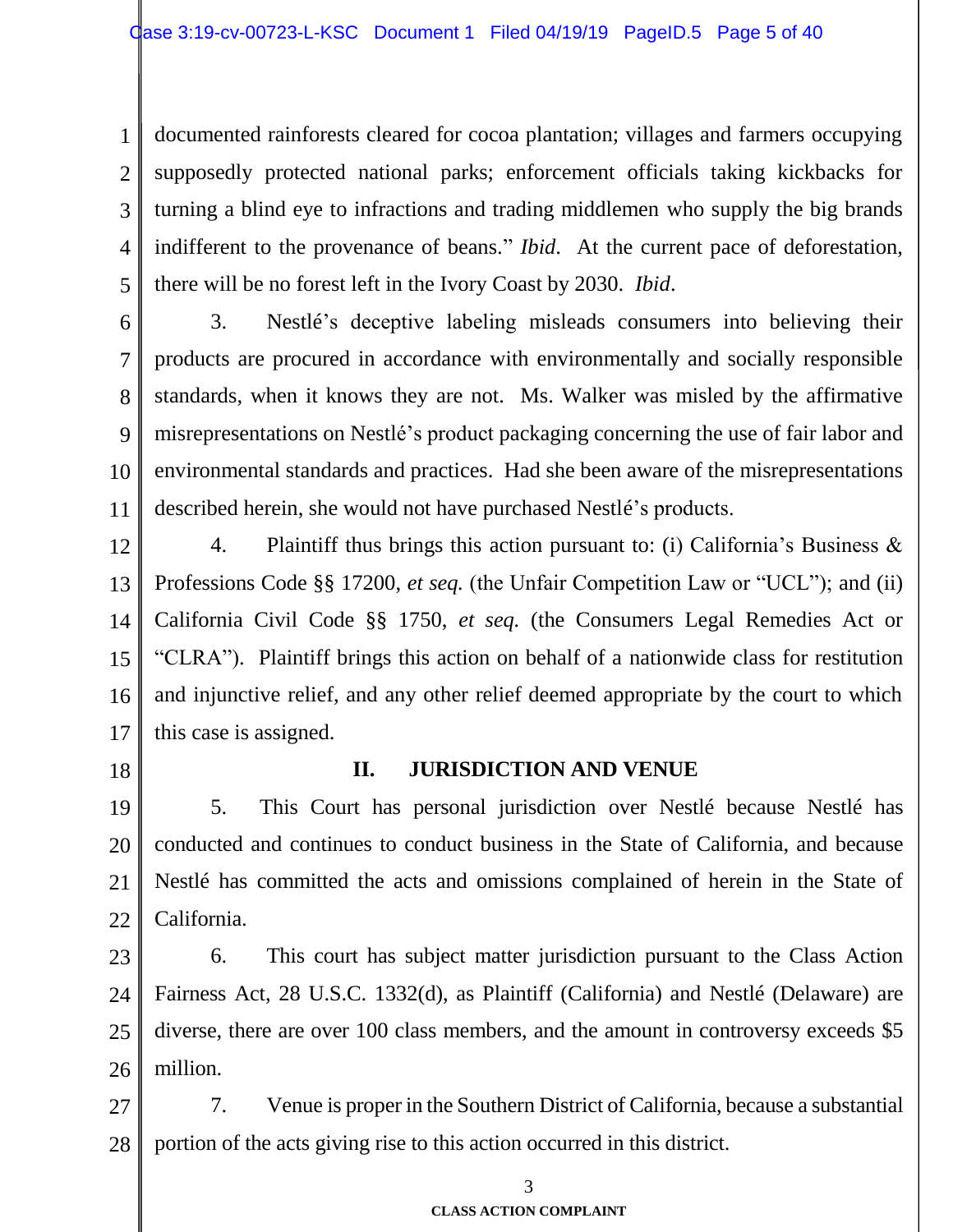1

## **III. PARTIES**

2 3 4 5 6 7 8 9 10 11 12 8. Plaintiff Walker is, and at all times mentioned herein was, an individual citizen of the State of California and resident of San Diego County. Plaintiff purchased Defendant Nestlé's chocolate products labeled with the "Nestlé Cocoa Plan" "UTZ Certified" "Certified through UTZ" and "Sustainably Sourced" labels on them purporting to, among other things, "Support[] farmers for better chocolate" and "help improve the lives of []cocoa farmers." Plaintiff relied upon Nestlé's misrepresentations about the social and environmental benefits of the products in making her decision to purchase the products. Plaintiff suffered injury in that she would not have bought the UTZ/Nestlé Cocoa Plan/Sustainability-labeled products had she known that the products were not sourced from sustainable farming practices but rather off the backs of child and slave labor.

13 14 15 16 17 18 9. Defendant Nestlé USA ("Nestlé") is a Delaware corporation with its principal place of business at 1812 North Moore Street in Rosslyn, Virginia 22209. Nestlé is one of the largest food and beverage companies in the world.<sup>4</sup> Nestlé purchases approximately 414,000 tons of cocoa annually.<sup>5</sup> Nestlé promotes itself as "the 'Good Food, Good Life' company, we enhance quality of life and contribute to a healthier future."<sup>6</sup> Nestlé does no such thing in the Côte D'Ivoire.

19

## **IV. FACTUAL ALLEGATIONS**

## 20

21

# **A. Child Labor and Environmental Degradation in the Côte D'Ivoire's Chocolate Industry Are Well-Known and Undisputed by Nestlé**

22 23 24 10. Nestlé has long been aware that cocoa farming in Côte D'Ivoire relies heavily on child labor and slavery. Children on Ivorian cocoa plantations are subjected to what the International Labor Organization (ILO) terms the "Worst Forms of Child

25

 $\overline{a}$ 

<sup>26</sup> 4 https://www.nestle.com/aboutus

<sup>27</sup> 5 https://www.nestleprofessional.us/we-share-your-values/nestle-cocoa-plan-promotes-betterfarming-better-lives-better-cocoa

<sup>28</sup> 6 https://www.nestle.com/asset-library/documents/library/documents/annual\_reports/2018-annualreview-en.pdf, at p. 11.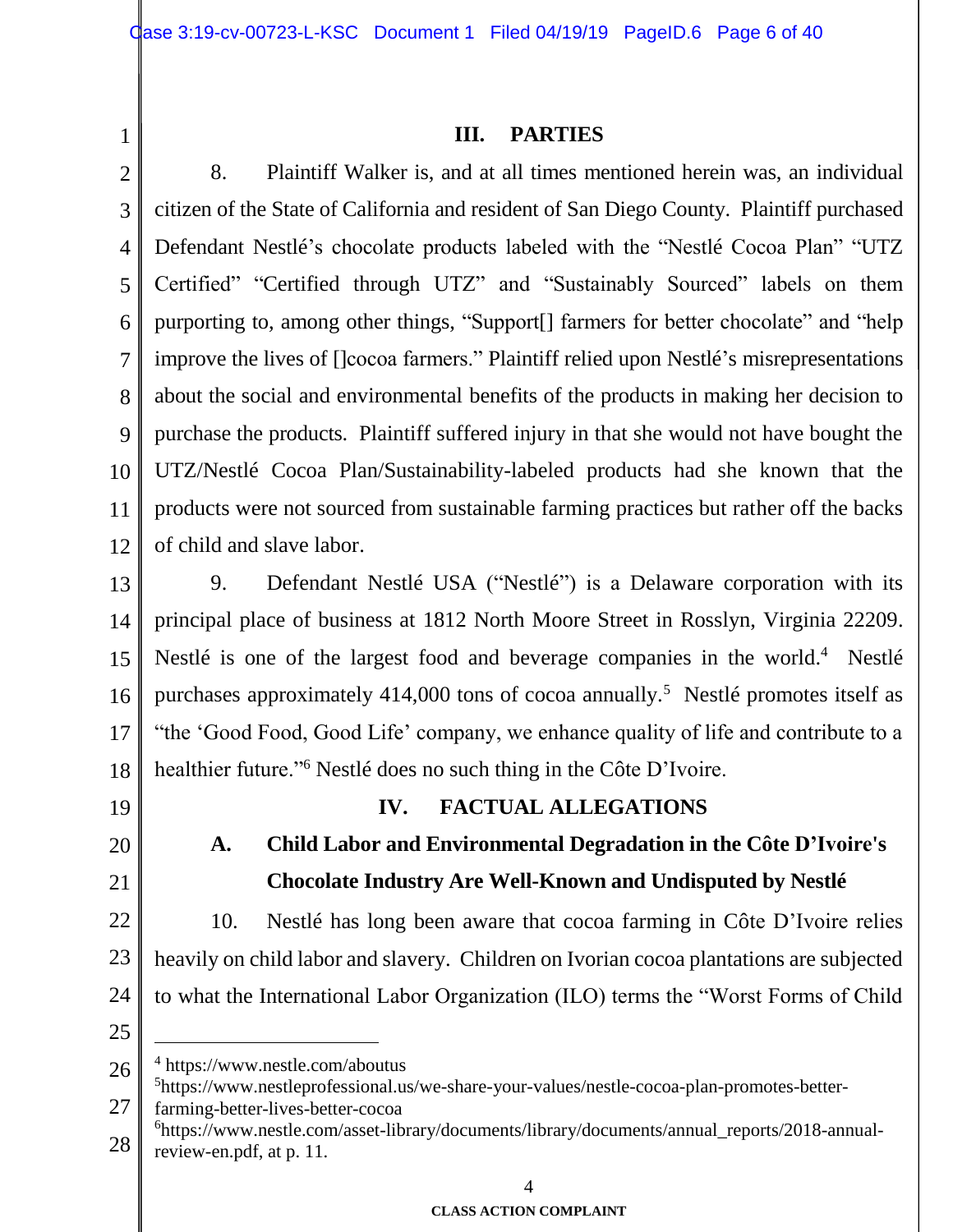1 2 3 4 5 6 Labor" – including trafficking, slavery, and exposure to toxic chemicals and hazardous tools.<sup>7</sup> In 2001, Nestlé signed the Harkin-Engel Protocol, signifying its commitment to eradicating the Worst Forms of Child Labor in West Africa. Signatories pledged to "develop and implement credible, mutually-acceptable, voluntary, industry-wide standards of public certification" to ensure that cocoa beans were "grown and/or processed without the worst forms of child labor" by July 2005.

7 8 9 10 11. Notwithstanding the chocolate industry's alleged commitment to combating child labor and slavery, a study conducted in 2015 by Tulane University concluded that the number of Ivorian children engaged in the Worst Forms of Child Labor on cocoa plantations substantially *increased* between 2009 and 2014.

11 12 13 14 15 16 12. During the 2013-14 harvest season, 1,203,473 child laborers aged 5 to 17 were found to be working on cocoa farms in Côte d'Ivoire, with 95.9 percent engaged in hazardous work in cocoa production. The work children engage in on the cocoa farms includes burning and clearing fields, cutting down trees to expand cocoa plantations, spraying pesticides, using sharp tools to break pods, and transporting heavy loads of cocoa pods and water.<sup>8</sup>

17 18 19 20 21 22 23 24 25 13. The U.S. Department of Labor describes the conditions of forced labor in chilling detail: "[s]ome children are sold by their parents to traffickers, some are kidnapped, and others migrate willingly but fall victim to traffickers who sell them to recruiters or farmers, where they end up in conditions of bonded labor. Some farmers buy the children and refuse to let them leave the farm until the debt of their purchase has been worked off. The children are frequently not paid for their work; some of their wages are paid to the recruiter or trafficker. These children are held against their will on isolated farms, are locked in their living quarters at night, and are threatened and beaten if they attempt to escape. They are punished by their employers with physical

26

27

 $\overline{a}$ 

<sup>28</sup> 7 https://www.ilo.org/ipec/facts/WorstFormsofChildLabour/lang--en/index.htm <sup>8</sup> https://www.dol.gov/sites/default/files/images/ilab/child-labor/CotedIvoire.pdf, at p. 1.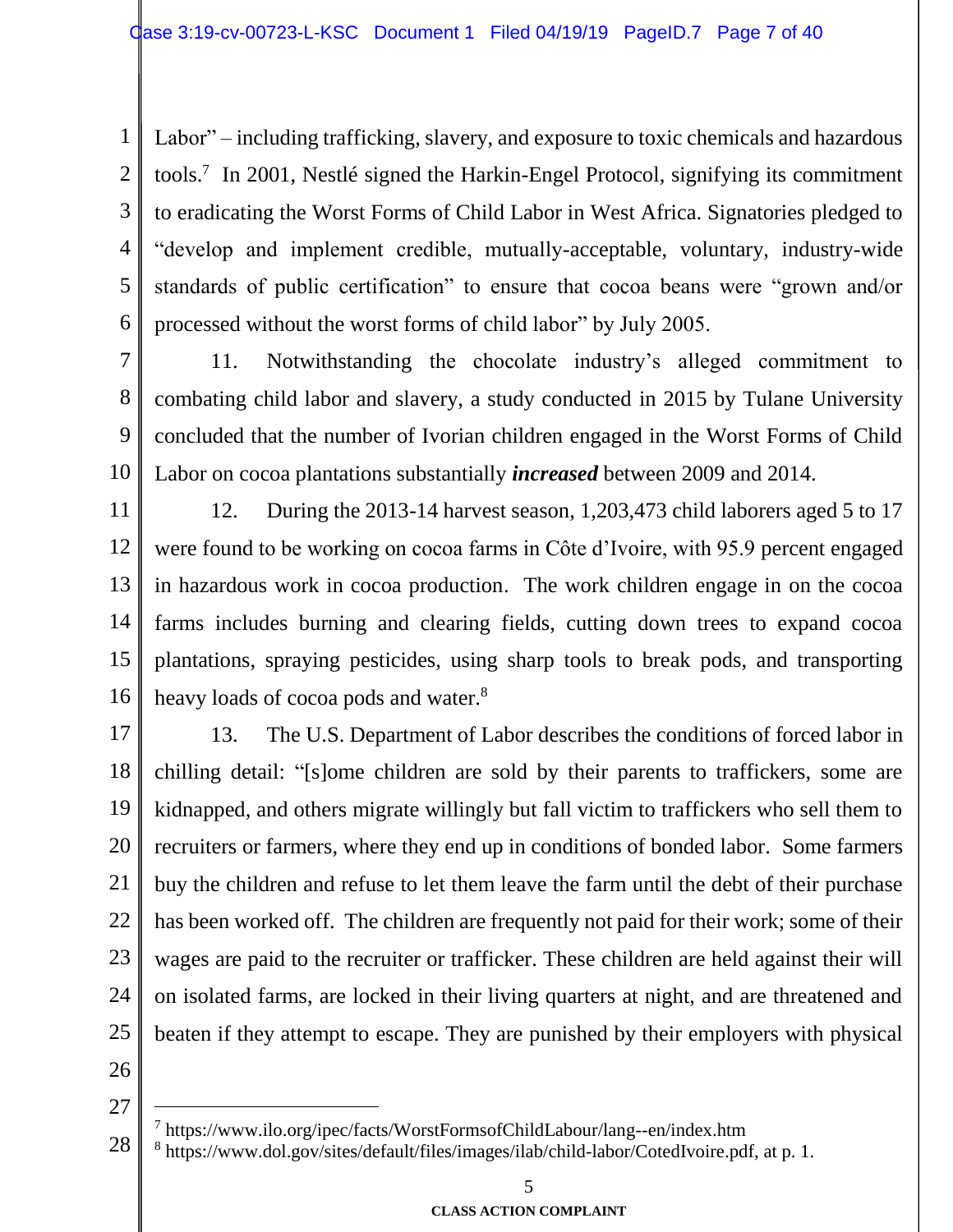1 2 3 abuse. They are forced to work long hours, including overtime, and are required to work even when they are sick. Some children are denied sufficient food by their traffickers and employers."<sup>9</sup>

4

5

# **B. Nevertheless, Nestlé Deceptively Labels Its Chocolate as a Sustainable, Fair Trade Product**

6 7 8 9 14. Notwithstanding Nestlé's knowledge that its supply chain is inundated with child labor and child slave labor, Nestlé has the audacity to place patently false "seals" on its products, purporting to be a "sustainably sourced" product. Nothing could be further from the truth.

10 11 12 15. Many of Nestlé's products prominently feature the logo of the Nestlé Cocoa Plan. The Cocoa Plan, instituted in 2009, is described as "improv[ing] the lives of cocoa farmers and the quality of their chocolate."

13 14 15 16 17 16. Products advertised with the Nestlé Cocoa Plan seal are also accompanied by references to UTZ, a third-party certifier which holds itself out as the "benchmark for the sustainable production of . . . cocoa."<sup>10</sup> UTZ certified products stand for ethical and sustainable farming, including better working conditions and better care for the natural environment.<sup>11</sup>

18 19 20 17. For example, Nesquik chocolate milk, marketed by Nestlé, boasts of Nestlé's "sustainably harvested cocoa beans." Nestlé advertises the Nestlé Cocoa Plan and claims to be working with UTZ in order to improve the lives of cocoa farmers."

21 22 23 18. Nestlé's Toll House Chocolate Chips products are advertised as "sustainably sourced" through Nestlé's Cocoa Plan. Nestlé also advertises its products as "certified through UTZ."

- 24 25 19. All of these claims are prominently included on the product packaging. Consumers justifiably consider Nestlé's assertions when choosing whether to purchase
- 26

 $\overline{a}$ 

<sup>27</sup> 9 https://www.dol.gov/sites/default/files/documents/ilab/EO\_Report\_2014.pdf, at p. 12.  $10$  https://utz.org/

<sup>28</sup> <sup>11</sup> *See*, https://utz.org/what-we-offer/certification/the-standard/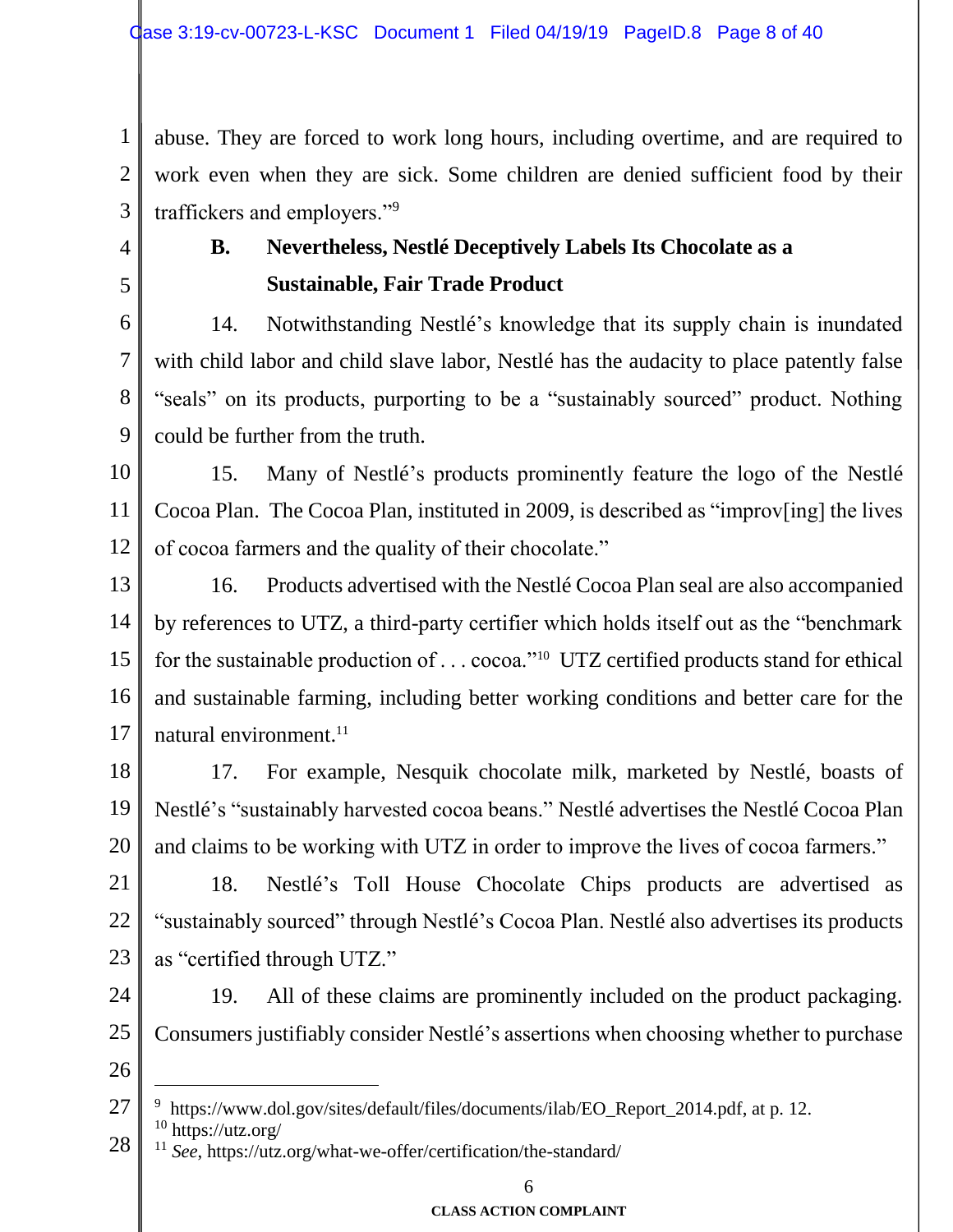## a particular product.



## **1. Nestlé's Sustainability Labeling is False and Misleading**

 20. Sustainability is commonly used in the business enterprise world, and the accepted sustainability management definition encompasses "managing the triple bottom line - a process in which companies manage their financial, social and environmental risks."<sup>12</sup>

 21. Nestlé makes both false social and environmental sustainability claims on its packaging. It also makes these sustainability statements without any supporting evidence.

  $///$ 

 $\overline{a}$ 

 <sup>12</sup> Definition of business sustainability, Financial Times, http://lexicon.ft.com/Term?term=businesssustainability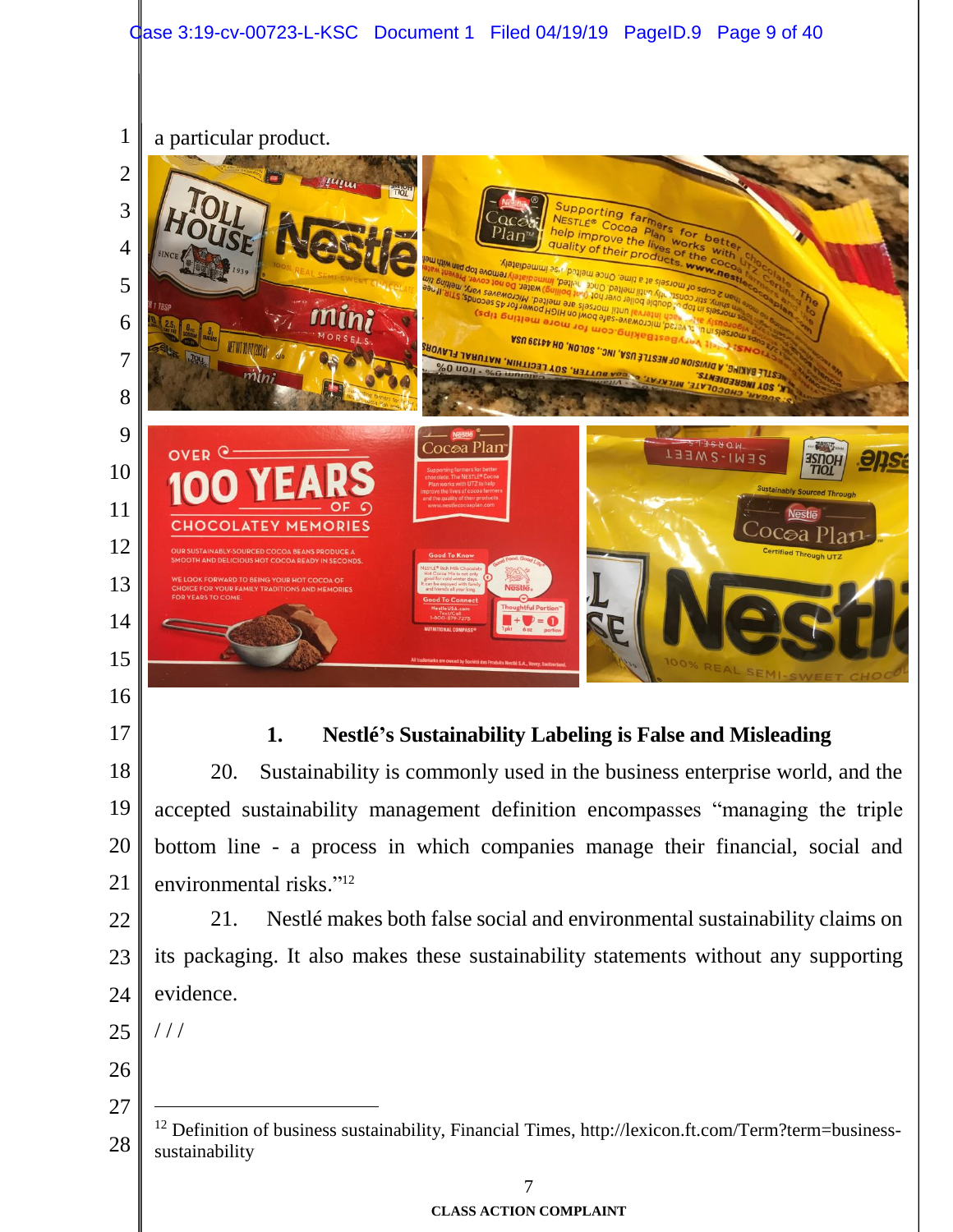1 2

# **2. There Are No "Sustainable" Environmental Protocols in Place in Defendant's Cocoa Supply Chain**

3 4 5 22. Nestlé's production and purchasing mechanisms in the Côte D'Ivoire do not follow any sustainable environmental protocols, and actually adversely affect the local ecosystem.

6 7 8 9 10 11 12 23. The rainforest in Côte D'Ivoire has decreased from 16 million hectares in 1960, making up half of the country, to less than 2 million hectares by  $2010<sup>13</sup>$  Nestlé's overproduction and indiscriminate purchasing in Côte D'Ivoire has contributed to this mass deforestation.<sup>14</sup> An estimated 40 percent of the Ivorian cocoa harvest currently comes from inside classified or protected areas. This has devastating consequences not only for biodiversity and the local microclimate (including desertification and changing weather patterns<sup>15</sup>).

13 14 15 16 17 18 19 20 21 24. Many of Côte D'Ivoire's national parks and protected areas have been entirely or almost entirely cleared of forest and replaced with cocoa growing operations.<sup>16</sup> For years the world's major chocolate companies have been buying cocoa grown through the illegal deforestation of national parks and other protected forests, in addition to driving extensive deforestation outside of protected areas.<sup>17</sup> In the world's two largest cocoa producing countries, Ivory Coast and Ghana, the market created by the chocolate industry has been the primary source for the destruction of environmentally protected areas.<sup>18</sup> As Mighty Earth reports, "many of the country's national parks and conservation lands have been cleared of their forest to make way

- 22
- 23

- 25 <sup>14</sup> *Id*.
- 26 <sup>15</sup> *Id*. p. 18-19

27 <sup>16</sup> Chocolate's Dark Secret, Mighty Earth, 2017, http://www.mightyearth.org/wpcontent/uploads/2017/09/chocolates\_dark\_secret\_english\_web.pdf

- $17$  *Id.*
- 28 <sup>18</sup> *Id*.

 $\overline{a}$ 13 2018 Cocoa Barometer, at p.20

<sup>24</sup> http://www.cocoabarometer.org/cocoa\_barometer/Download\_files/2018%20Cocoa%20Barometer %20180420.pdf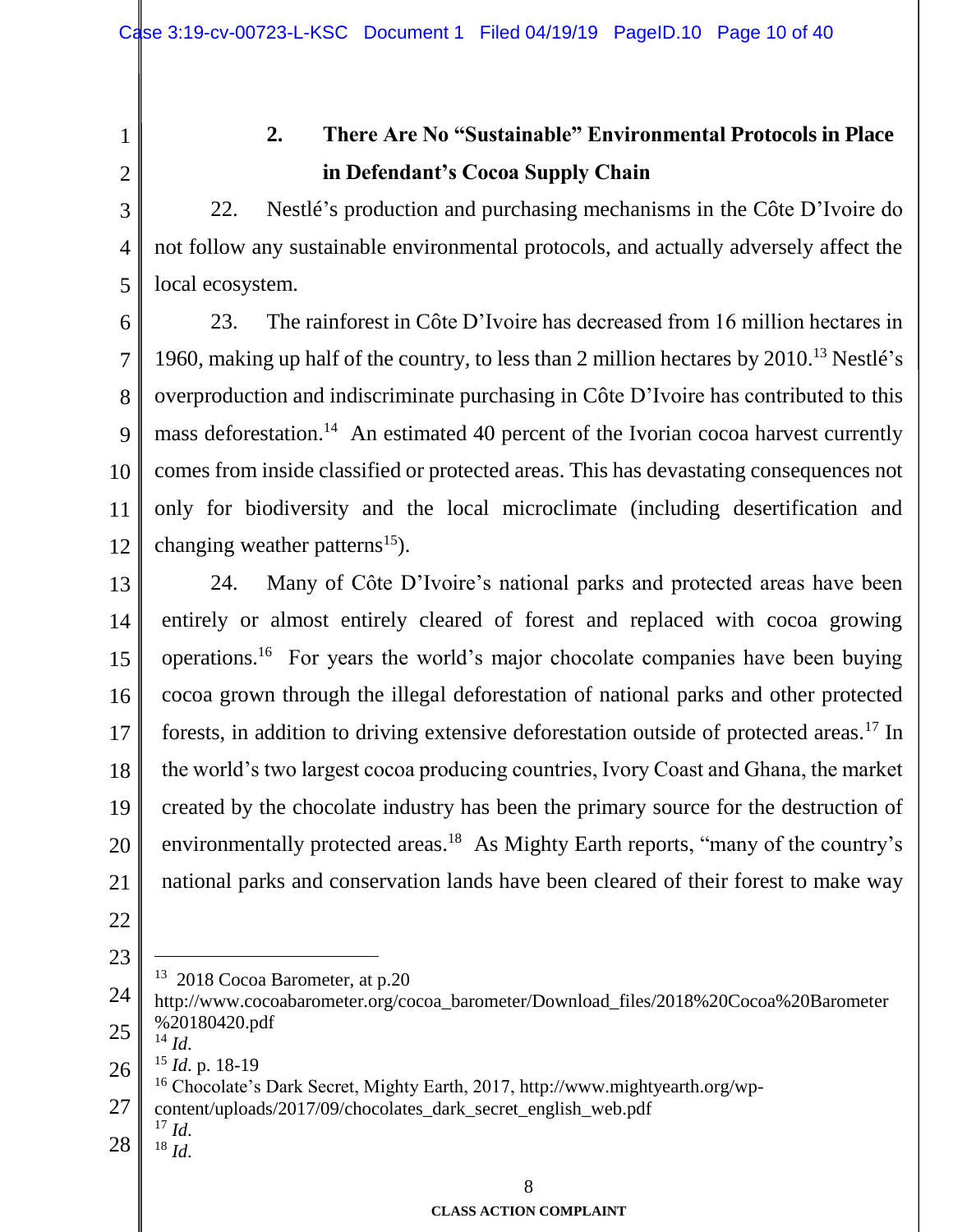1 for cocoa operations to feed demand from large chocolate companies like Nestlé, Cadbury, and Mars."<sup>19</sup>

2

3 4 5 6 7 8 9 25. Nestlé currently has no protocols in place to prevent purchasing cocoa produced on protected lands. Nestlé's March 5, 2019 "Action Plan" highlights ending deforestation but extends its original 2012 commitment to 2022.<sup>20</sup> Currently, upwards of 80 percent of cocoa production and sales are done without properly tracing the source of the cocoa. Accordingly, a large percentage of Nestlé's cocoa is knowingly grown in and purchased from protected nature reserves. As demand continues to expand in cocoa production, rainforests are cut down for new cocoa fields.

10 11 12 13 14 26. In addition to mass deforestation, the current known and common practices around cocoa farming are not sustainable. There is excessive use of fertilizers and pesticides and a loss of biodiversity.<sup>21</sup> Chemicals pollute waterways, killing wildlife and harming communities. Deforestation exposes shade-dependent plants to full sun, which increased the biospheres susceptibility to disease.

15

## **3. Slavery and Forced Child Labor Are Not "Sustainable"**

16 17 18 27. Nestlé contends it provides sustainable chocolate to consumers through its "Cocoa Plan" and claims that the company is working toward "improving the lives of farmers."

19 20 21 28. The social prong of sustainability entails that a company is working toward developing structures which meet the needs of its current members, but also ensure the ability of future generations to maintain a healthy community.<sup>22</sup>

22

29. Sustainability also refers to mitigating adverse risks on the well-being and

- 23
- 24
- 25

 $\overline{a}$  $19$  Id.

<sup>20</sup> Nestle Action Plan, March 5th, 2019, at https://www.nestle.com/asset-

<sup>26</sup> library/documents/library/documents/corporate\_social\_responsibility/cocoa-and-forests-initiativenestle-initial-action-plan.pdf

<sup>27</sup> <sup>21</sup> Chocolate's Dark Secret, Mighty Earth, 2017, http://www.mightyearth.org/wp-

content/uploads/2017/09/chocolates\_dark\_secret\_english\_web.pdf

<sup>28</sup> <sup>22</sup> http://www.businessdictionary.com/definition/social-sustainability.html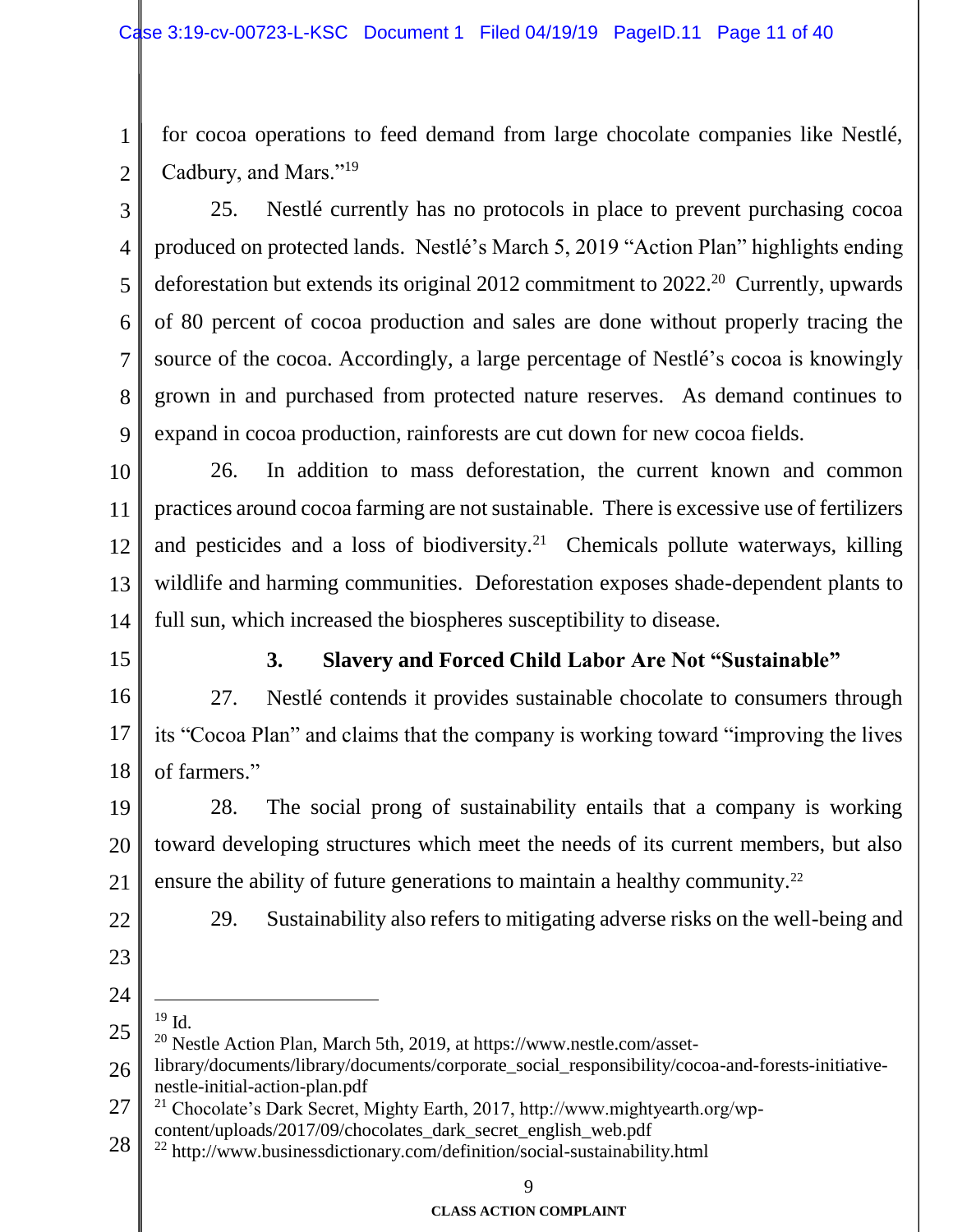1 human rights of the communities in which it operates.<sup>23</sup>

2 3 4 30. As previously stated, the number of children working in dangerous conditions on cocoa farms in Côte d'Ivoire has *increased* considerably in recent years not made farmers' lives better as a result of Nestlé's "Cocoa Plan". 24

5 6 7 31. Nestlé cannot publicly claim that it adopts sustainable practices and that it is working to improve the lives of farmers when its unethical practices are in fact perpetuating a system that relies on and thus increases child and child slave labor.

8

## **4. Nestlé's "Cocoa Plan" is a Sham**

9 10 11 12 13 32. Nestlé's own internal certification plan, the "Nestlé Cocoa Plan", is a clear attempt to vindicate the company to the public without requiring them to take tangible actions to eradicate this widespread scourge. It thus deceives consumers into believing that buying Nestlé's products will benefit farmers in Côte d'Ivoire and misleads them into thinking their product is child labor and slave-labor free.

14 15 16 17 18 19 20 21 33. Nestlé makes false assurances that it is "determined to tackle the problem"<sup>25</sup> and that its Nestlé Cocoa Plan (launched in 2009) is helping to "eliminate the use of child labour" and to "stamp out forced labour practices" in the Ivorian cocoa industry. Nestlé also claims that it is "helping the lives of farmers" through the Plan. However, Nestlé's profiteering off child labor does not help the lives of farmers. Child labor has increased in Côte d'Ivoire since Nestlé instituted its "Cocoa Plan."<sup>26</sup> Nestlé has yet to commit to paying farmers a fair price for their cocoa and does not currently have any long-term plans to support farmers achieving a living income.

22

 $\overline{a}$ 

Tulane Report 2015

<sup>23</sup> 24 <sup>23</sup> See Social Sustainability, UN Global Compact, https://www.unglobalcompact.org/what-isgc/our-work/social

<sup>25</sup> https://makechocolatefair.org/sites/makechocolatefair.org/files/newsimages/tulane\_university\_- \_survey\_research\_on\_child\_labor\_in\_the\_cocoa\_sector\_-\_30\_july\_2015.pdf

<sup>26</sup>  $25$  http://www.nestlecocoaplan.com/betterlives

<sup>27</sup> <sup>26</sup> School of Public Health and Tropical Medicine Tulane University, "Survey Research on Child Labor in West African Cocoa Growing Areas", Tulane University, 30 July 2015, at page 35.

<sup>28</sup> https://makechocolatefair.org/sites/makechocolatefair.org/files/newsimages/tulane\_university\_- \_survey\_research\_on\_child\_labor\_in\_the\_cocoa\_sector\_-\_30\_july\_2015.pdf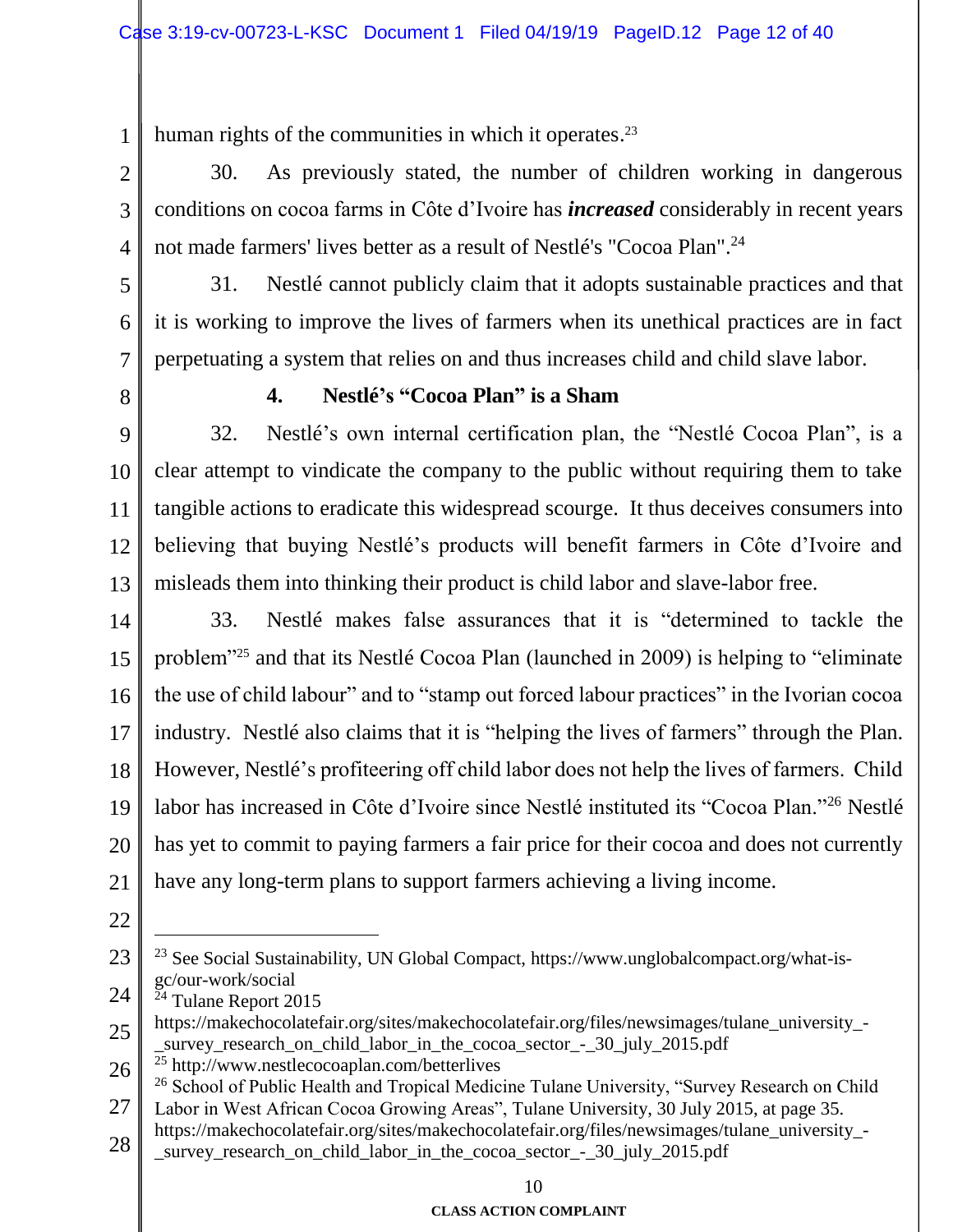1 2 3 4 5 6 34. Nestlé's Cocoa Plan represents that it is tackling child labor but relies solely on Nestlé's own Child Labor Monitoring and Remediation System (CLMRS), to achieve that goal. CLMRS purports to be a community-based monitoring system to identify and remediate child labor. Nestlé's plan relies on Community Liaison People (community auditors) to spot children engaged in labor activities, or on the children themselves who can self-declare to be engaging in a hazardous activity.<sup>27</sup>

7 8 9 10 11 35. Independent monitoring visits conducted annually by the Fair Labor Association ("FLA") confirm the continued presence of child labor on Nestlé Cocoa Plan CLMRS-certified farms. The 2017 FLA assessment found an overall *increase* in the total number of child workers on farms from the previous year. Child labor constituted 21% of the labor on CLMRS farms.<sup>28</sup>

12 13 14 15 16 36. Moreover, the Nestlé Cocoa Plan does not even try to certify that children are not being used as forced labor. Rather, it purports to include a voluntary reporting and monitoring system for identifying child labor. As of 2017, Nestlé claimed it had identified over 7,000 children working on farms covered by the Nestlé Cocoa Plan.<sup>29</sup> However, that number is deceptively understated.

17

18 19 20 21 37. The World Cocoa Foundation states that: "The organized supply chains of a handful of companies reach only a fraction of the entire cocoa-growing population of Côte d'Ivoire and Ghana, and efforts to date have only reached a fraction of the farmers in those supply-chains."<sup>30</sup> "There are approximately two million cocoa farmers in Côte d'Ivoire and Ghana representing 6-8 million children under the age of 18."

- 22
- 38. The Plan provides that around a third of Nestlé's total global supply is
- 23
- 24

 $\overline{a}$ 

<sup>27</sup> http://www.nestlecocoaplan.com/better-lives/

<sup>25</sup> 26 <sup>28</sup>http://www.fairlabor.org/sites/default/files/documents/reports/2017\_nestle\_cocoa\_executive\_sum mary\_october-2018.pdf, at p. 4.

<sup>&</sup>lt;sup>29</sup> https://www.nestle.com/asset-library/documents/creating-shared-value/responsible-

<sup>27</sup> sourcing/nestle-cocoa-plan-child-labour-2017-report.pdf at p. 6.

<sup>28</sup> <sup>30</sup> https://www.worldcocoafoundation.org/blog/2018-child-labor-cocoa-coordinating-group-8thannual-meeting-remarks/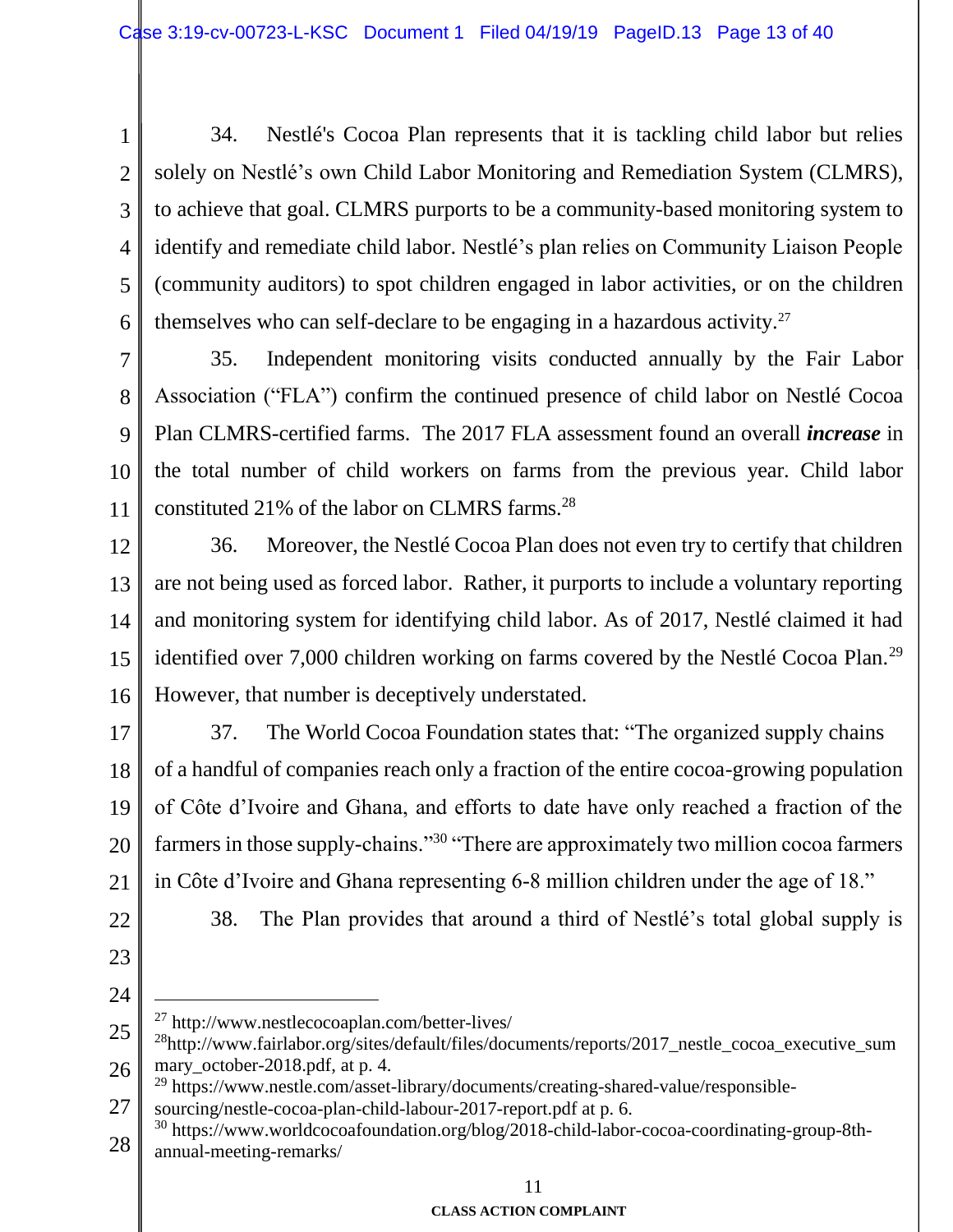1 2 3 4 currently bought from producers covered by the Nestlé Cocoa Plan.<sup>31</sup> Other information however suggests that as little as 25 percent of its cocoa is bought through the Nestlé Cocoa Plan, with the remaining 75 percent coming from untraceable sources.<sup>32</sup>

5 6 7 39. By all sources, it has admitted that the vast majority of Nestlé's cocoa is sourced through untraceable channels, where absolutely no monitoring takes place, where child labor and trafficking occur on a widespread basis.

8 9 10 11 12 40. Additionally, out of the 70 co-operatives in Côte d'Ivoire that supply the small amount of traceable cocoa bought by Nestle, only 22 co-operatives have implemented CLMRS.<sup>33</sup> In other words, even in the small number of cooperatives where the cocoa is traceable to farmers, monitoring activities through the Nestlé Cocoa Plan CLMRS system take place in only a fraction of them.

- 13 14 15 41. Moreover, the available data demonstrates that the areas covered by the CLMRS constitute a minimal proportion of the total number of farmers and children supplying cocoa to Nestlé in Côte d'Ivoire.
- 16

## **5. The UTZ Certification Promoted by Nestlé Is Also a Sham**

17 18 19 20 21 22 42. Nestlé couples false assurances of its Cocoa Plan with a reference to a UTZ certification. Like Nestlé, UTZ claims child labor is prohibited on its certified farms.<sup>34</sup> It purports to regulate the illegal use of child labor through its "UTZ certified traceability system," the "Good Inside Portal". It boasts consumers can trust that "the sustainable ingredients sourced for the product has been traced all the way from field to shop shelf, every stage of its journey documented."<sup>35</sup>

23

 $\overline{a}$ 

25 <sup>32</sup> Fair Labor Association,

<sup>34</sup> https://utz.org/what-we-offer/sector-change/child-labor/

<sup>24</sup> <sup>31</sup> https://www.nestle.com/asset-library/documents/creating-shared-value/responsiblesourcing/nestle-cocoa-plan-child-labour-2017-report.pdf, at p. 11.

<sup>26</sup> http://www.fairlabor.org/sites/default/files/documents/reports/assessment\_nestle\_standard\_supply\_ chain ivory coast august 2016.pdf

<sup>27</sup> <sup>33</sup> http://www.nestlecocoaplan.com/better-lives/

<sup>28</sup> <sup>35</sup> https://utz.org/what-we-offer/traceability-system/traceability-system/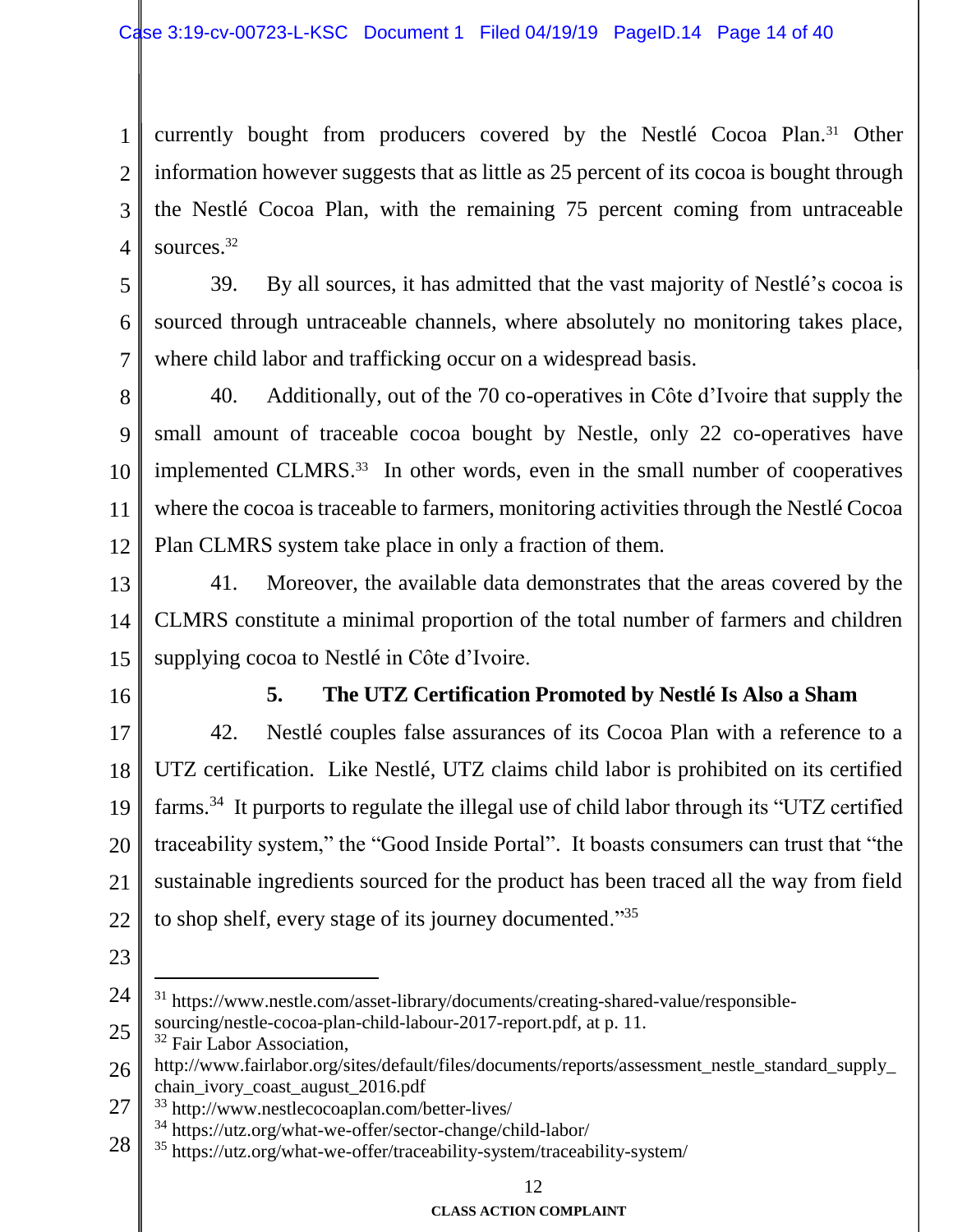43. These assurances are false. A 2018 study co-sponsored in part by both Nestlé and UTZ entitled, "*Towards sustainable cocoa in Cote d'Ivoire—The impacts and contribution of UTZ certification combined with services provided by companies*" found widespread use of child labor on UTZ certified farms and a lack of oversight on those farms. <sup>36</sup> The study found that in 2017, only 38 percent of UTZ farmers had been inspected for the use of child labor.<sup>37</sup> That same year, 16 percent of UTZ farmers reported children doing prohibited hazardous or unhealthy work <sup>38</sup>

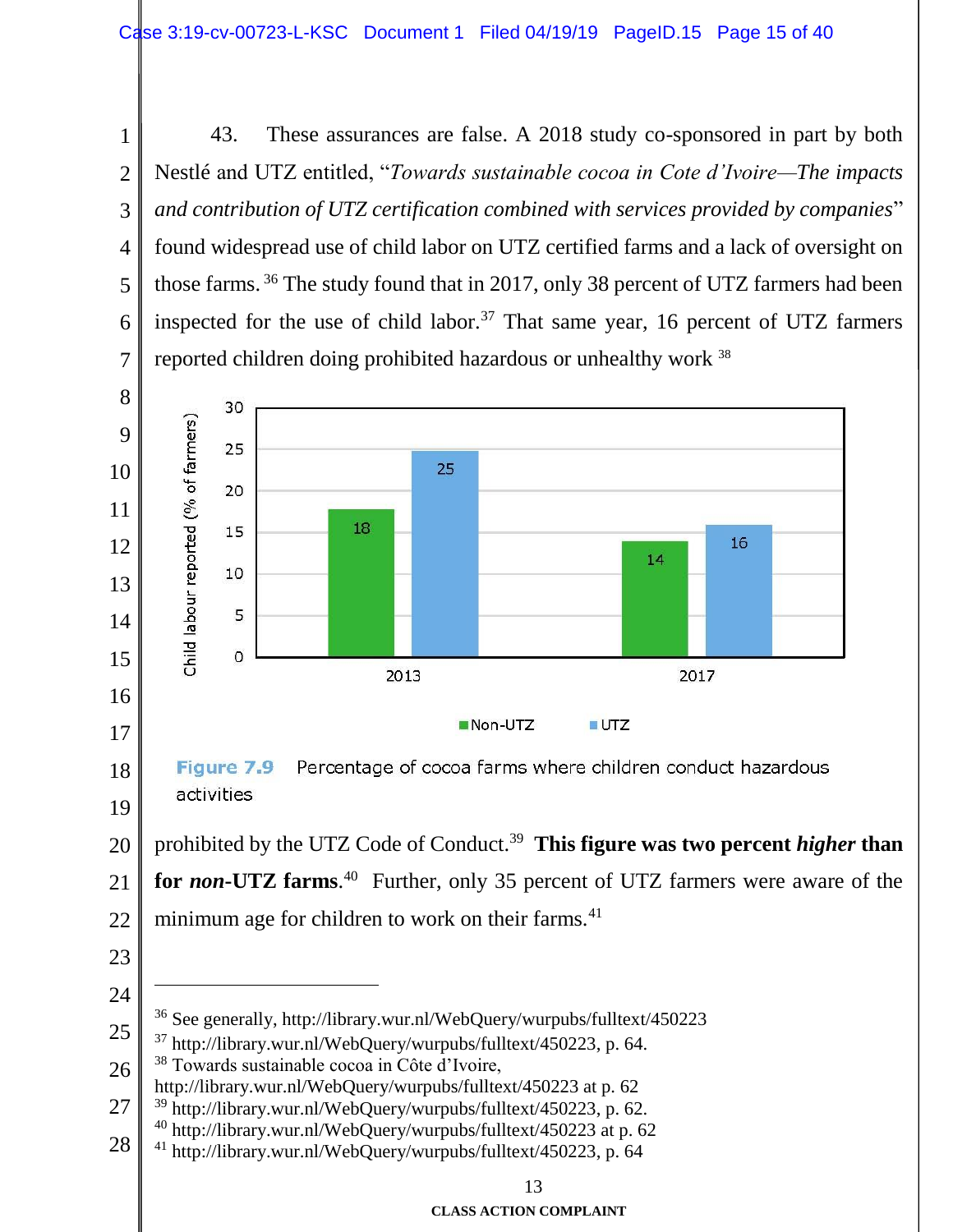- 1 2 3 4 44. Further deceiving consumers, UTZ purports to pay farmers a premium for joining cooperatives which allegedly use fair labor. In fact, the premium is not paid to farmers. Instead, it is paid directly to the cooperatives, who retain it for their own benefit with no financial remuneration to the cocoa farmers.
- 5

6 7 45. By placing the UTZ certification label on its cocoa products, Nestlé knowingly misleads consumers into believing they are purchasing sustainable, ethically sourced chocolate which couldn't be further from the truth.

- 8
- 9
- 10

# **6. Child Labor and Trafficked Labor Are So Widespread in Côte d'Ivoire That No Chocolate Can Be Labeled As Sustainable Labor Practices**

11 12 13 14 15 16 46. Nestlé admits that the use of child labor and trafficking remains widespread and endemic. Nestle cannot claim it is even using primarily or close to 50% child labor free cocoa. As stated in the latest Cocoa Barometer Report: "Not a single company or government is anywhere near reaching the sector-wide objective of the elimination of child labour, and not even near their commitments of a 70% reduction of child labour by 2020."<sup>42</sup>

17 18 19 20 21 22 23 47. In the almost 20 years since the execution of the Harkin-Engel protocol, no significant advancements have been made in Côte d'Ivoire. Rather than decreasing, child labor has increased in West Africa. According to the 2015 Tulane Report, the increase in cocoa production has also led to an increase of child laborers to 2.1 million children in Côte d'Ivoire and a total of more than 3.7 million children in the country. Of this number, 1,153,672 children working the cocoa sector are involved in hazardous work,<sup>43</sup> including using machetes to cut trees or cocoa pods, burning fields, carrying

24

 $\overline{a}$ 

<sup>25</sup> 26 <sup>42</sup> Fountain, A.; Huetz-Adams, F. "Cocoa Barometer 2018", Voice Network, The Netherlands, 2018, at page 5.

<sup>27</sup> <sup>43</sup> School of Public Health and Tropical Medicine Tulane University, "Survey Research on Child Labor in West African Cocoa Growing Areas", Tulane University, 30 July 2015, at page 35.

<sup>28</sup> https://makechocolatefair.org/sites/makechocolatefair.org/files/newsimages/tulane\_university\_- \_survey\_research\_on\_child\_labor\_in\_the\_cocoa\_sector\_-\_30\_july\_2015.pdf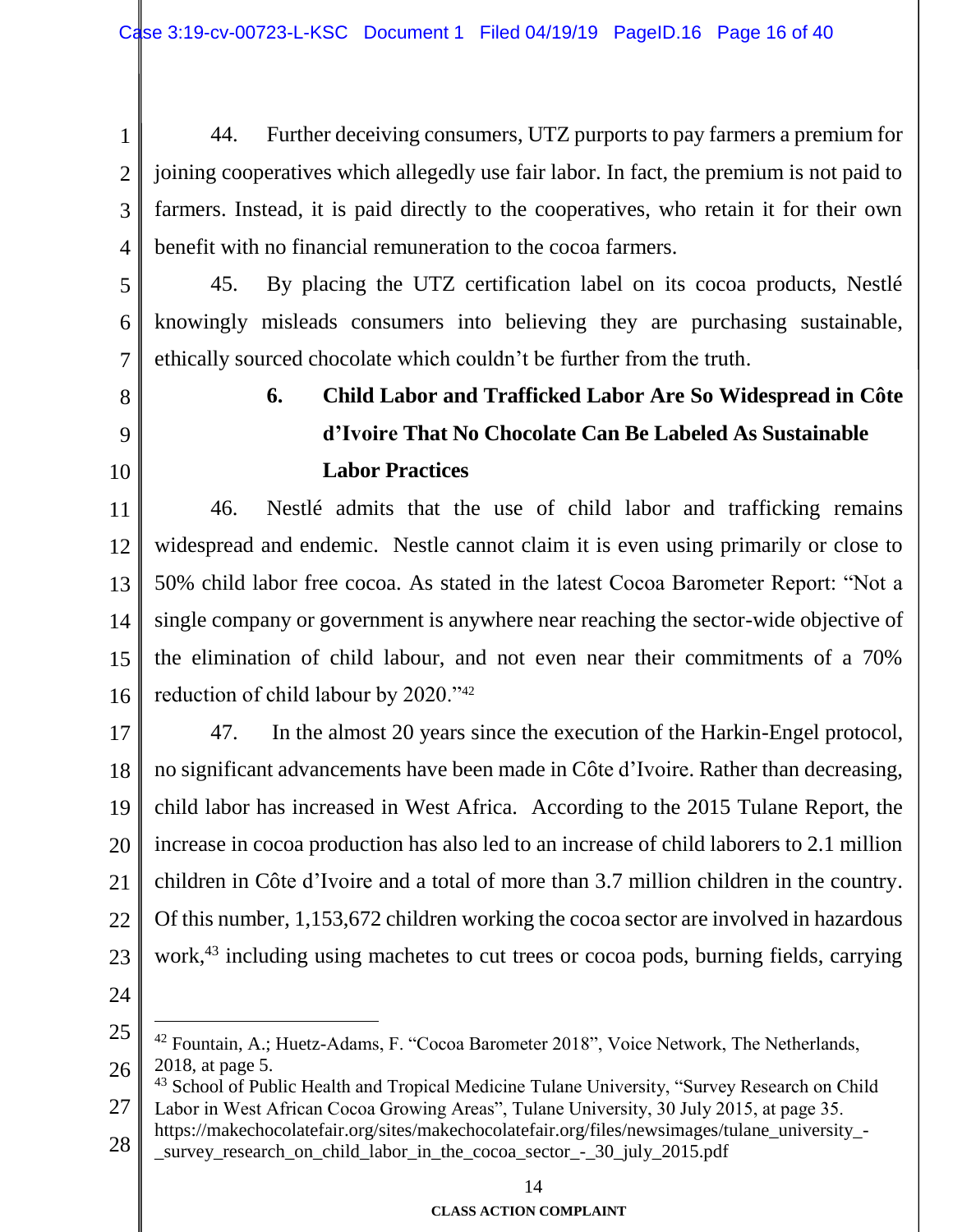1 2 3 4 5 6 heavy loads, handling agro-pharmaceutical products, as well as being deprived of schooling.<sup>44</sup> Around 90,000 children and adults are estimated to be trafficked to Côte d'Ivoire from neighboring countries such as Mali and Burkina Faso and subjected to forced labor on cocoa plantations.<sup>45</sup> Rather than eliminate the problem, the industry has merely pledged to reduce child labor in Côte d'Ivoire and Ghana by 70 percent by 2020. 46

7

8

## **a. The Cocoa Supply Chain is Comprised of Two Million Disperse Small Farms**

9 10 11 12 13 48. The number of cocoa farmers in Côte d'Ivoire and Ghana is estimated to be around 2 million.<sup>47</sup> Most of them are small farms with a size normally of no more than 3.5 hectares (10,000 square meters). <sup>48</sup> The majority of these farmers are also dispersed around the country in a region called the "cocoa belt," located across the southern region of Côte d'Ivoire.

14 15 16 17 18 19 20 49. Their small operation and fragmented presence across the country favor a system in which farmers sell to intermediaries who will collect the beans and gather them in warehouses. These intermediaries are either cooperatives, where the farmers are part of a cooperative system, or individuals called "middlemen", who are not part of any formal organization. Middlemen collect beans across diverse farms in the cocoa belt, where no monitoring takes place, to sell to grinders or traders, and then to manufacturers such as Nestlé.

- 21
- 22

 $\overline{a}$ 

<sup>23</sup>  $44$  Id. at page 60-61.

<sup>24</sup> <sup>45</sup> "Our Story", Tony Chocolonely, https://tonyschocolonely.com/us/en/our-story, (Consulted on 26 March 2019)

<sup>25</sup> <sup>46</sup> Chocolate's Dark Secret, Might Earth, 2017, http://www.mightyearth.org/wp-

content/uploads/2017/09/chocolates\_dark\_secret\_english\_web.pdf at p. 14

<sup>26</sup> <sup>47</sup> Fountain, A.; Huetz-Adams, F. "Cocoa Barometer 2018", Voice Network, The Netherlands, 2018.

<sup>27</sup> <sup>48</sup> Macek, Paul et al., "Farmer Livelihoods" World Cocoa Foundation,

<sup>28</sup> https://www.worldcocoafoundation.org/focus-areas/farmer-livelihoods/, (consulted on 23 March 2019).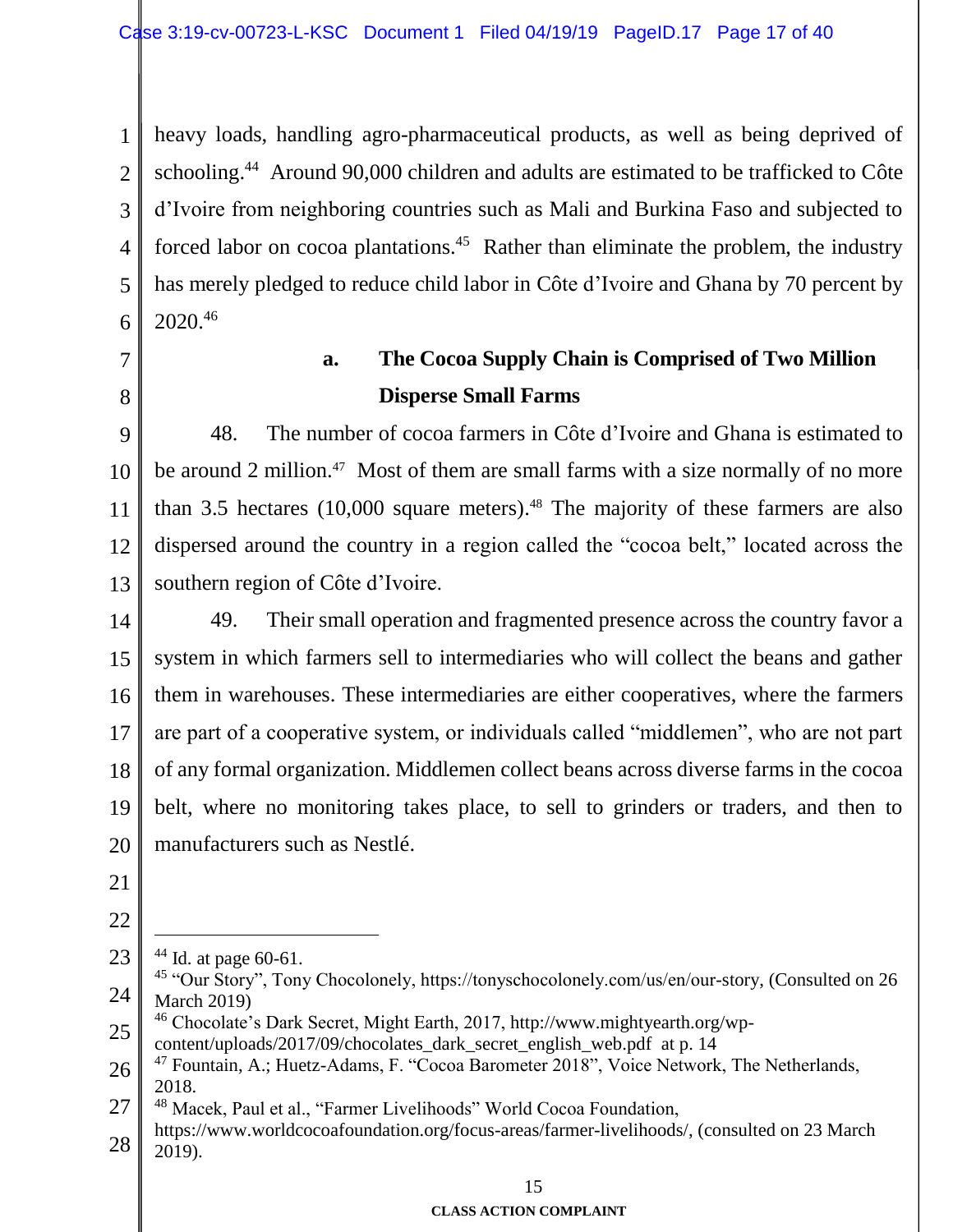1 2 3 4 50. A small percent of farmers, estimated at 20%, are in a formal cooperative system in Côte d'Ivoire.<sup>49</sup> In other words, the vast majority of the cocoa sourced in Côte d'Ivoire comes from untraceable farms, in which child and slave labor is a common and widespread practice.

5 6 7 8 51. No companies, including Nestlé, can claim to be sourcing sustainable cocoa, as nearly Nestlé's totality of cocoa sourced in the country comes from farms in which no auditing, monitoring, awareness training, remediation mechanisms or environmental-friendly practices are set up by the industry.

- 9
- 10

# **b. Nestlé Does Not Trace its Beans, Making Any Sustainable or Environmental Claims Baseless**

11 12 13 14 52. Around 25 percent of the cocoa procured from Côte d'Ivoire by Nestlé is at present covered by the Nestlé Cocoa Plan and the remaining percentage comes from the yet to-be-traced "standard supply chain" through non-certified cooperatives or middlemen.<sup>50</sup>

15 16 17 53. Nestlé does not know where the majority of its cocoa comes from and cannot make claims about environmental or social practices occurring in the overwhelming number of farms from where it procures its cocoa.

18 19 20 21 54. The small number of legitimately harvested cocoa beans and those harvested using the worst forms of child labor are currently all co-mingled, such that Nestle is unable to trace the products it sells to confirm they were not made using hazardous and/or forced child labor.

- 22
- 23 24

 $\overline{a}$ 

# **C. The Cocoa Industry Has Repeatedly Pushed Out the Date it Claims It Will Eliminate Even the Worst Forms of Child Labor, Underscoring the Enormity of the Problem**

25

<sup>26</sup> <sup>49</sup> Fair Labor Association, Assessment of Nestlé's Standard Cocoa Supply Chain in Côte d'Ivoire, August 2016,

<sup>27</sup> 28 http://www.fairlabor.org/sites/default/files/documents/reports/assessment\_nestle\_standard\_supply\_ chain\_ivory\_coast\_august\_2016.pdf, page 8.

<sup>50</sup> *Id*. at p. 7.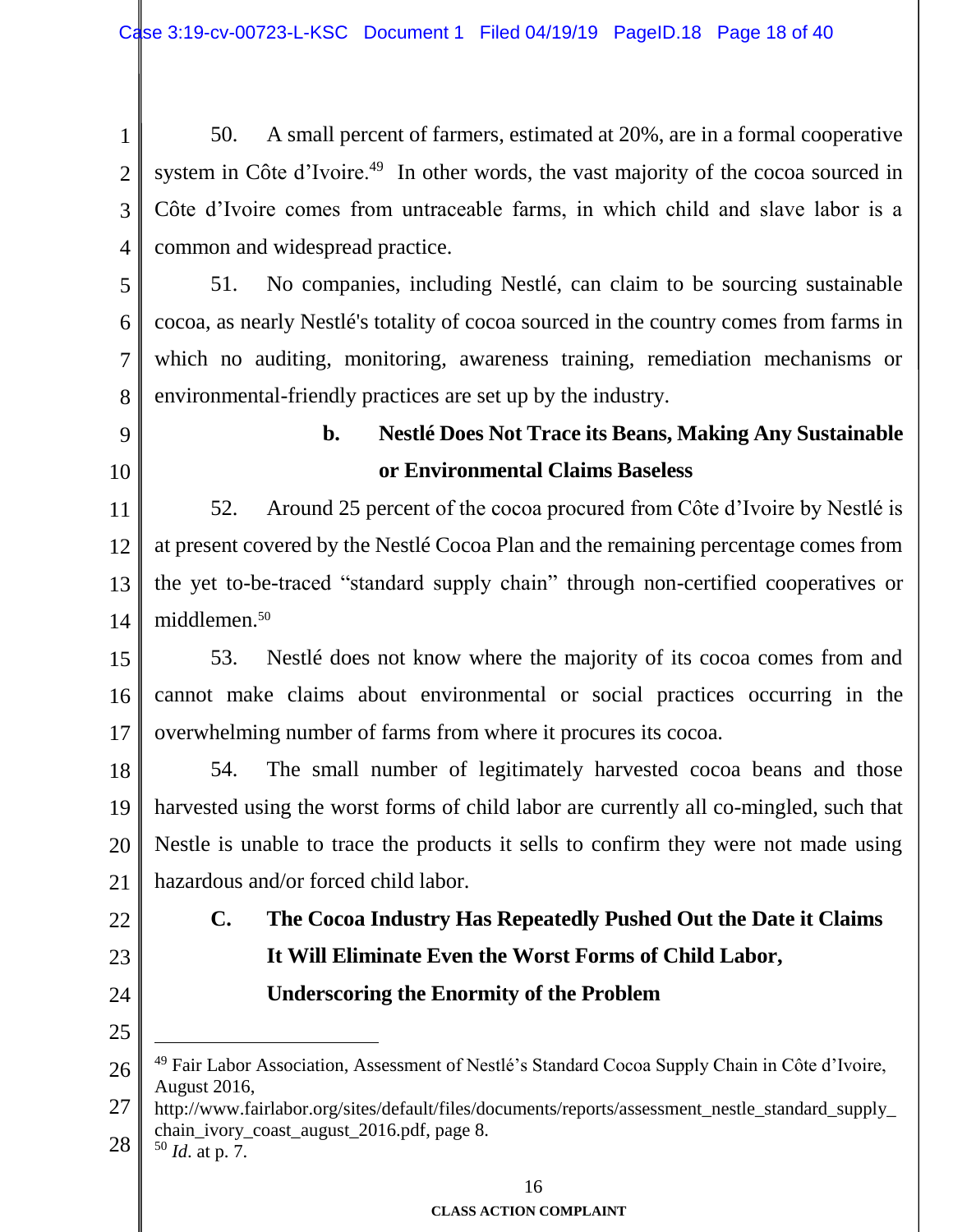1 2 3 4 5 6 7 55. The chocolate oligopolists have repeatedly broken promises to eliminate child slavery in Côte D'Ivoire. In 2001, Senator Tom Harkin and Congressman Eliot Engel established the Harkin-Engel Protocol aimed at eliminating the worst forms of child labor in the cocoa sector. The worst forms of child labor are defined by the International Labor Organization (ILO)'s Convention 182 to include all forms of slavery or practices similar to slavery, such as the sale and trafficking of children, debt bondage and forced or compulsory labor.<sup>51</sup>

8 9 10 11 12 13 14 15 56. While grossly misrepresenting the abhorrence and scale of child slavery, Nestlé has proven to be unable or unwilling to eliminate the practice. The Harkin-Engel Protocol committed to eliminating the worst forms of child labor in Côte d'Ivoire and Ghana by July 2005.<sup>52</sup> In 2005, cocoa industry leaders admitted the goals would not be "fully met" but assured Sen. Harkin and Rep. Engel they were "committed to achieving a certification system…within three years. <sup>53</sup> Then in 2008, industry leaders again extended their self-imposed deadline by two years.<sup>54</sup> In 2010, the industry delayed the implementation date by a full decade to 2020.

16 17 18 19 20 21 57. Nestlé is a member of the World Cocoa Foundation.<sup>55</sup> At the most recent 8<sup>th</sup> Annual World Cocoa Foundation Meeting in August 2018 the industry admitted it could not make its 2020, or even 2025 goal of eradicating child labor in the cocoa supply chain. Effectively abandoning any set date, the Foundation admitted it was not likely it would meet its "aspiration for 2020" nor other targets "for the eradication of child labor by 2025."<sup>56</sup>

22

 $\overline{a}$ 

<sup>23</sup> <sup>51</sup>https://www.ilo.org/dyn/normlex/en/f?p=NORMLEXPUB:12100:0::NO::P12100\_ILO\_CODE:C 182

<sup>24</sup> <sup>52</sup> http://fortune.com/big-chocolate-child-labor/

<sup>25</sup> <sup>53</sup> http://www.cacao.gouv.ci/commun/documents/jointstatementSenateurTomHarkin.pdf

<sup>54</sup> http://www.csrwire.com/press\_releases/14132-Joint-Statement-from-U-S-Senator-Tom-Harkin-

<sup>26</sup> Representative-Eliot-Engel-and-the-Chocolate-and-Cocoa-Industry-on-the-Implementation-of-the-Harkin-Engel-Protocol-#

<sup>27</sup> <sup>55</sup> https://www.worldcocoafoundation.org/about-wcf/members/

<sup>28</sup> <sup>56</sup> https://www.worldcocoafoundation.org/blog/2018-child-labor-cocoa-coordinating-group-8thannual-meeting-remarks/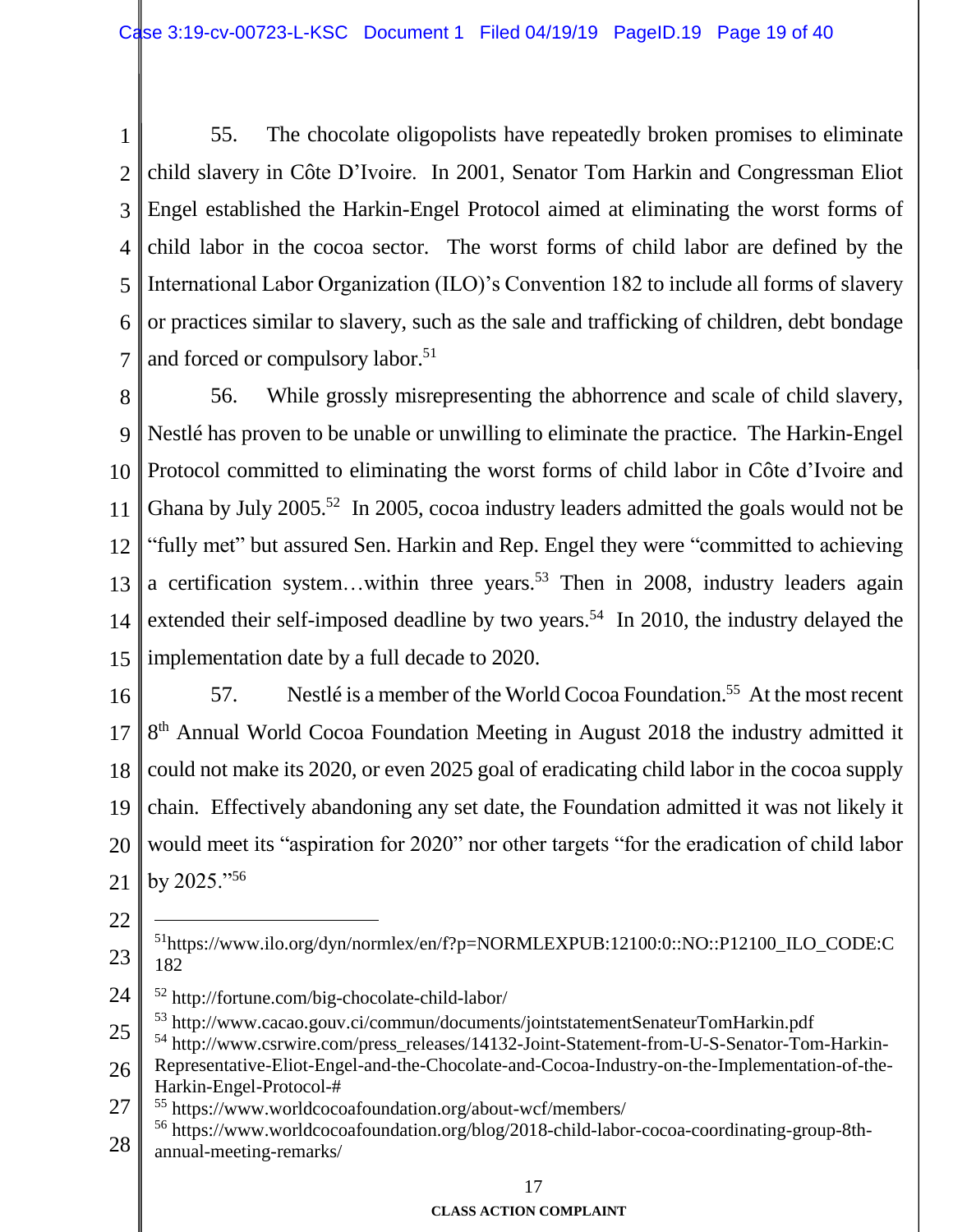1 2

## **V. THE REGULATORY FRAMEWORK**

### **A. The FTC Greenguides Prohibit Nestlé's Misleading Statements**

3 4 58. The Federal Trade Commission has issued guidelines for companies that market their products as environmentally-friendly.

5 6 7 8 9 10 59. The FTC Green Guides ("Guides") apply to claims about the "environmental attributes" of products. The FTC does not define the phrase "environmental attributes," but California has interpreted this to include claims that products are earth friendly, environmentally friendly, or green. (Cal. Bus. & Prof. Code) § 17580.5. Claims may be asserted directly or by implication, such as through the use of symbols, logos, or certifications. 16 C.F.R. § 260.1.

11 12 13 14 60. The Guides prohibit "deceptive acts" or representations which are "likely to mislead consumers acting reasonably under the circumstances and [are] material to consumers' decisions." This includes representations made through labeling, advertising, or other promotional activities. 16 C.F.R. § 260.1.

15 16 17 18 19 61. "Unqualified general environmental benefit claims" - including terms like "eco-friendly" - typically qualify as deceptive, because they tend to convey that a product has "no negative environmental impact." Marketers are almost invariably unable to substantiate such broad assertions, as required by the FTC in order to demonstrate that a claim was not misrepresentative. 16 C.F.R. § 260.4.

20 21 22 23 24 62. To avoid deceiving consumers, marketers should use "clear and prominent qualifying language" explaining that a general environmental claim refer only to specific, limited benefits. This is important when marketers utilize environmental certifications or seals, which might otherwise convey a broad meaning. 16 C.F.R. § 260.6.

25 26 63. Marketers retain responsibility for substantiating all claims that are reasonably communicated by a third-party certification. 16 C.F.R. § 260.6.

27 28 64. To the extent Nestlé cocoa products are advertised as "certified by UTZ," Nestle is responsible for qualifying any claims reasonably conveyed to consumers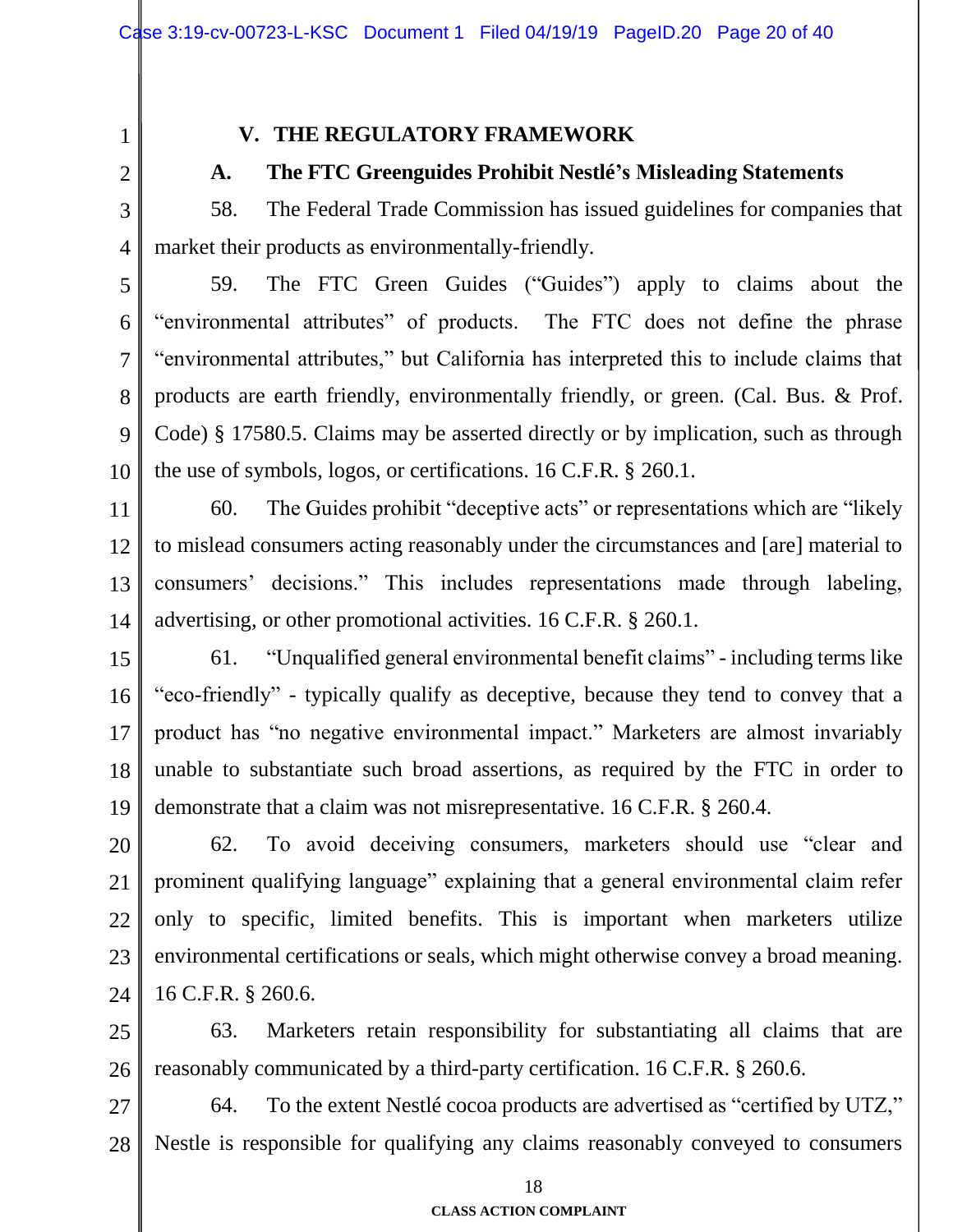1 through the use of the UTZ name.

2 3 4 5 6 7 8 9 10 11 65. Sustainability is a broad concept that encompasses a wide range of environmental and social practices. The term generally connotes a combination of environmental, social, and ethical concerns.<sup>57</sup> For example, Unilever describes its sustainable sourcing strategy as an "an unwavering commitment to deeper transparency and traceability on climate and social impact issues," which includes "a focus on living conditions and economic viability for the smallholders in [its] supply chain."<sup>58</sup> Similarly, PepsiCo's sustainable sourcing efforts include a focus on "health, safety, and hygiene, environmental and management system, and working hours."<sup>59</sup> In the context of the chocolate industry, Nestle's competitor, Barry Callebaut, defines sustainability to include human rights as well as environmental impact.<sup>60</sup>

12 13 14 15 16 66. By labeling its products as "sustainably sourced," Nestlé advances an unqualified general environmental claim. Based on Nestlé's representation of its products as "sustainably sourced," Plaintiff reasonably inferred that Nestlé's "sustainably sourced" cocoa was produced in a socially and environmentally conscious manner.

17 18 19 20 21 22 23 67. Nestlé cannot substantiate its claims to use "sustainably sourced cocoa." To the extent that "sustainably sourced" encompasses a concern for social as well as environmental welfare, Nestlé's reliance on the worst forms of child labor contradicts any such claim. Labor involving hazardous and environmentally-destructive chemicals, dangerous machinery, and victims of trafficking is the subject of international condemnation.<sup>61</sup> A reasonable consumer would not view such practices as "sustainable" in any sense of the word.

24

 $\overline{a}$ 

<sup>57</sup> https://www.ecovadis.com/us/sustainable-sourcing/

<sup>25</sup> 26 <sup>58</sup> https://www.unilever.com/sustainable-living/reducing-environmental-impact/sustainablesourcing/

<sup>59</sup> https://www.pepsico.com/sustainability/sustainable-sourcing

<sup>27</sup> <sup>60</sup> https://www.barry-callebaut.com/en/group/forever-chocolate/ethical-sourcing-andbusiness/sustainable-sourcing

<sup>28</sup> <sup>61</sup> *See, e.g*. https://www.ilo.org/ipec/facts/WorstFormsofChildLabour/lang--en/index.htm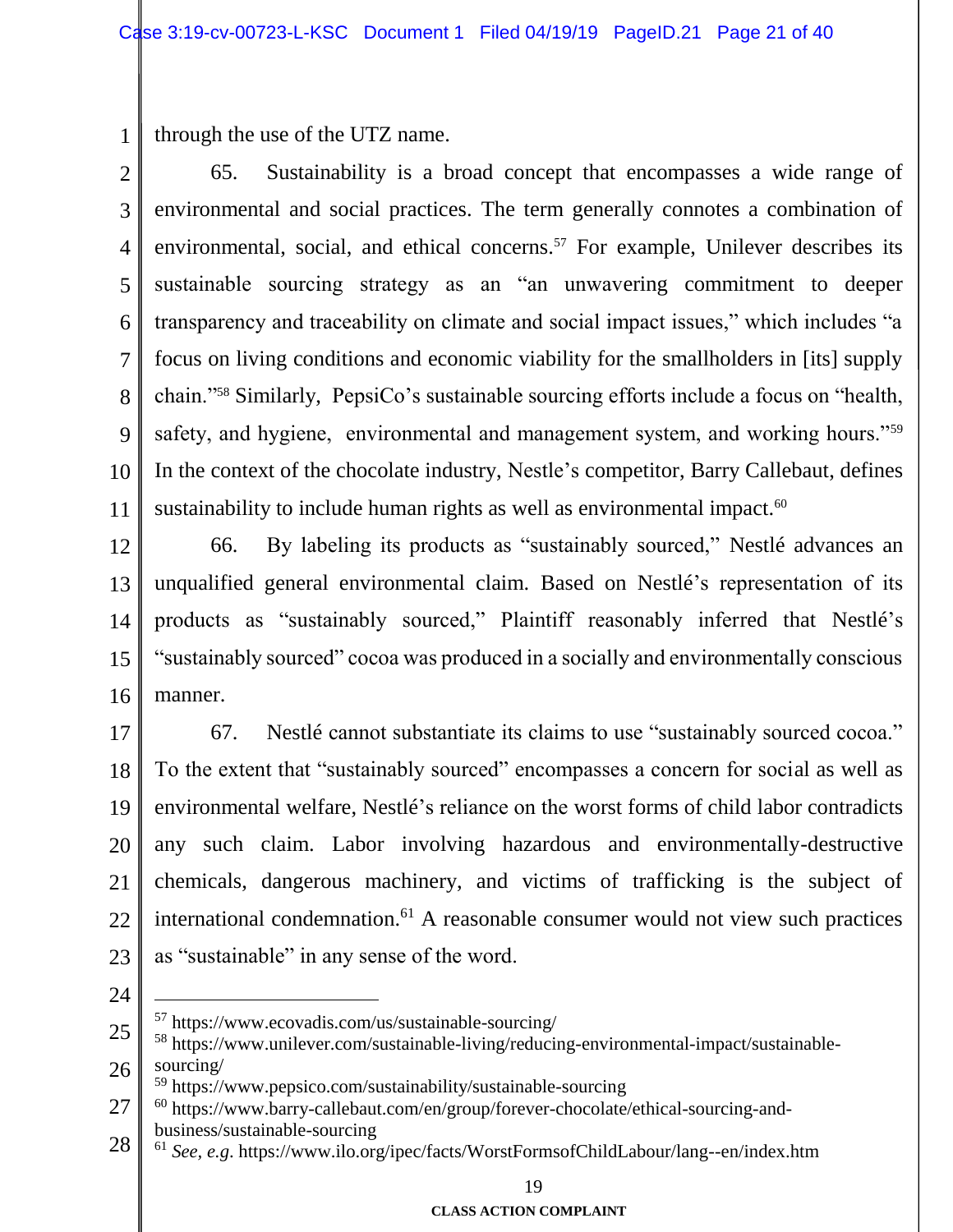1 2 68. Nestlé's misrepresentations materially influenced Plaintiff's decision to purchase their chocolate products.

3

## **B. California Environmental Marketing Claims Act**

4 5 6 69. Under the California Environmental Marketing Claims Act (EMCA), it is unlawful to make "any untruthful, deceptive, or misleading environmental marketing claim, whether explicit or implied" Cal. Bus. & Prof. Code§ 17580.5.

7 8 9 10 70. California has incorporated the provisions of the Guides into the California Environmental Marketing Claims Act. The phrase "environmental marketing claims" includes, but is not explicitly limited to, all claims described in the Guides. Cal. Bus. & Prof. Code § 17580.5.

11 12 13 14 15 16 71. Nestlé's claims that its products are sustainably sourced constitute deceptive claims within the meaning of the Guides and violate the terms of the EMCA. By claiming to use "sustainably sourced" beans, Nestlé violates the FTC provisions relating to general environmental claims and implicitly puts forward the deceptive notion that its supply chain relies on environmentally and socially responsible policies. Nestlé cannot substantiate these claims.

17

## **C. Intent of California Transparency in Supply Chain Act**

18 19 20 21 22 23 72. The California Transparency in Supply Chain Act, California Civil Code § 1714.43 requires companies that do business in California and have worldwide gross receipts exceeding \$100 million to disclose on their websites their efforts to eradicate slavery and human trafficking from their direct supply chain for tangible goods offered for sale. It requires companies subject to the Act to post disclosures related to five specific areas: verification, audits, certification, internal accountability, and training.

24 25 26 73. Nestlé's website page on the Transparency in Supply Chain Act provides that the company "fully support[s] the United Nations Global Compact's (UNGC) guiding principles on human rights and labour and aim[s] to provide an example of

27 28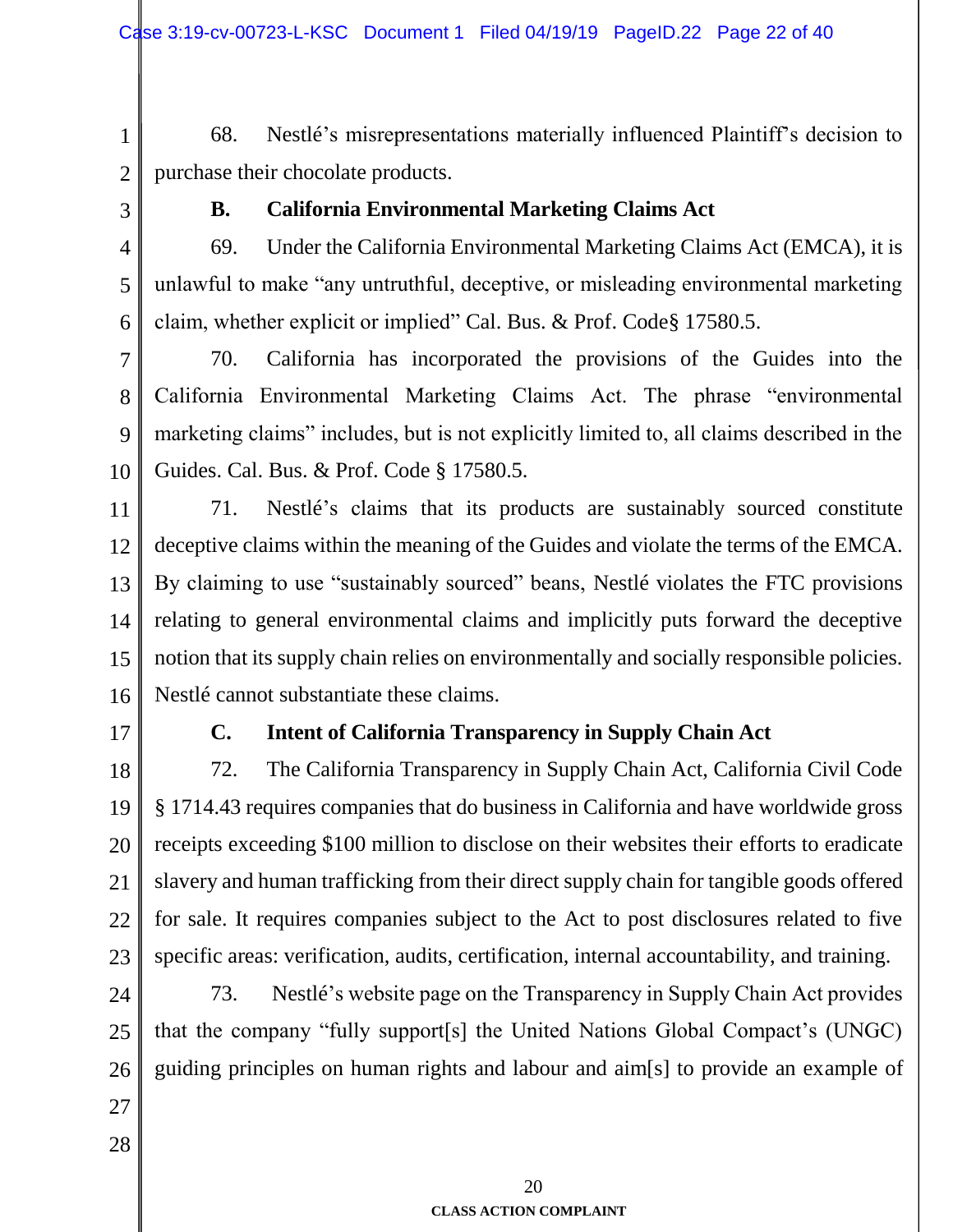1 good human rights and labour practices throughout our business activities".<sup>62</sup>

2 3 4 5 74. Nestlé's Transparency in Supply Chain Act website page also provides hyperlinks to Nestlé's corporate business principles and to Nestlé Supplier Code, which both provide more detailed information about the standards to which the Nestlé and its suppliers pretend they are adhering to.

6 7 8 9 10 11 75. Nestlé identifies the protection of human rights in its business activities as one of its Corporate Business Principles stating that they "make sure that [they] are not complicit in human rights abuses (UNGC Principle 2)".<sup>63</sup> However, Nestlé is continuously complicit in human rights abuses by not setting real measures or programs to eradicate child labor from its supply chain and profiting directly from the cheap labor provided by child and slave labor.

12 13 14 15 16 17 18 19 76. The Nestlé Supplier Code of Conduct also explicitly forbids child labor by its suppliers: "In accordance with international labour standards, no person shall be employed under the age of 15 or under the age for completion of compulsory education, whichever is higher, except in the strict frame of the Family Farm Work[...]"<sup>.64</sup> It also prohibits its suppliers to use young workers to work night shifts or engage in work with hazardous conditions and equally prohibits the use of forced labor in their operations.<sup>65</sup> However, Nestlé knowingly buys most of its cocoa in Côte d'Ivoire from untraceable farms on which child labor and trafficking are happening.

20 21 22 23 77. Nestlé's use of Ivorian cocoa in the supply for its chocolate violates the publicly available statements made through its Supply Chain Act website page, as well as its Corporate Business Principles and its Supplier Code. The website is designed to create the impression that Nestlé monitors its supply chain and takes measures to obtain

24

 $\overline{a}$ 

<sup>25</sup>  $62$  The Nestlé Corporate Business Principles, June 2010, https://www.nestle.com/asset-

<sup>26</sup> library/documents/library/documents/corporate\_governance/corporate-business-principles-en.pdf  $63$  Id.

<sup>27</sup> <sup>64</sup> The Nestlé Supplier Code of Conduct, July 2018, http://www.nestle.com/asset-

<sup>28</sup> library/Documents/Library/Documents/Suppliers/nestle-responsible-sourcing-standard-english.pdf <sup>65</sup> Id.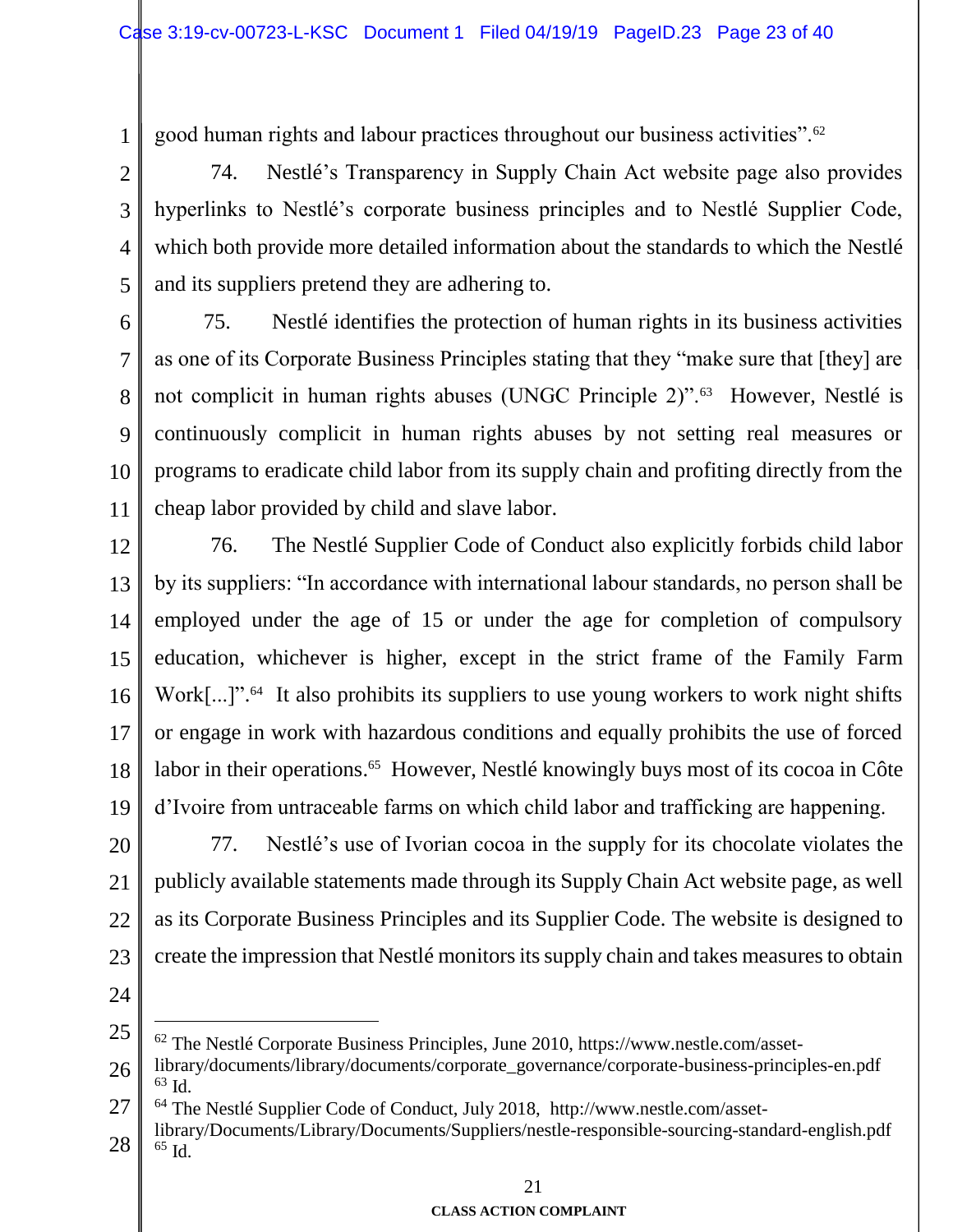1 2 3 compliance with its codes. Nestlé states that "we do not tolerate child labour in our supply chain."<sup>66</sup> However, it not only on tolerating but in fact on profiting from child labor.

4 5 6 7 78. Plaintiff read this website page and the affirmative statements that appear in both Nestlé's Corporate Business Principles as well as in its Supplier Code of Conduct that contain affirmative misrepresentations about the Nestlé's efforts to eradicate slavery and human trafficking from their cocoa supply chain.

8 9 10 11 12 13 14 15 79. Although the California Transparency in Supply Chain Act does not require companies to take action to mitigate human trafficking or forced labor risks in their supply chains, it does require companies to disclose true and verifiable information. By making false affirmative statements to the public, Nestlé has violated the very purpose of this Act, which was intended to "provides consumers with critical information about the efforts that companies are undertaking to prevent and root out human trafficking and slavery in their product supply chains – whether here or overseas".<sup>67</sup>

- 16
- 17

## **1. Nestle Fails to Comply with the CTSA by Greenwashing Slave Labor**

18 19 20 21 22 23 80. Nestlé blatantly greenwashes its products in order to increase its own sales and deceptively earn the goodwill and support of the public. "Greenwashing" is commonly known as the practice of making an unsubstantiated or misleading claim about the environmental or social benefits of a product, service, technology or company practice.<sup>68</sup> Nestlé claims, among others, that its products are sustainable and its relationship with the suppliers improves the lives of the cocoa farmers in the Côte

24

 $\overline{a}$ 

<sup>25</sup> <sup>66</sup> http://www.nestle.com/asset-

<sup>26</sup> library/Documents/Creating%20Shared%20Value/Rural\_development/Action\_Plan\_for\_FLA\_%20 cocoa\_report.PDF, at 1.

<sup>27</sup>  $^{67}$  Kamala D. Harris, The California Transparency in Supply Chains : Act A Resource Guide, 2015, https://oag.ca.gov/sites/all/files/agweb/pdfs/sb657/resource-guide.pdf, p. 7

<sup>28</sup> <sup>68</sup> See Definition of Greenwashing: https://whatis.techtarget.com/definition/greenwashing.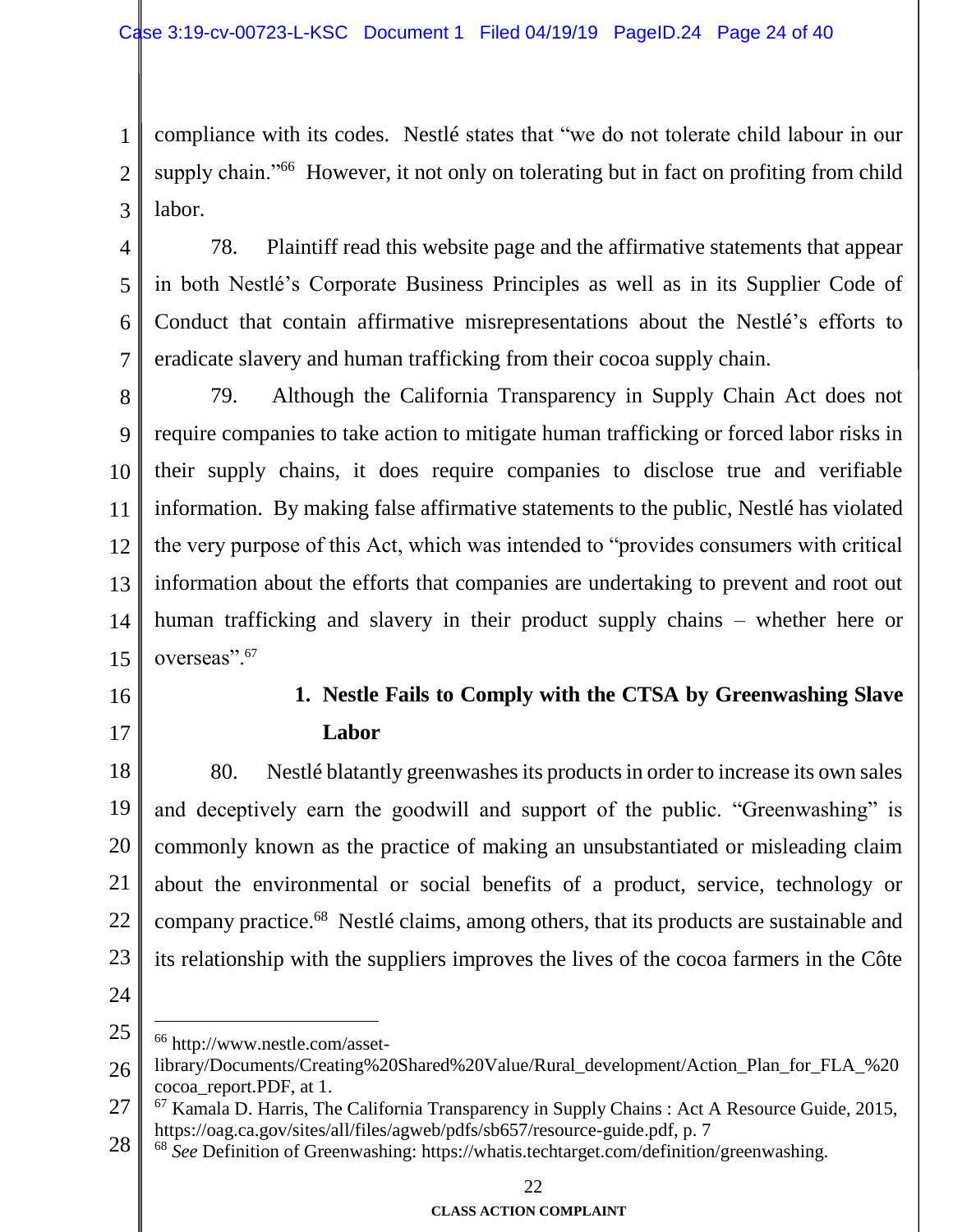D'Ivoire region. This could not be further from the truth. Nestlé's products were not sourced from sustainable farming practices but rather off the backs of child slave and trafficked labor.

 

## **a. Equating Slave Labor to an Environmentally Sustainable Practice is Abhorrent**

 81. Greenwashing in its own right can be an extremely misleading and oftentimes harmful practice. In Nestlé's case, its actions have perpetuated and funded child slave labor. Nestlé represents that its products not only support sustainable farming practices but provide other general environmental and social benefits. This is difficult to reconcile with the fact that Nestlé actively exploits child slaves in order to obtain an ongoing, cheap supply of cocoa. Nestlé maintains exclusive supplier/buyer relationships with local farms and/or farmer cooperatives in Côte d'Ivoire and dictates the terms by which such farms produce and supply cocoa to them, including specifically the labor conditions under which the beans are produced.

- 
- 
- 
- 

- 
- 
- 





Child laborer carrying pesticides on his back to spray on cocoa crops

**CLASS ACTION COMPLAINT**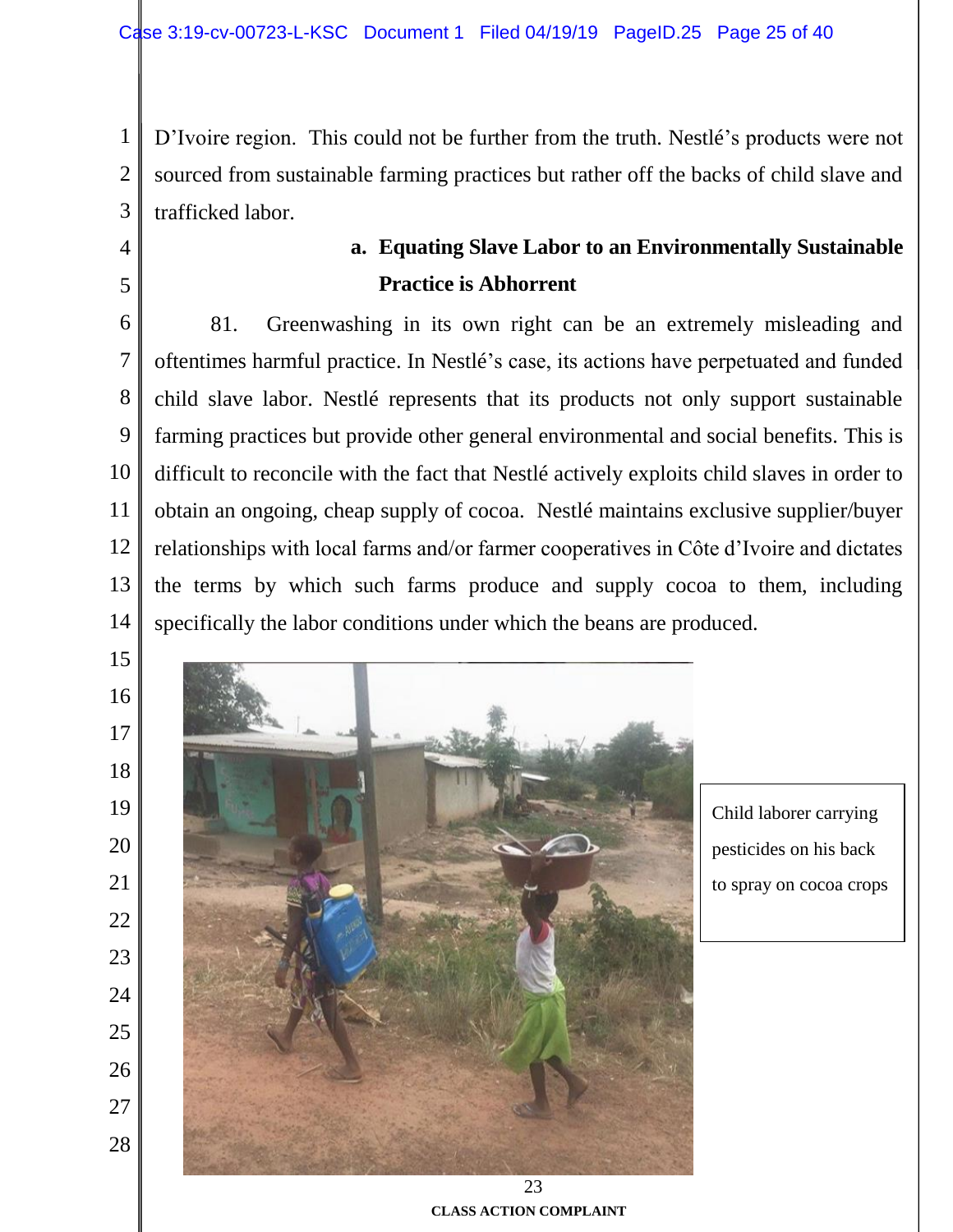1 2 3 4 5 82. As stated above, Nestlé has knowledge of the widespread use of child labor harvesting cocoa on the farms they were working with and purchasing from based on the numerous, well-documented reports of child labor by both international and U.S. organizations. Nestlé cannot claim ignorance while it fosters the farmer relationships in Côte d'Ivoire that perpetuate these abhorrent practices.

6

7 8 9 83. According to the World Fair Trade Organization, Fair Trade is a trading partnership, based on dialogue, transparency and respect, that seeks greater equity in international trade. It contributes to sustainable development by offering better trading conditions to, and securing the rights of, marginalized producers and workers.<sup>69</sup>

10 11 12 13 14 15 84. Instead of focusing on working to better the conditions of marginalized workers in Côte d'Ivoire, Nestlé purchases directly from farms that employ child slave labor and enjoy the spoils of this practice. Meanwhile, Nestlé makes specific and false assertions in the U.S. to U.S. consumers to deny it is aiding and abetting child slavery, all the while allowing it to continue aiding and abetting child slavery with no measurable loss of U.S. market share.

16

### **b. There Are No Environmentally Sound Protocols in Place**

17 18 19 20 85. Nestlé's products bear the fair trade, environmentally sustainable and socially beneficial labeling, seals or certifications. However, there are no such environmentally sound protocols in place concerning the cocoa sourced for Nestlé's products.

21 22 23 24 25 86. Not only are the practices by which Nestlé obtains its cocoa supply harmful to the child laborers, but current methods of cocoa production are causing harm to the environment as well. For example, current cocoa farming is causing soil erosion as well as deforestation. When the soil erodes the land becomes less and less fertile and yields decrease.  $\frac{70}{1}$  It's no secret that farms' cocoa crop outputs struggle to

26

 $\overline{a}$ 

<sup>27</sup> <sup>69</sup> *See* World Fair Trade Organization: Definition of Fair Trade. https://wfto.com/fairtrade/definition-fair-trade.

<sup>28</sup> <sup>70</sup> Nieberg, O., (2015). Confectionary News: What Is the Environmental Impact of Cocoa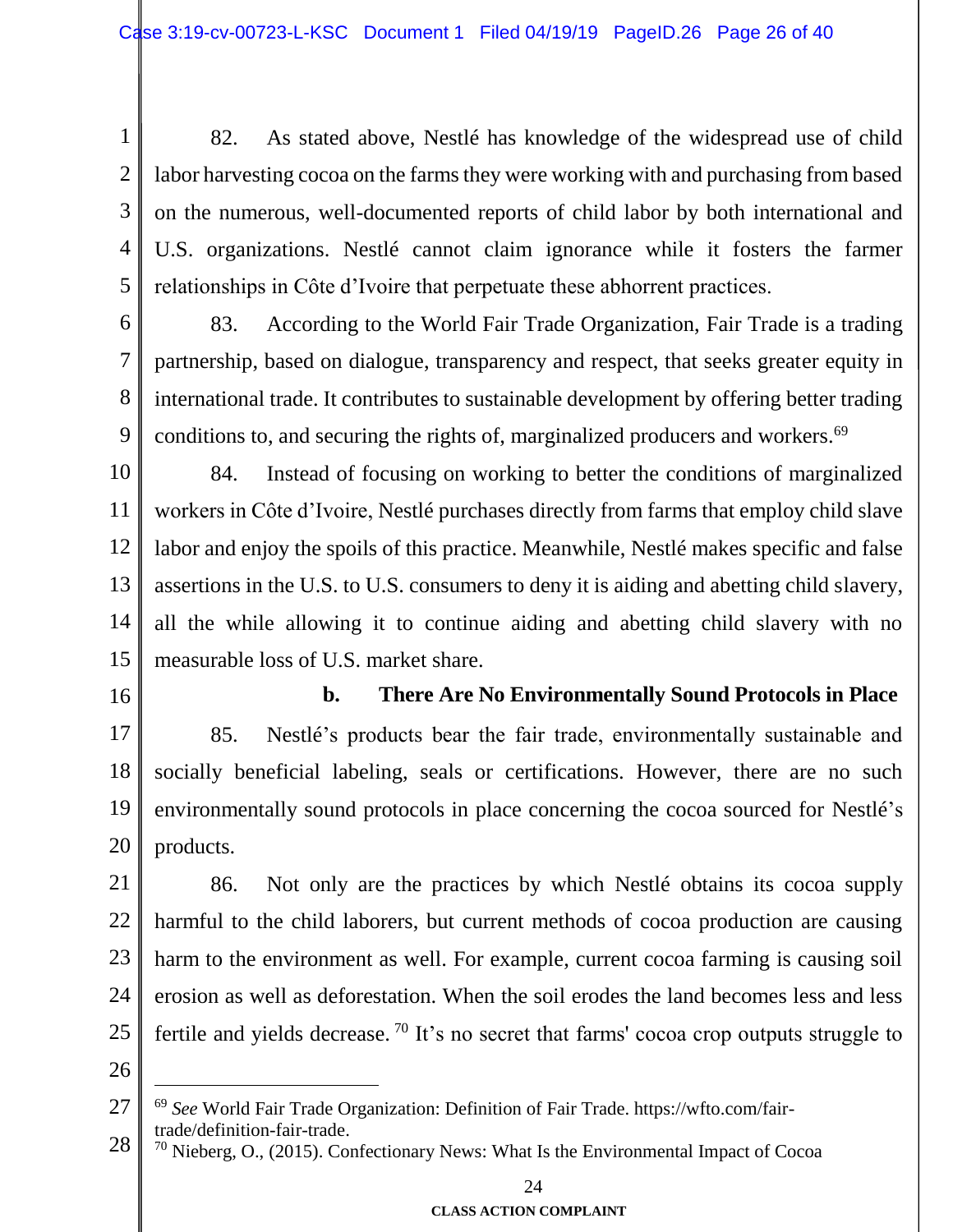1 2 3 4 match the increasing demand for chocolate. It is estimated that the demand for chocolate will increase twofold by the year  $2050$ .<sup>71</sup> As a result, farmers have shifted towards unsustainable, less environmentally conscious practices to meet these demands.<sup>72</sup>

5 6 7 8 9 10 87. For instance, farmers now use large amounts of pesticides to rid the crops of pests and create larger yields in shorter periods of time. The pesticides employed damage the land and the health of the sprayers applying the pesticide – mainly the child laborers. Furthermore, this excessive spraying of pesticides can also cause the weeds and insects to build up a resistance which will eventually create more harm to the crops and the opposite of its intended effect.<sup>73</sup>

11 12 13 14 15 16 17 18 19 88. Cocoa farming also contributes to rainforest and old growth forest deforestation.<sup>74</sup> By clearing land in these forests, farmers decrease the biodiversity and interactions between the many different organisms that naturally live in the area. Not only are numerous habitats destroyed, but nutrient levels overall begin to fall as a result of the poor irrigation and inadequate soil protection.<sup>75</sup> As fresh land becomes scarce, the farmers cut down more forests and destroy more and more of the ecosystem. Nestlé cannot reasonably claim that its products are the result of environmentally sustainable practices when it works in conjunction with these local farms and/or farmer cooperatives in Côte d'Ivoire for its supply while dictating the terms by which such

20

 $\overline{a}$ 

23 Biology, 23(5), 1176-1184. https://onlinelibrary.wiley.com/doi/abs/10.1111/j.1523- 1739.2009.01220.x

- 24 <sup>72</sup> Slomkowski, K. (2005). Chocolate's Dark Side. E: The Environmental Magazine, 16(6), 33-342.
- 25 <sup>73</sup> Rice, R.A., Greenburg, R. (2000). Cacao Cultivation and the Conservation of Biological Diversity. Ambio, 29(3), 167-173.

<sup>21</sup> Production. https://www.confectionerynews.com/Article/2015/04/29/What-is-the-environmentalimpact-of-cocoa-production.

<sup>22</sup> <sup>71</sup> Bisseleua, D.H.B., Missoup, A.D., Vidal, S. (2009). Biodiversity Conservation, Ecosystem Functioning, and Economic Incentives under Cocoa Agroforestry Intensification. Conservation

<sup>26</sup> https://repository.si.edu/bitstream/handle/10088/391/Rice2000.pdf  $74$  England, P. (1993). Forest Protection and the Rights of Cocoa Farmers in Western Ghana.

<sup>27</sup> Journal of African Law, 37(2), 164-176.

<sup>75</sup> Piasentin, F., Klare-Repnik, L. (2004). Gro-Cocoa: Global Research on

<sup>28</sup> Cocoa. http://www.cabi.org/Uploads/File/Gro%20Cocoa%20pdfs/gro-cocoa5.pdf.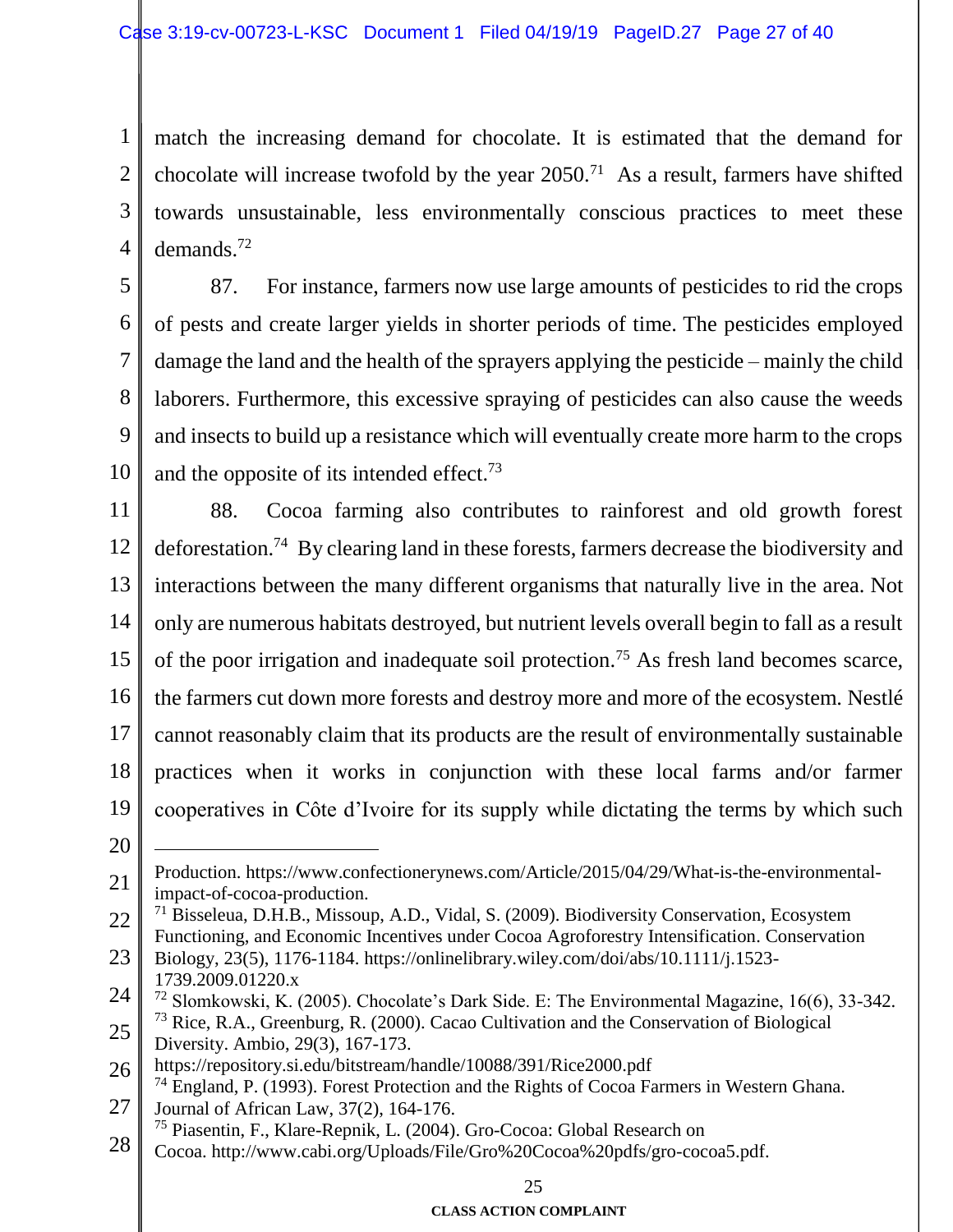1 farms produce and supply cocoa to Nestlé.

2 3 4 5 6 7 8 89. In short, Nestlé greenwashes its products in order to gain consumer support and approval of its "sustainable" practices. In reality, Nestlé contributes to environmentally damaging practices that affect the health of the surrounding ecosystems as well as the child laborers forced to participate in this hazardous work. Nestlé attempts to turn a blind eye as it actively exploits child slaves in order to obtain an ongoing, cheap supply of cocoa, all the while fostering the exclusive relationships in Côte d'Ivoire that perpetuate these harmful operations.

- 9
- 10

## **VI. NESTLE HAS THE ABILITY TO SOLVE THIS PROBLEM**

## **A. Don't Put Bogus Seals or Statements on Products**

11 12 13 14 90. No one forced Nestlé to make false statements on its packaging. While admitting that "no company sourcing cocoa in Côte d'Ivoire and Ghana can fully remove the risk of child labor in its supply chain," Nestlé should not make misleading sustainability claims on its product packaging.

15

## **B. Technological Capability Exists to Achieve Greater Accountability**

16 17 18 19 20 21 22 23 91. There are a variety of technological innovations that have been developed to help cocoa producers eradicate child labor, forced labor and trafficking, through true transparency in their global, complex supply chains. These technologies are already used in the supply chains of other commodities, demonstrating that their implementation and application is within the reach of what a large, profitable company like Nestlé can do. As one of the leaders and largest transnational corporations in the agriculture sector, Nestlé has no excuse to turn its back to these solutions while continuing to claim and advertise that it sustainably sources cocoa in Côte d'Ivoire.

24

## **CLASS ACTION ALLEGATIONS**

25 26 27 92. Plaintiff brings this action pursuant to Rule 23 of the Federal Rules of Civil Procedure on behalf of herself and all other similarly situated individuals (the "Class"), defined as follows:

28  $///$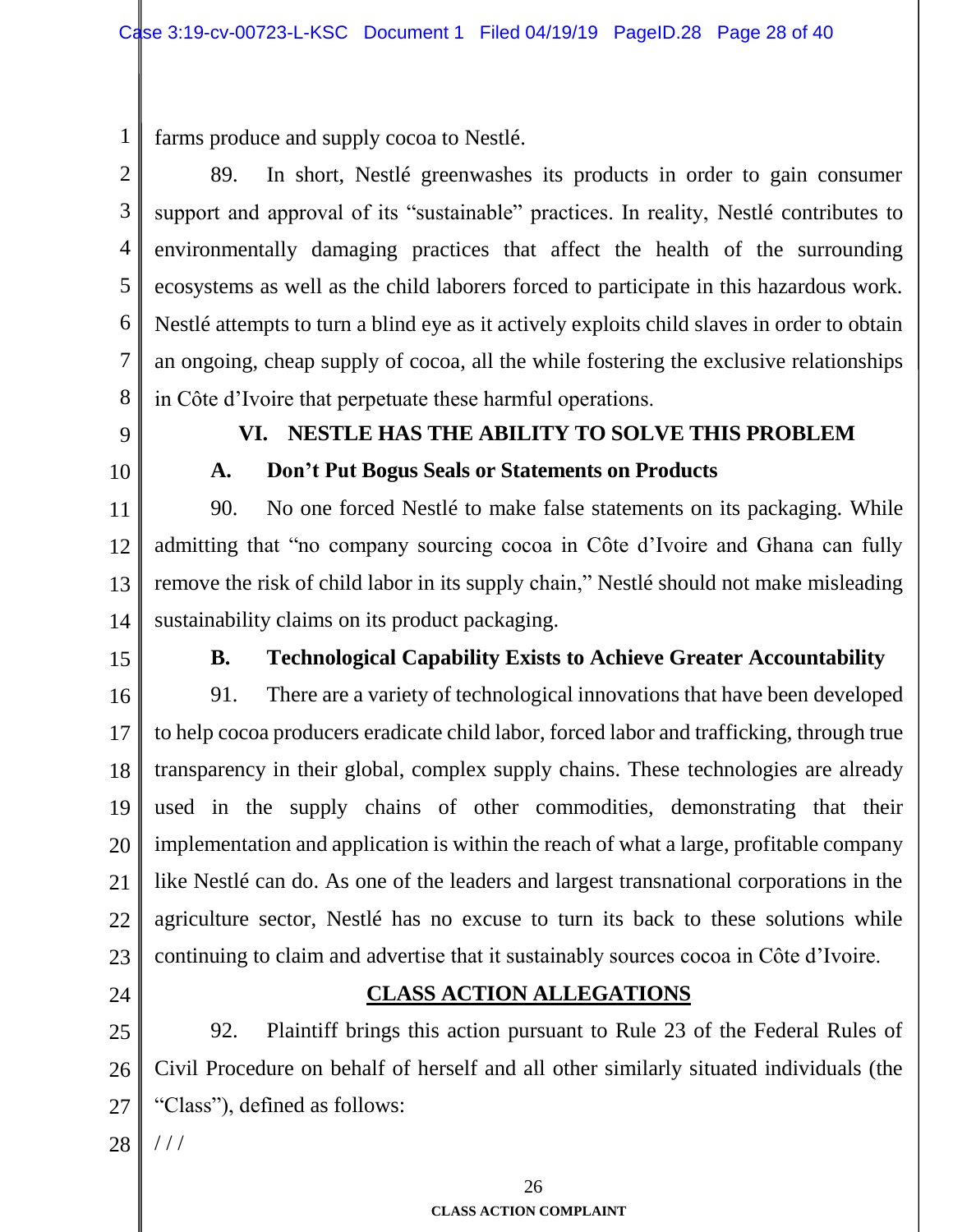All United States residents who purchased Nestle Products marked with the "Nestle Cocoa Plan", "UTZ" seals, "sustainably sourced", or "improv[ing] the lives of farmers" within the United States from the period of April 18, 2015 to the present. Excluded from the Class are any of Defendant's officers, directors, or employees; officers, directors, or employees of any entity in which Defendant currently has or has had a controlling interest; and Defendant's legal representatives, heirs, successors, and assigns.

9 10 11 12 93. At this time, Plaintiff does not know the exact number of Class members; however, given the nature of the claims and the number of stores in the United States selling Nestlé's Products, Plaintiff believes that the Class members are so numerous that joinder of all members is impracticable.

13 14 15 16 94. There is a well-defined community of interest in the questions of law and fact involved in this case. The following questions of law and fact are common to the Class members and predominate over questions that may affect individual Class members:

17 18

19

20

21

22

23

24

25

26

27

1

2

3

4

5

6

7

8

1. whether Nestlé misrepresented the environmental and social benefits of products labeled with fair trade, environmentally sustainable and socially beneficial labeling;

2. whether Nestlé's labeling, marketing, advertising, and/or selling of its products with fair trade, environmentally sustainable and socially beneficial representations constituted an unfair and/or deceptive trade practice;

- 3. whether Nestlé participated in and pursued the common course of conduct complained of herein;
- 4. whether Nestlé was enriched as a result of the unlawful, fraudulent, and unfair conduct alleged in this Complaint such that

28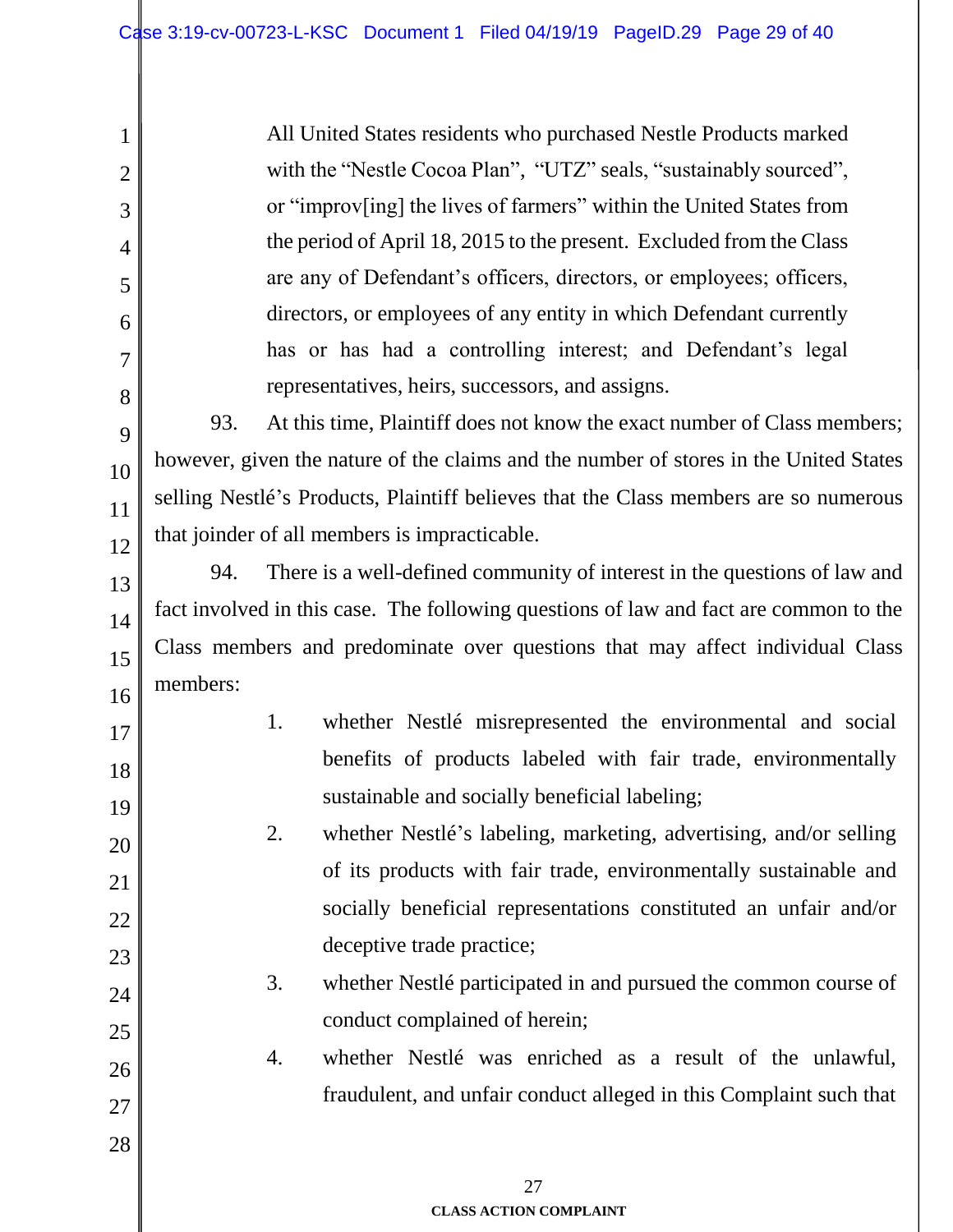1

2

it would be inequitable for Nestlé to retain the benefits conferred upon it by Plaintiff and the other Class members; and

3 4 5 6 95. Plaintiff's claims are typical of those of the Class because Plaintiff, like all Class members, purchased Nestlé's products bearing the fair trade, environmentally sustainable and socially beneficial labeling, seals or certificationsin a typical consumer setting and sustained damages from Nestlé's wrongful conduct.

7 8 9 96. Plaintiff will adequately protect the interests of the Class and has retained counsel who are experienced in litigating complex class actions. Plaintiff has no interests that conflict with those of the Class.

10 11 97. A class action is superior to other available methods for the fair and efficient adjudication of this controversy.

12 13 14 15 98. The prerequisites to maintaining a class action for injunctive or equitable relief pursuant to Fed. R. Civ. P. 23(b)(2) are met, as Nestlé has acted or refused to act on grounds that apply generally to the Class, so that final injunctive relief or corresponding declaratory relief is appropriate with respect to the Class as a whole.

16 17 18 19 99. Nestlé's conduct is generally applicable to the Class as a whole and Plaintiff seeks, inter alia, equitable remedies with respect to the Class as a whole. As such, Nestlé's systematic policies and practices make declaratory relief with respect to the Class as a whole appropriate.

20 21 22 100. The requirements of Fed. R. Civ. P. 23(b)(3) are met as common issues predominate over any individual issues, and treatment of this matter as a class action is superior to numerous individual actions.

23 24 25 26 27 28 101. The litigation of separate actions by Class members would create a risk of establishing inconsistent rulings and/or incompatible standards of conduct for Nestlé. For example, one court might enjoin Nestlé from performing the challenged acts, whereas another might not. Additionally, individual actions may be dispositive of the interests of the Class, although certain Class members are not parties to such actions.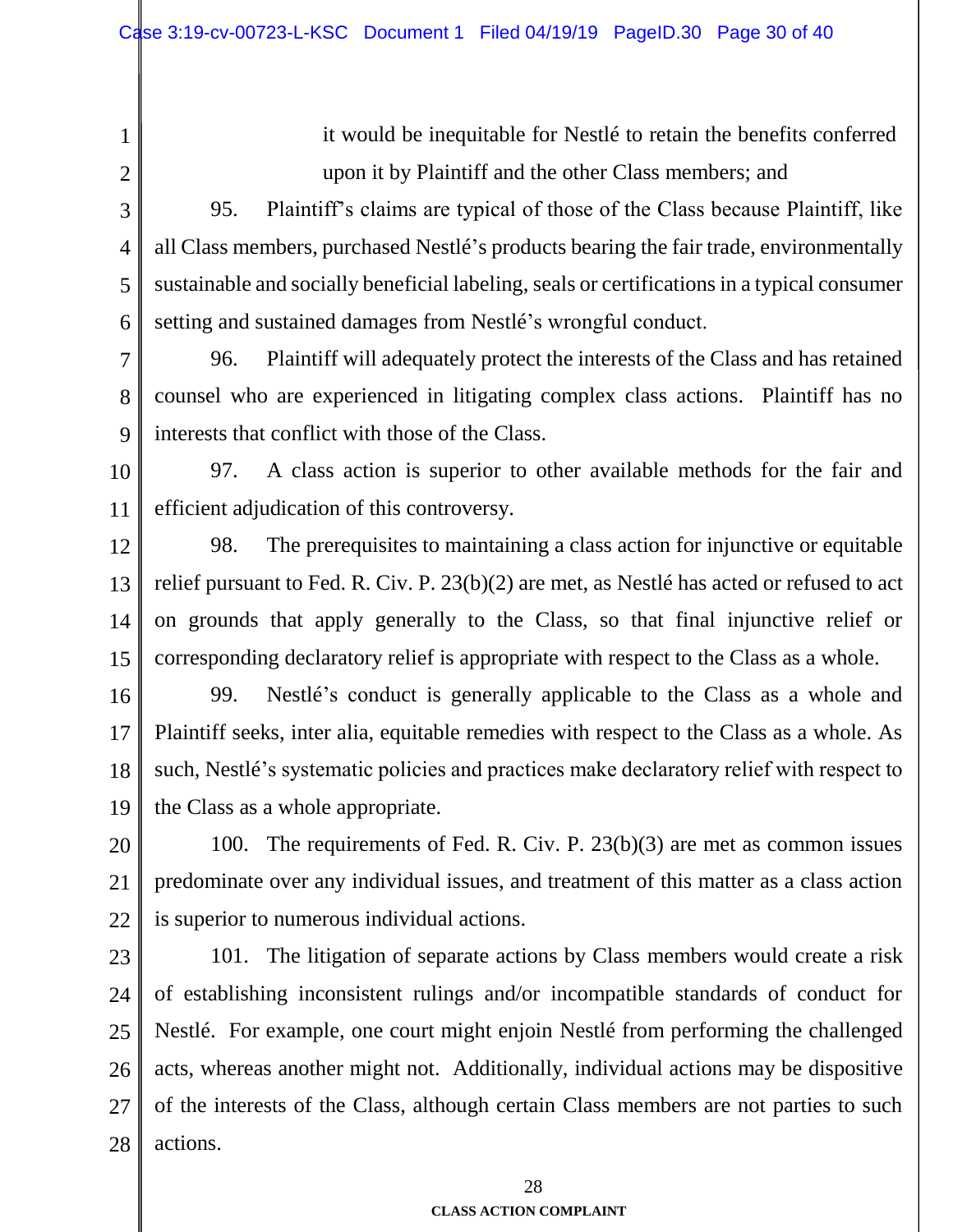1 2 3 4 5 6 7 8 9 10 11 12 13 14 15 16 17 18 19 20 21 22 23 24 25 26 27 28 **COUNT I (Unfair and Deceptive Acts and Practices In Violation of the California Consumers Legal Remedies Act) (For Injunctive Relief Only)** 102. Plaintiff incorporates by reference each of the allegations contained in the preceding paragraphs of this Complaint and further alleges as follows: 103. This cause of action is brought pursuant to the California Consumers Legal Remedies Act, Cal. Civ. Code §§ 1750-1785 (the "CLRA"). 104. Plaintiff and the other Class members are "consumers," as the term is defined by California Civil Code § 1761(d), because they bought the products at issue for personal, family, or household purposes. 105. Plaintiff and Nestlé, and the other Class members and Nestlé, have engaged in "transactions," as that term is defined by California Civil Code §1761(e). 106. The conduct alleged in this complaint constitutes unfair methods of competition and unfair and deceptive acts and practices for the purpose of the CLRA, and the conduct was undertaken by Nestlé in transactions intended to result in, and which did result in, the sale of goods to consumers. 107. As alleged more fully above, Nestlé has violated the CLRA by falsely representing to Plaintiff and the other Class members that Nestlé's products labeled with the Environmental and socially beneficial seals or certifications were independently verified as having been produced using environmentally sound and socially responsible practices. 108. As a result of engaging in such conduct, Nestlé has violated California Civil Code § 1770(a)(5), (a)(7), and (a)(9). 109. Pursuant to California Civil Code § 1780(a)(2) and (a)(5), Plaintiff seeks an order of this Court that includes, but is not limited to, an order requiring Nestlé to: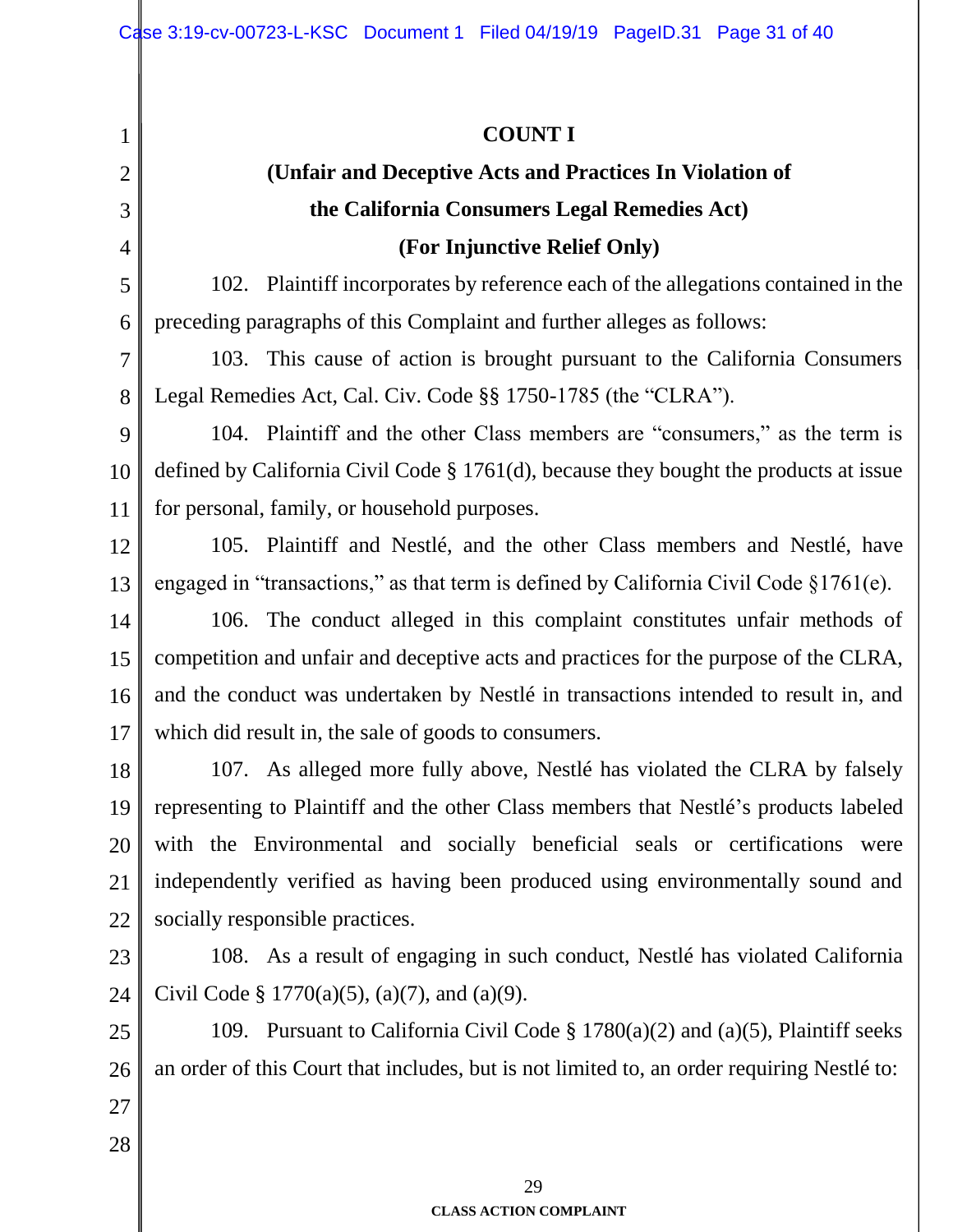| 1              | a. remove and/or refrain from making statements representing that products                 |  |  |  |  |
|----------------|--------------------------------------------------------------------------------------------|--|--|--|--|
| $\overline{2}$ | derived from alleged certified cocoa farms support sustainable farming or                  |  |  |  |  |
| 3              | provide other general environmental and social benefits; and/or                            |  |  |  |  |
| $\overline{4}$ | b. remove and/or refrain from making representations that the fair trade,                  |  |  |  |  |
| 5              | environmentally sustainable and socially beneficial seals or certifications                |  |  |  |  |
| 6              | indicate that a product has been independently verified as having been                     |  |  |  |  |
| $\overline{7}$ | produced using environmentally sound and socially responsible practices.                   |  |  |  |  |
| 8              | Plaintiff and the other Class members may be irreparably harmed and/or<br>110.             |  |  |  |  |
| 9              | denied an effective and complete remedy if such an order is not granted.                   |  |  |  |  |
| 10             | 111. The unfair and deceptive acts and practices of Nestlé, as described above,            |  |  |  |  |
| 11             | present a serious threat to Plaintiff and the other Class members.                         |  |  |  |  |
| 12             | 112. Plaintiff seeks injunctive relief for violation of this Act.                          |  |  |  |  |
| 13             | 113. On April 15, 2019, Plaintiff sent a letter to Nestlé via certified mail that          |  |  |  |  |
| 14             | provided notice of Nestlé's violation of the CLRA and demanded that within thirty          |  |  |  |  |
| 15             | (30) days from that date, Nestlé correct, repair, replace or otherwise rectify the         |  |  |  |  |
| 16             | unlawful, unfair, false and/or deceptive practices complained of herein. The letter also   |  |  |  |  |
| 17             | stated that if Nestlé refused to do so, a complaint seeking damages in accordance with     |  |  |  |  |
| 18             | the CLRA would be filed. If Nestlé fails to rectify the unlawful, unfair, false, and/or    |  |  |  |  |
|                | 19 deceptive practices alleged herein, Plaintiff will seek leave to amend the Complaint to |  |  |  |  |
| 20             | seek damages for violation of this Act.                                                    |  |  |  |  |
| 21             | <b>COUNT II</b>                                                                            |  |  |  |  |
| 22             | (Violation of California's Unfair Competition Law)                                         |  |  |  |  |
| 23             | 114. Plaintiff incorporates by reference each of the allegations contained in the          |  |  |  |  |
| 24             | preceding paragraphs of this Complaint and further alleges as follows:                     |  |  |  |  |
| 25             | 115. By committing the acts and practices alleged herein, Nestlé has violated              |  |  |  |  |
| 26             | California's Unfair Competition Law ("UCL"), Cal. Bus. & Prof. Code §§ 17200-              |  |  |  |  |
| 27             | 17210, as to the Class as a whole, by engaging in unlawful, fraudulent, and unfair         |  |  |  |  |
| 28             | conduct.                                                                                   |  |  |  |  |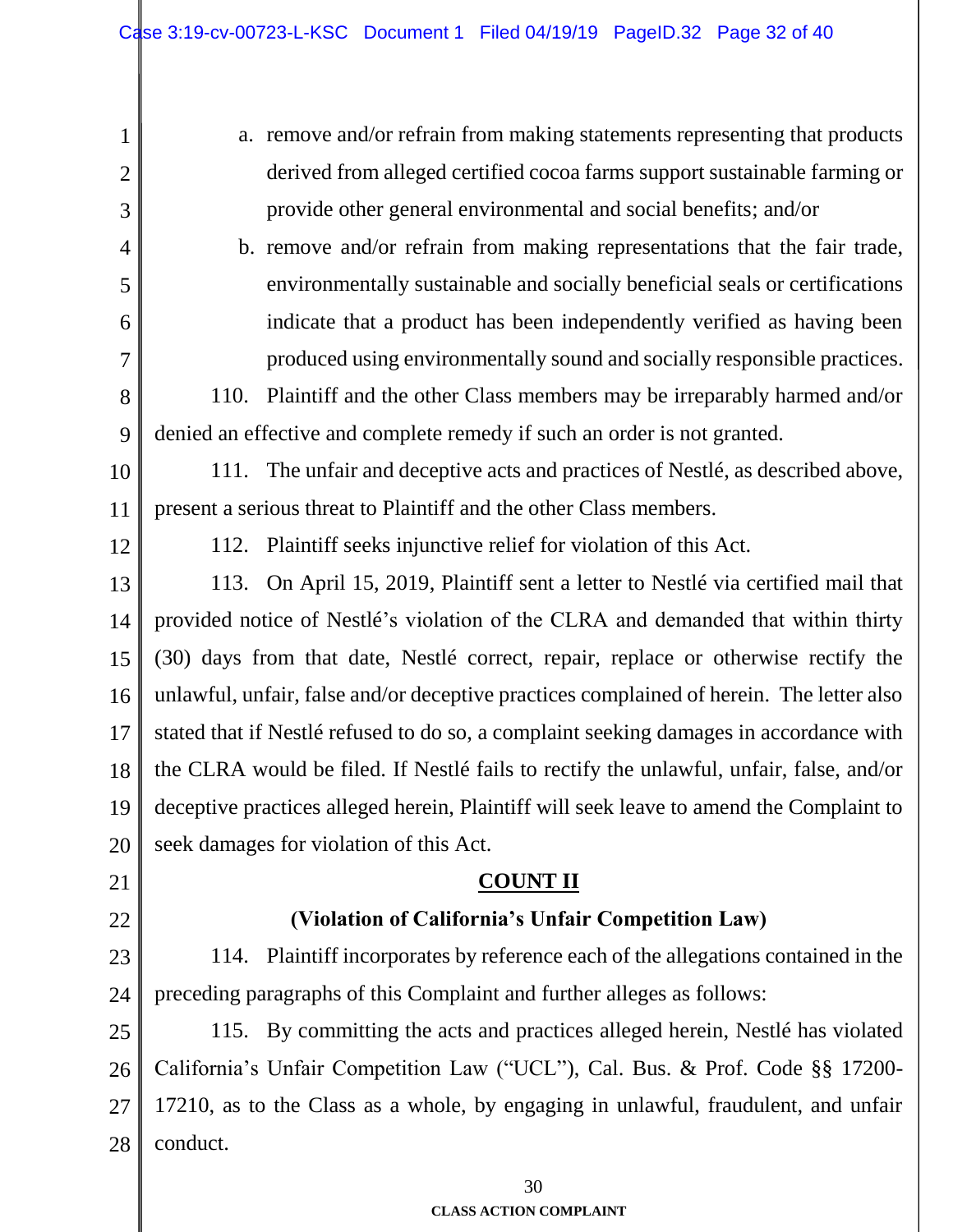1 2 116. **Unlawful Conduct.** Nestlé has violated the UCL's proscription against engaging in *unlawful* conduct as a result of:

> (a) violations of the CLRA, Cal. Civ. Code  $\S$  1770(a)(5), (a)(7), and (a)(9), as alleged above; and

(b)violations of California's Environmental Marketing Claims Act, Cal. Bus. & Prof. Code §§ 17580-17581, as alleged below:

7 8 9 10 117. Nestlé has made misrepresentations that the environmental and socially beneficial seals or certifications indicate that a product has been independently verified as having been produced using environmentally sound and socially responsible practices.

11 12 13 14 118. Plaintiff and the other Class members have suffered injury in fact and have lost money or property as a result of Nestlé's violations of California's Environmental Marketing Claims Act ("EMCA"), Cal. Bus. & Prof. Code §§ 17580- 17581.

15 16 17 18 19 119. In particular, Nestlé has violated and continue to violate California Business and Professions Code § 17580.5, which makes it "unlawful for any person to make any untruthful, deceptive, or misleading environmental marketing claim, whether explicit or implied" and which defines an environmental marketing claim to include "any claim contained in the [the FTC's Green Guides]."

20 21 22 23 24 120. The Federal Trade Commission (FTC), whose mission is partly "[t]o prevent business practices that are anticompetitive or deceptive or unfair to consumers," has promulgated industry guidelines, known as the "FTC Green Guides,"<sup>76</sup> that apply to the unfair and deceptive nature of Nestlé's environmental marketing claims.

25

3

4

5

6

26

 $\overline{a}$ 

<sup>27</sup> 28 <sup>76</sup> *See*, FTC, *GUIDES FOR THE USE OF ENVIRONMENTAL MARKETING CLAIMS*, 16 C.F.R. § 260, *available at* http://www.ftc.gov/sites/default/files/attachments/press-releases/ftc-issuesrevised-green-guides/greenguides.pdf (last visited May 13, 2014).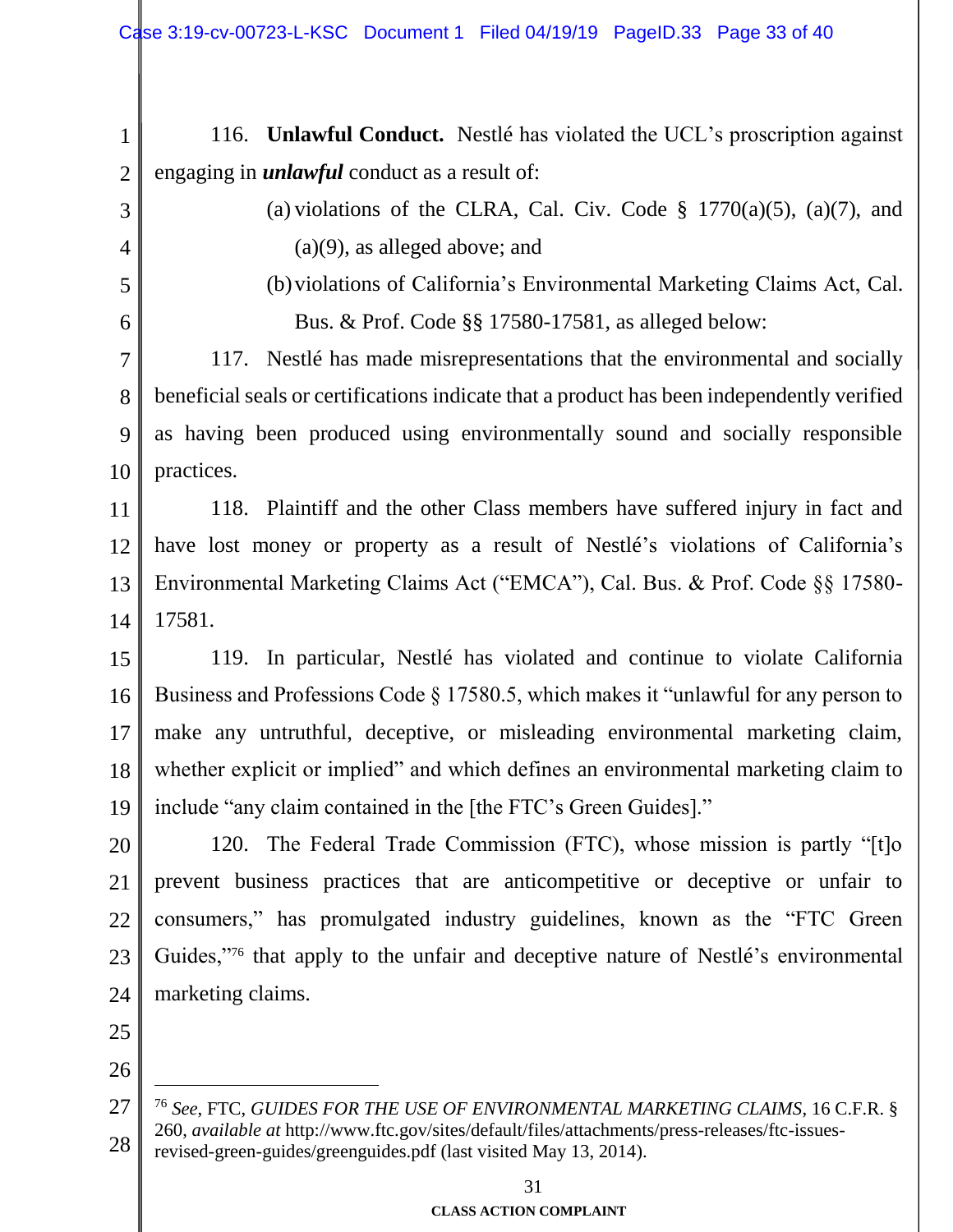1 2 3 4 5 6 7 8 9 10 121. Environmental marketing claims that violate the standards of the Green Guides are *per se* unlawful under California's Environmental Marketing Claims Act ("EMCA"), Cal. Bus. & Prof. Code §§ 17580-17581. The acts and omissions alleged herein are in contravention of the FTC Green Guides and in violation of the EMCA in several respects. The FTC Green Guides lay out three applicable principles. First, manufacturers should avoid making general environmental claims without noting specific benefits.<sup>77</sup> Second, endorsements that appear to be from third-party organizations must be independent and any material connections with the manufacturer must be disclosed.<sup>78</sup> Additionally, any representations that appear to be endorsement must also comply with the FTC Guide on Endorsements.<sup>79</sup>

11 12 13 14 15 122. Nestlé's use of the environmental and socially beneficial seals or certifications is in contravention of the FTC's Guides on Endorsements because Nestle Cocoa Plan and UTZ do not exercise the expertise that consumers reasonably expect from experts in sustainable farming. 80 These seals/certifications do not evaluate certified farms as extensively as an expert group on farm sustainability would.

16 17 18 123. Pursuant to California Business and Professions Code §§ 17203 and 17535, Plaintiff and the other Class members seek an order of this Court that includes, but is not limited to, an order requiring Nestlé to:

- 19
- 20

 $\overline{a}$ 

<sup>21</sup>  $77$  16 C.F.R. § 260.3(a) Additionally, such specific claims should be clear, prominent, and specific. *Id.*

<sup>22</sup> 23 24 25 <sup>78</sup> *See* 16 C.F.R. § 260.6. The subsection on certifications and seals of approval says that certifications or seals that do not clearly convey the basis for the certification should not be used because it could be interpreted as making a general environmental claim. 16 C.F.R. § 260.6(d). The guides recommend that if the positive attributes are too numerous to disclose, the seal of approval may direct consumers to a website that specifies the claims as long as the content on that website is truthful and accurate. 16 C.F.R.  $\S$  260.6(e). This subsection specifies that a certification that conveys that it has

<sup>26</sup> been certified by an independent organization, it must disclose material connections between the organization and the manufacturer. 16 C.F.R. § 260.6(b).

 $79$  16 C.F.R. § 260.6(b). The FTC Guide on Endorsements is published at 16 C.F.R. § 255.

<sup>27</sup> 28 <sup>80</sup> *See* 16 C.F.R. § 255.3 ("[t]his evaluation must . . . [be] as extensive as someone with the same degree of expertise would normally need to conduct in order to support the conclusions presented in the endorsement.").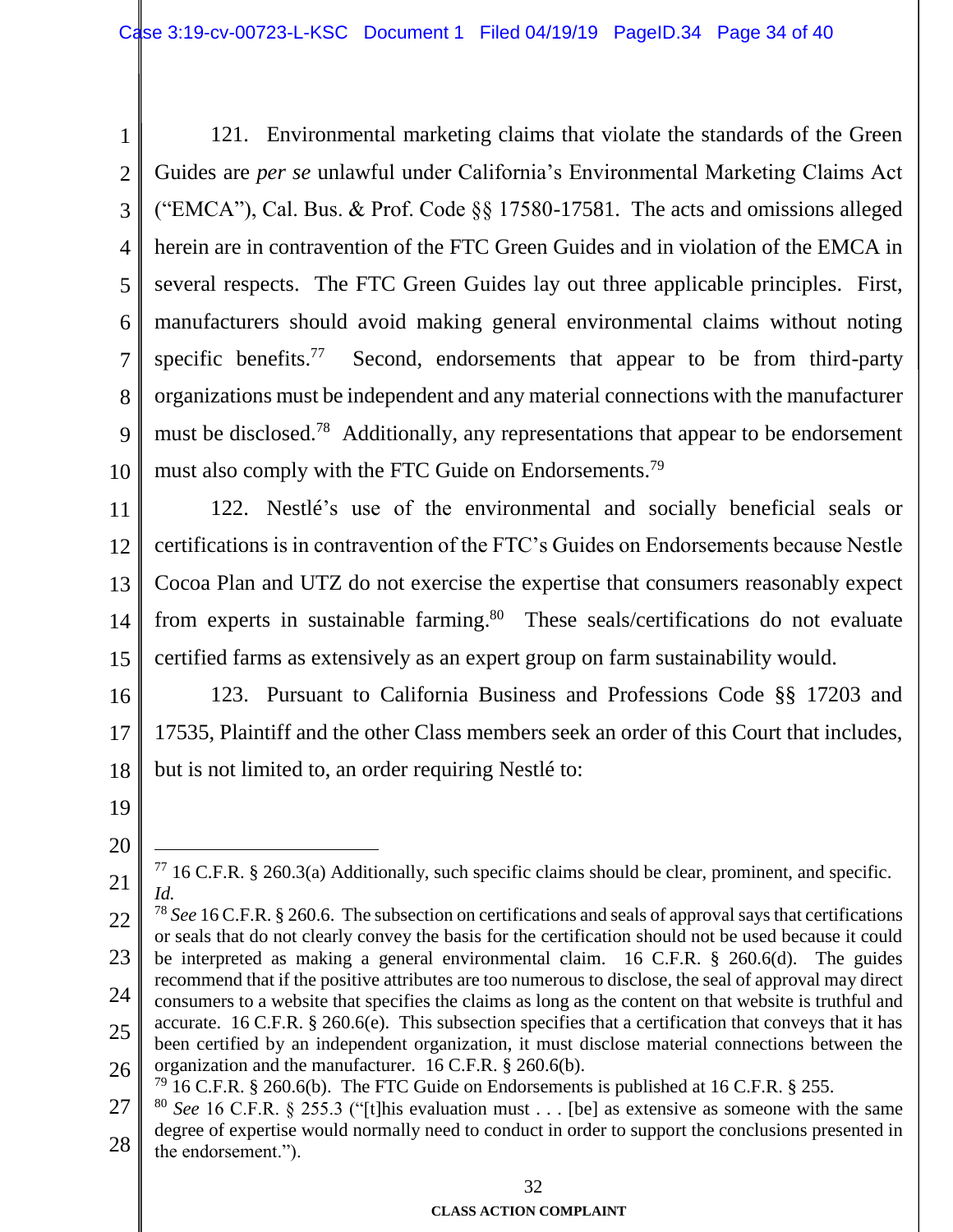- a. remove and/or refrain from making statements representing that products derived from the Nestlé Cocoa Plan and/or have UTZ certification support sustainable practices or provide other general environmental and social benefits; and/or
- b. remove and/or refrain from making representations that the environmental and socially beneficial seals or certifications indicate that a product has been independently verified as having been produced using environmentally sound and socially responsible practices.

9 10 124. **Fraudulent Conduct.** Nestlé's acts and practices described above also violate the UCL's proscription against engaging in *fraudulent* conduct.

11 12 13 14 15 16 17 18 19 20 21 22 23 24 25 125. As more fully described above, Nestlé's misleading representations regarding the environmental and socially beneficial seals or certifications is likely to deceive reasonable consumers. Indeed, Plaintiff and the other Class members were unquestionably deceived regarding the Nestlé Cocoa Plan and/or UTZ certification program and the environmental and social benefits of purchasing products bearing the environmental and socially beneficial seals or certifications, as Nestlé's promotion and use of the Nestlé Cocoa Plan and/or UTZ certification program and environmental and socially beneficial seals or certifications misrepresented and/or omitted the true facts concerning the material connections between the Nestlé Cocoa Plan and/or UTZ certification program and the entities it allows to be certified pursuant to the Nestlé Cocoa Plan and/or UTZ standards. Nestlé's promotion and use of the Nestle Cocoa Plan and/or UTZ certification program and environmental and socially beneficial seals or certifications misrepresented and/or omitted the true facts concerning the environmental and social benefits of products labeled with the environmental and socially beneficial seals or certifications. Said acts are fraudulent business practices.

- 26 27 126. **Unfair Conduct.** Nestlé's acts and practices described above also violate the UCL's proscription against engaging in *unfair* conduct.
- 28

1

2

3

4

5

6

7

8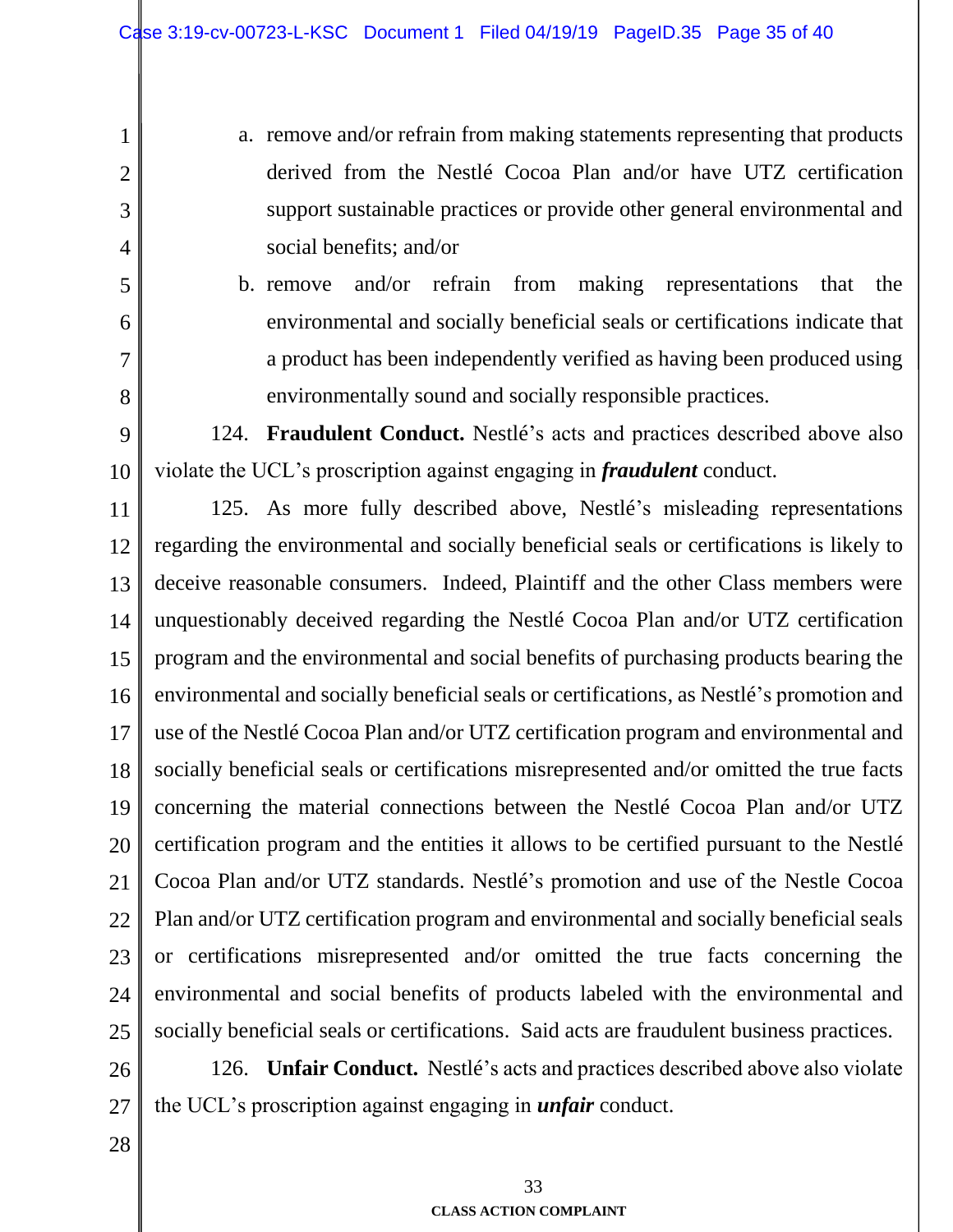1 2 3 4 5 127. Plaintiff and the other Class members suffered a substantial injury by virtue of buying products that they would not have purchased absent Nestlé's unlawful, fraudulent, and unfair marketing, advertising, packaging, and labeling or by virtue of paying an excessive premium price for the unlawfully, fraudulently, and unfairly marketed, advertised, packaged, and labeled products.

6 7 8 9 128. There is no benefit to consumers or competition from deceptively marketing and labeling products that purport to provide consumers with an environmentally and socially responsible alternative to other products, as determined according to independent standards.

10 11 12 13 129. Plaintiff and the other Class members had no way of reasonably knowing that the products they purchased were not as marketed, advertised, packaged, or labeled. Thus, they could not have reasonably avoided the injury each of them suffered.

14 15 16 17 18 130. The gravity of the consequences of Nestlé's conduct as described above outweighs any justification, motive, or reason therefore, particularly considering the available legal alternatives which exist in the marketplace, and such conduct is immoral, unethical, unscrupulous, offends established public policy, or is substantially injurious to Plaintiff and the other Class members.

19

131. Nestlé's violations of the UCL continue to this day.

20 21 22 132. Pursuant to California Business and Professional Code § 17203, Plaintiff and the Class seek an order of this Court that includes, but is not limited to, an order requiring Nestlé to:

23 24

25

26

a. remove and/or refrain from making statements representing that products derived from the Nestlé Cocoa Plan and/or UTZ certified farms support sustainable farming or provide other general environmental and social benefits; and/or

27 28 b. remove and/or refrain from making representations that the environmental and socially beneficial seals or certifications indicate that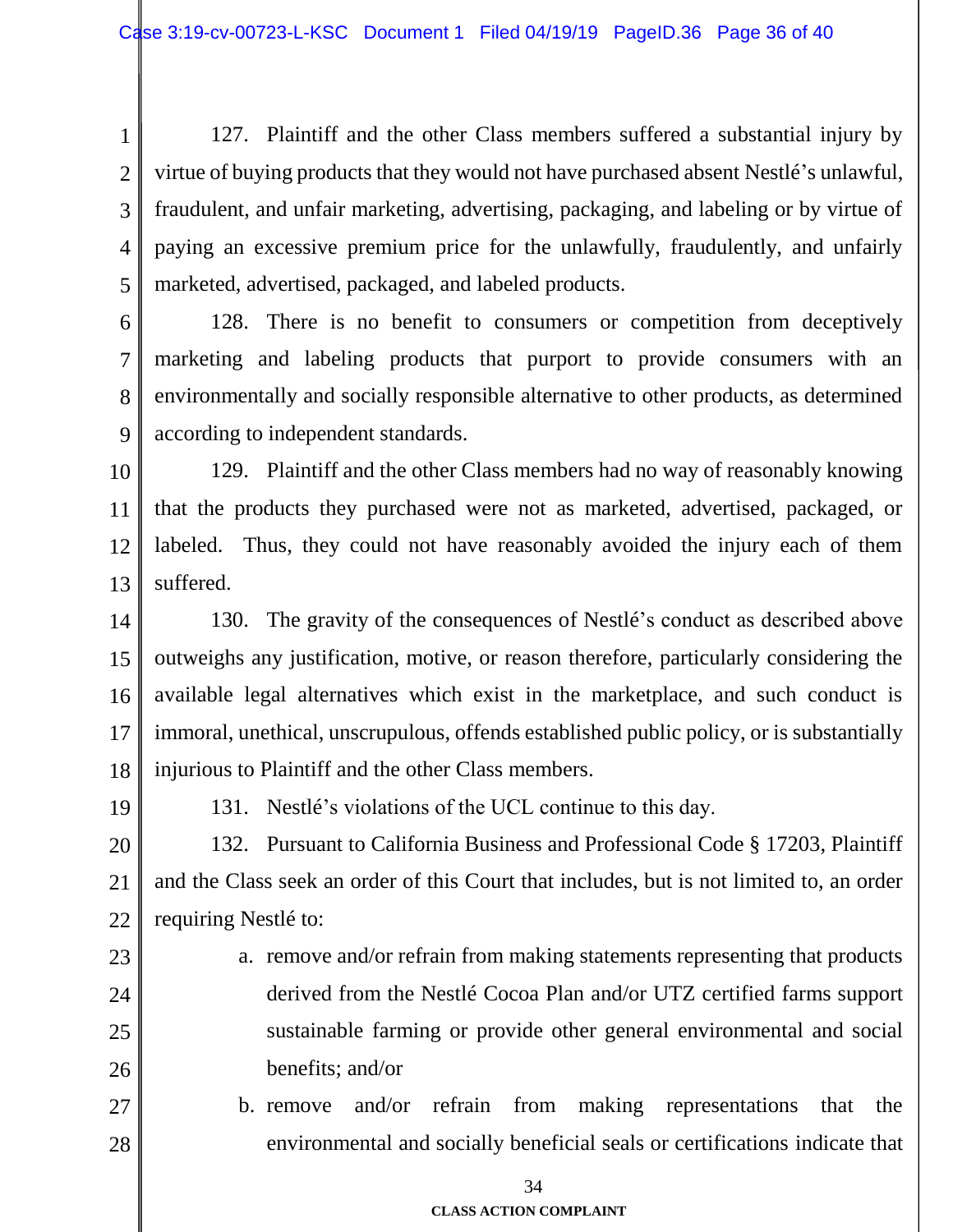| $\mathbf{1}$   | a product has been independently verified as having been produced using |                                                                                                                                               |  |  |  |  |
|----------------|-------------------------------------------------------------------------|-----------------------------------------------------------------------------------------------------------------------------------------------|--|--|--|--|
| $\overline{2}$ | environmentally sound and socially responsible practices;               |                                                                                                                                               |  |  |  |  |
| 3              |                                                                         | c. provide restitution to Plaintiff and the other Class members;                                                                              |  |  |  |  |
| $\overline{4}$ |                                                                         | d. disgorge all revenues obtained as a result of violations of the UCL; and                                                                   |  |  |  |  |
| 5              |                                                                         | e. pay Plaintiff's and the Class's attorney fees and costs.                                                                                   |  |  |  |  |
| 6              |                                                                         |                                                                                                                                               |  |  |  |  |
| $\overline{7}$ |                                                                         | <b>PRAYER FOR RELIEF</b>                                                                                                                      |  |  |  |  |
| 8              |                                                                         | WHEREFORE, Plaintiff demands judgment on behalf of herself and the Class                                                                      |  |  |  |  |
| 9              | as follows:                                                             |                                                                                                                                               |  |  |  |  |
| 10             | A.                                                                      | an order certifying the proposed Class; appointing Plaintiff as                                                                               |  |  |  |  |
| 11             |                                                                         | representative of the Class; and appointing Plaintiff's undersigned                                                                           |  |  |  |  |
| 12             |                                                                         | counsel as Class counsel;                                                                                                                     |  |  |  |  |
| 13             | <b>B.</b>                                                               | a declaration that Nestlé is financially responsible for notifying Class                                                                      |  |  |  |  |
| 14             |                                                                         | members of the pendency of this suit;                                                                                                         |  |  |  |  |
| 15             | $\mathcal{C}$ .                                                         | an award of restitution pursuant to California Business and Professions                                                                       |  |  |  |  |
| 16             |                                                                         | Code §§ 17203 and 17535 for Class members;                                                                                                    |  |  |  |  |
| 17             | D.<br>an                                                                | award of disgorgement pursuant to California Business and                                                                                     |  |  |  |  |
| 18             |                                                                         | Professions Code §§ 17203 and 17535 for Class members;                                                                                        |  |  |  |  |
| 19             | Ε.                                                                      | an order enjoining Nestlé's unlawful and deceptive acts and practices,                                                                        |  |  |  |  |
| 20             |                                                                         | pursuant to California Business and Professions Code §§ 17203 and<br>17535, to remove and/or refrain from making statements representing that |  |  |  |  |
| 21             |                                                                         | products derived from Nestlé and Cocoa Plan/UTZ certified farms                                                                               |  |  |  |  |
| 22             |                                                                         | support sustainable farming or provide other general environmental and                                                                        |  |  |  |  |
| 23             |                                                                         | social benefits and/or to remove and/or refrain from making                                                                                   |  |  |  |  |
| 24             |                                                                         | representations that the environmental and socially beneficial seals or                                                                       |  |  |  |  |
| 25             |                                                                         | certifications indicate that a product has been independently verified as                                                                     |  |  |  |  |
| 26             |                                                                         | having been produced using environmentally sound and socially                                                                                 |  |  |  |  |
| 27             |                                                                         | responsible practices;                                                                                                                        |  |  |  |  |
| 28             |                                                                         |                                                                                                                                               |  |  |  |  |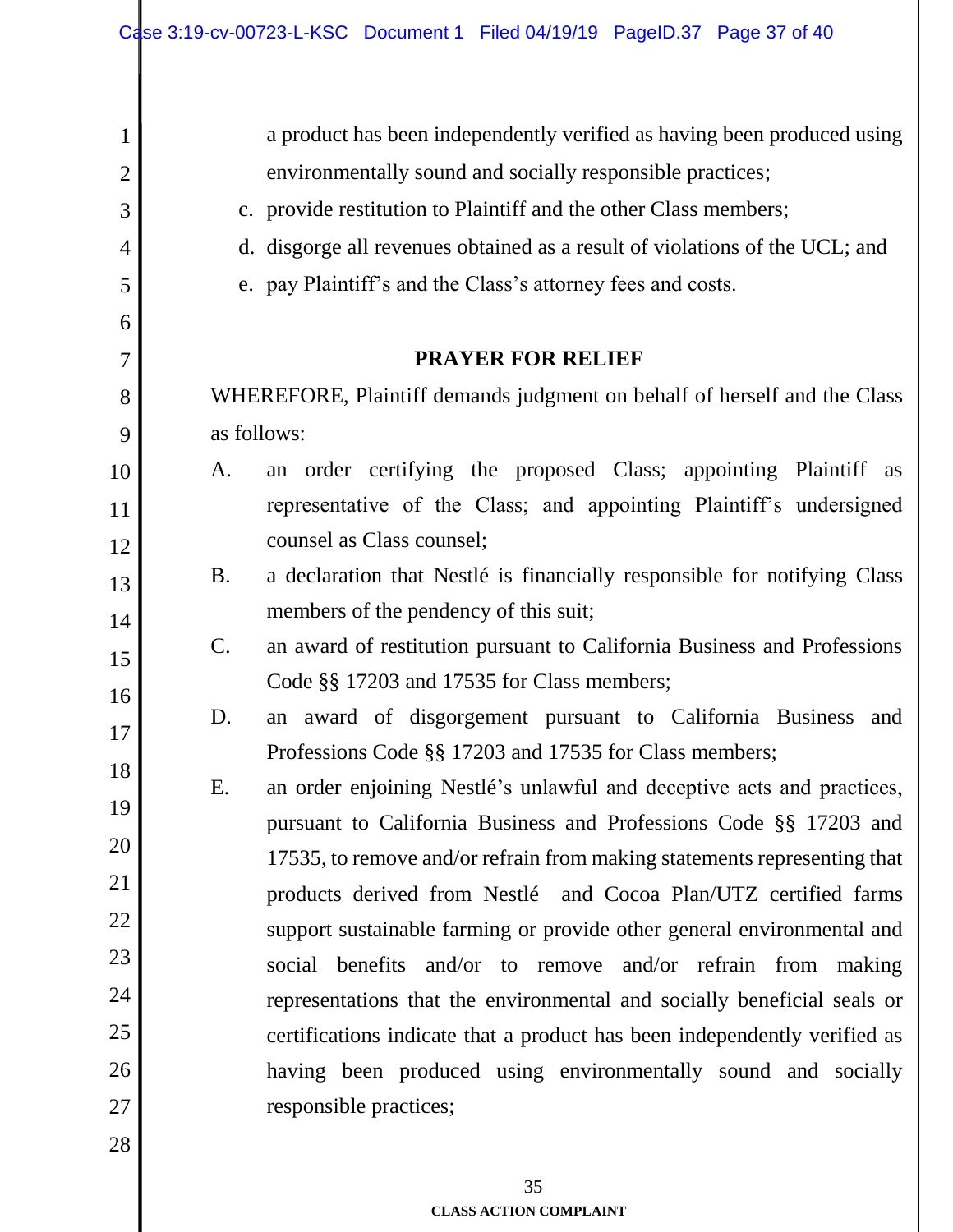| 1              | F.                    | injunctive relief for Class members pursuant to California Civil Code § |                                                                        |  |  |  |  |
|----------------|-----------------------|-------------------------------------------------------------------------|------------------------------------------------------------------------|--|--|--|--|
| $\overline{2}$ |                       | 1780;                                                                   |                                                                        |  |  |  |  |
| 3              | G.                    | statutory damages in the maximum amount provided by law;                |                                                                        |  |  |  |  |
| $\overline{4}$ | H.                    | punitive damages in accordance with proof and in an amount consistent   |                                                                        |  |  |  |  |
| 5              |                       | with applicable precedent;                                              |                                                                        |  |  |  |  |
| 6              | I.                    |                                                                         | an order awarding Plaintiff and the other Class members the reasonable |  |  |  |  |
| 7              |                       | costs and expenses of suit, including their attorneys' fees; and        |                                                                        |  |  |  |  |
| 8              | J.                    |                                                                         | any further relief that the Court may deem appropriate.                |  |  |  |  |
| 9              |                       |                                                                         | <b>JURY TRIAL DEMANDED</b>                                             |  |  |  |  |
| 10             |                       | Plaintiff demands a trial by jury for all claims so triable.            |                                                                        |  |  |  |  |
| <sup>11</sup>  | Dated: April 19, 2019 |                                                                         | Respectfully submitted,                                                |  |  |  |  |
| 12             |                       |                                                                         | <b>COAST LAW GROUP LLP</b>                                             |  |  |  |  |
| 13             |                       |                                                                         |                                                                        |  |  |  |  |
| 14             |                       |                                                                         | <u>By: /s/ Helen I. Zeldes</u><br>Helen I. Zeldes, Esq. (220051)       |  |  |  |  |
| 15             |                       |                                                                         | helen@coastlaw.com                                                     |  |  |  |  |
| 16             |                       |                                                                         | Amy C. Johnsgard (279795)                                              |  |  |  |  |
| 17             |                       |                                                                         | amy@coastlaw.com<br><b>Ben Travis</b> (305641)                         |  |  |  |  |
| 18             |                       |                                                                         | ben@coastlaw.com                                                       |  |  |  |  |
| 19             |                       |                                                                         | <b>SCHONBRUN SEPLOW HARRIS &amp;</b>                                   |  |  |  |  |
| 20             |                       |                                                                         | <b>HOFFMAN LLP</b>                                                     |  |  |  |  |
| 21             |                       |                                                                         | Paul L. Hoffman (71244)                                                |  |  |  |  |
|                |                       |                                                                         | Catherine Sweetser (271142)<br>John C. Washington (315991)             |  |  |  |  |
| 22             |                       |                                                                         | hoffpaul@aol.com                                                       |  |  |  |  |
| 23             |                       |                                                                         | 11543 W Olympic Blvd<br>Los Angeles, CA 90064                          |  |  |  |  |
| 24             |                       |                                                                         | Telephone: (310) 396-0731                                              |  |  |  |  |
| 25             |                       |                                                                         | Facsimile: (310) 399-7040                                              |  |  |  |  |
| 26             |                       |                                                                         |                                                                        |  |  |  |  |
| 27             |                       |                                                                         |                                                                        |  |  |  |  |
| 28             |                       |                                                                         |                                                                        |  |  |  |  |
|                |                       |                                                                         | 36                                                                     |  |  |  |  |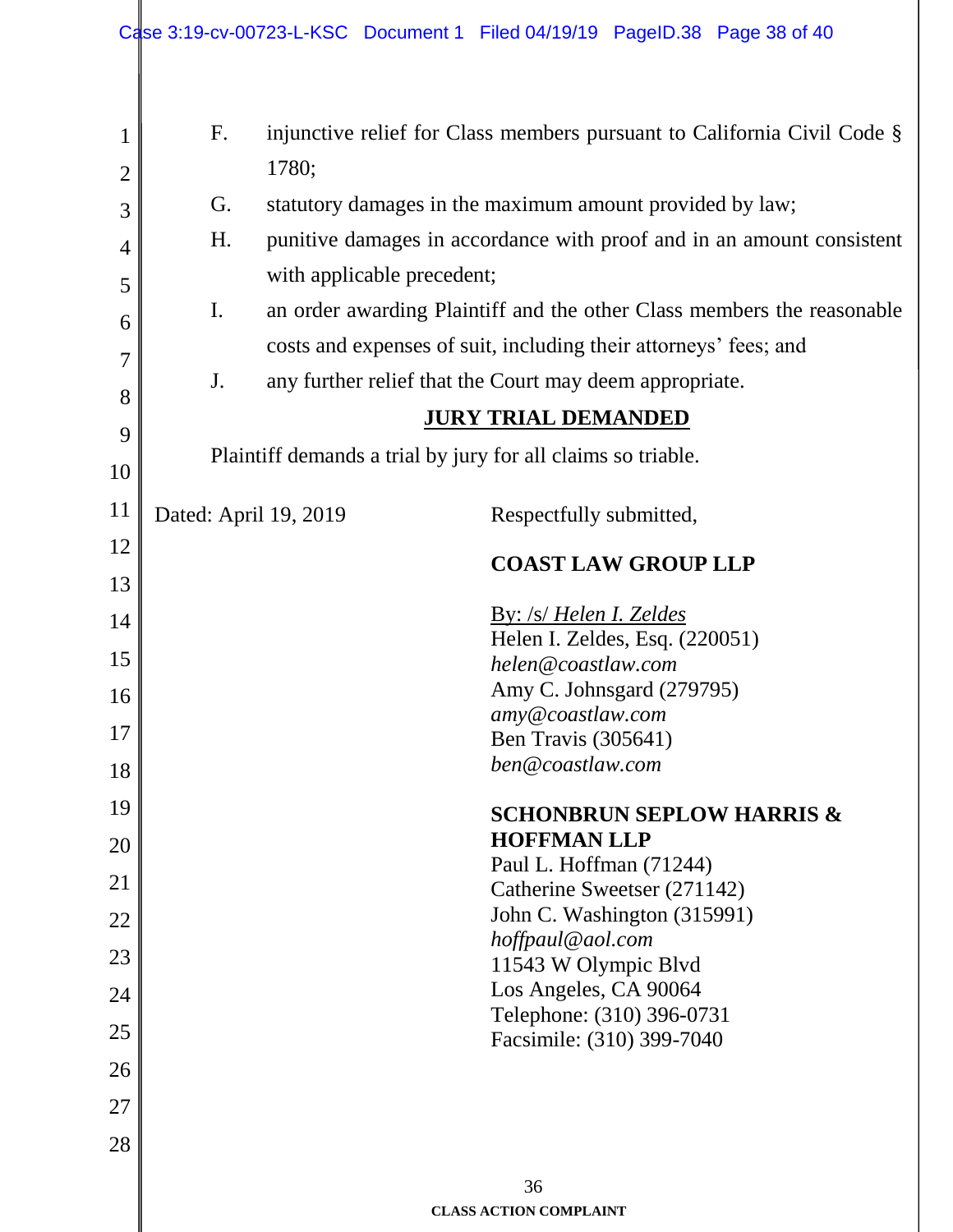| 1              | <b>REESE LLP</b>                                       |
|----------------|--------------------------------------------------------|
|                | Michael R. Reese (206773)                              |
| $\overline{2}$ | mreese@reesellp.com<br>George V. Granade (316050)      |
| 3              | ggranade@reesellp.com                                  |
| 4              | Carlos F. Ramirez (Pro Hac Vice forthcoming)           |
| 5              | CRamirez@reesellp.com                                  |
|                | 8484 Wilshire Blyd.                                    |
| 6              | Los Angeles, California 90211                          |
| $\overline{7}$ | Telephone: (212) 643-0500<br>Facsimile: (212) 253-4272 |
| 8              |                                                        |
| 9              | 100 West 93rd Street                                   |
|                | <b>Sixteenth Floor</b>                                 |
| 10             | New York, New York 10025                               |
| 11             | Telephone: (212) 643-0500<br>Facsimile: (212) 253-4272 |
| 12             |                                                        |
| 13             | <b>INTERNATIONAL RIGHTS</b>                            |
|                | <b>ADVOCATES</b>                                       |
| 14             | Terrence P. Collingsworth (DC Bar #471830)             |
| 15             | tc@iradvocates.org<br>621 Maryland Avenue NE           |
| 16             | Washington, D.C. 20002                                 |
| 17             | Telephone: (202) 543-5811                              |
|                | Facsimile: (866) 803-1125                              |
| 18             |                                                        |
| 19             |                                                        |
| 20             |                                                        |
| 21             |                                                        |
| 22             |                                                        |
| 23             |                                                        |
| 24             |                                                        |
| 25             |                                                        |
| 26             |                                                        |
| 27             |                                                        |
|                |                                                        |
| 28             |                                                        |
|                | 37                                                     |

**CLASS ACTION COMPLAINT**

I